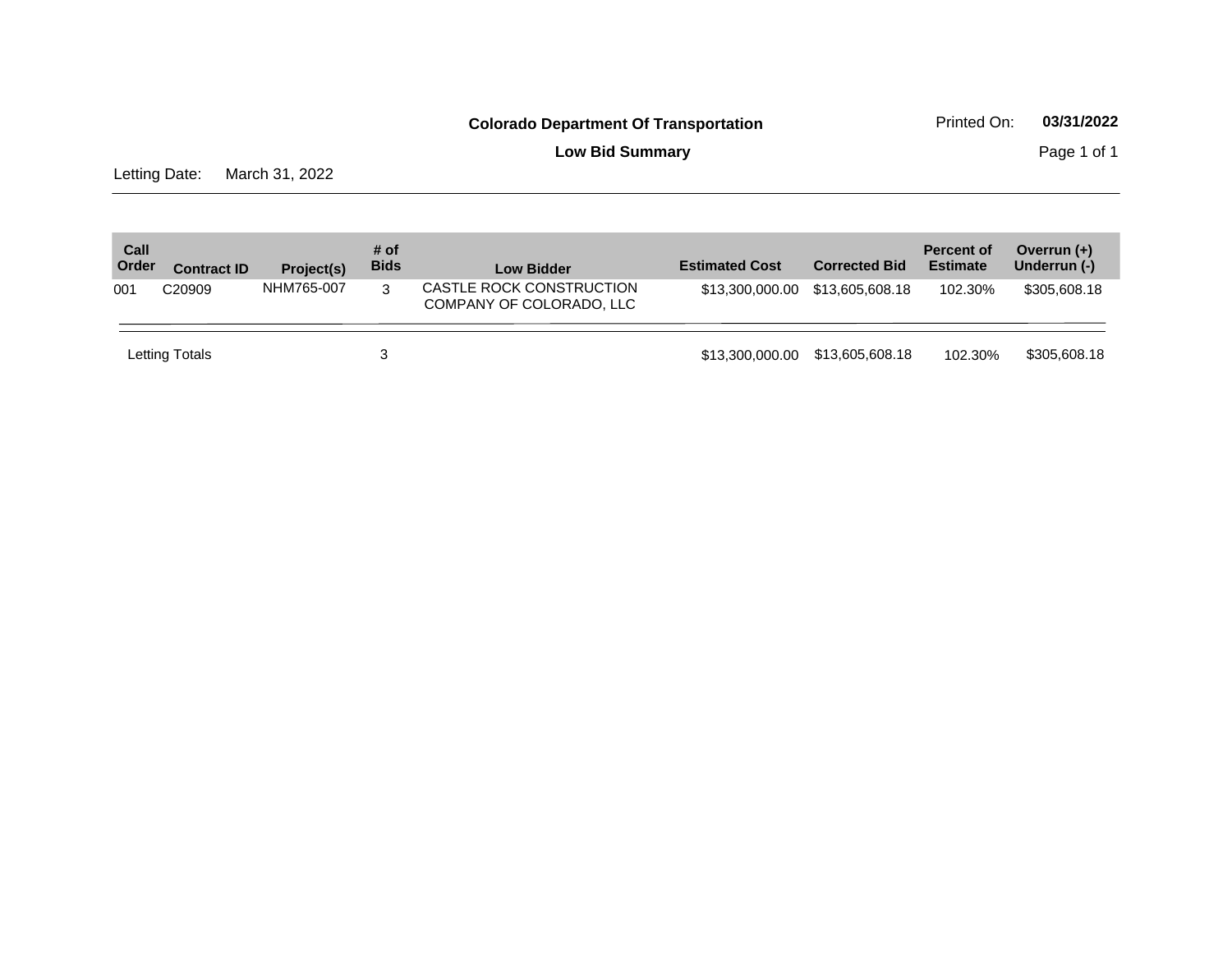|                              | <b>Colorado Department Of Transportation</b>                                                                                                                                                                                                                                             | Printed On: | 03/31/2022  |
|------------------------------|------------------------------------------------------------------------------------------------------------------------------------------------------------------------------------------------------------------------------------------------------------------------------------------|-------------|-------------|
|                              | <b>Vendor Ranking</b>                                                                                                                                                                                                                                                                    |             | Page 1 of 1 |
| <b>Contract Description:</b> | Contract ID:<br>C <sub>20909</sub>                                                                                                                                                                                                                                                       |             |             |
|                              | This project consists of resurfacing work on US 287 and US 50 in Lamar. The work includes<br>relocating roadway lighting, removing raised medians, structure work, curb and gutter, curb<br>ramps, storm sewer, fiber optic installation, concrete pavement reconstruction, signing, and |             |             |

striping on US 287 between MP 76.1 and 77.3. A fiber optic line will also be bored on US 50.

| Rank | <b>Vendor ID</b> | <b>Vendor Name</b>                                         | <b>Total Bid</b> | <b>Percent Of</b><br><b>Low Bid</b> | <b>Percent Of</b><br><b>Estimate</b> |
|------|------------------|------------------------------------------------------------|------------------|-------------------------------------|--------------------------------------|
| 0    | -EST-            | <b>Engineer's Estimate</b>                                 | \$13,300,000.00  | 97.75%                              | 100.00%                              |
|      | 1275A            | CASTLE ROCK CONSTRUCTION COMPANY OF COLORADO.<br>LLC.      | \$13,605,608.18  | 100.00%                             | 102.30%                              |
| 2    | 232A             | AMERICAN CIVIL CONSTRUCTORS, LLC. dba ACC Mountain<br>West | \$16,336,000.00  | 120.07%                             | 122.83%                              |
| 3    | 090A             | IHC Scott, Inc.                                            | \$16,852,113.80  | 123.86%                             | 126.71%                              |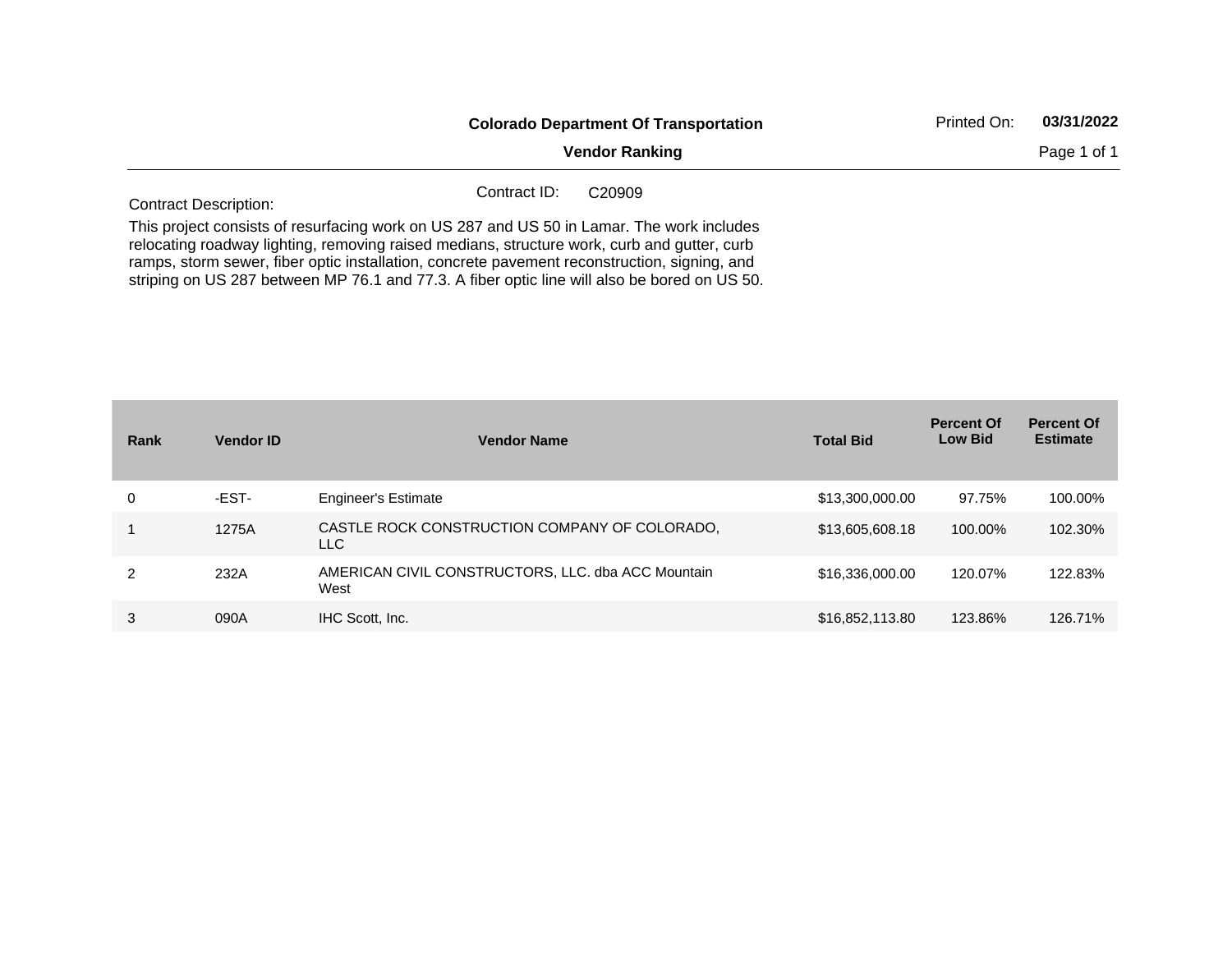|                     | <b>Tabulation of Bids</b> |  |
|---------------------|---------------------------|--|
| Contract ID: C20909 |                           |  |

|                  |                                              |             |           | $(0)$ -EST-<br><b>Engineer's Estimate</b> |                     | $(1)$ 1275A<br><b>CASTLE ROCK CONST.</b><br><b>CO. OF COLO, LLC</b> |                    | $(2)$ 232A<br><b>AMERICAN CIVIL</b><br><b>CONSTRUCTORS, LLC</b> |                    |
|------------------|----------------------------------------------|-------------|-----------|-------------------------------------------|---------------------|---------------------------------------------------------------------|--------------------|-----------------------------------------------------------------|--------------------|
| <b>Item Code</b> | <b>Description</b>                           | Quantity    |           | <b>Unit Price</b>                         | <b>Amount</b>       | <b>Unit Price</b>                                                   | <b>Amount</b>      | <b>Unit Price</b>                                               | Amount             |
| <b>SECTION:</b>  | 0001<br><b>BID ITEMS</b>                     |             |           |                                           |                     |                                                                     | LCC:               |                                                                 |                    |
| 202-00001        | <b>Removal of Structure</b>                  | 3.000 EACH  |           | 900.00000                                 | 2,700.00            | 238.74000                                                           | 716.22             | 726.84000                                                       | 2,180.52           |
|                  | 202-00002 Removal of Structure (Special)     | 5,000 EACH  |           | 500.00000                                 | 2,500.00            | 100.06000                                                           | 500.30             | 709.20000                                                       | 3,546.00           |
|                  | 202-00009 Tree Trimming                      | 1.000       | L SI      | 7,200.00000                               | 7,200.00            | 3,735.30000                                                         | 3,735.30           | 24,453.61000 24,453.61                                          |                    |
|                  | 202-00019 Removal of Inlet                   | 19.000 EACH |           | 1,000.00000                               | 19,000.00           | 1,073.33000                                                         | 20,393.27          | 1,414.21000 26,869.99                                           |                    |
|                  | 202-00021 Removal of Manhole                 | 3.000 EACH  |           | 2,000.00000                               | 6,000.00            | 3,299.39000                                                         | 9,898.17           | 1,497.80000                                                     | 4,493.40           |
|                  | 202-00035 Removal of Pipe                    | 276,000     | LF        | 30.00000                                  | 8,280.00            |                                                                     | 49.62000 13,695.12 |                                                                 | 88.81000 24,511.56 |
|                  | 202-00090 Removal of Delineator              | 22.000 EACH |           | 9.00000                                   | 198.00              | 29.64000                                                            | 652.08             | 62.06000                                                        | 1,365.32           |
| 202-00190        | Removal of Concrete Median Cover<br>Material | 3,438.000   | SY        | 10.00000                                  | 34,380.00           | 2.70000                                                             | 9,282.60           |                                                                 | 15.05000 51,741.90 |
| 202-00200        | <b>Removal of Sidewalk</b>                   | 295.000     | SY        | 20.00000                                  | 5.900.00            | 4.83000                                                             | 1,424.85           |                                                                 | 85.56000 25,240.20 |
|                  | 202-00201 Removal of Curb                    | 199.000     | LF        | 12.00000                                  | 2,388.00            | 7.02000                                                             | 1,396.98           | 26.40000                                                        | 5,253.60           |
|                  | 202-00202 Removal of Gutter                  | 129.000     | LF        | 15.00000                                  | 1,935.00            | 7.02000                                                             | 905.58             | 32.78000                                                        | 4,228.62           |
|                  | 202-00203 Removal of Curb and Gutter         | 17,689.000  | LF        |                                           | 8.00000 141,512.00  | 1.25000                                                             | 22,111.25          | 3.45000                                                         | 61,027.05          |
|                  | 202-00206 Removal of Concrete Curb Ramp      | 321.000     | <b>SY</b> | 20.00000                                  | 6,420.00            | 9.14000                                                             | 2,933.94           |                                                                 | 64.57000 20,726.97 |
|                  | 202-00210 Removal of Concrete Pavement       | 722.000     | SY        |                                           | 20.00000 14,440.00  | 5.21000                                                             | 3,761.62           | 10.93000                                                        | 7,891.46           |
|                  | 202-00220 Removal of Asphalt Mat             | 32,352.000  | <b>SY</b> |                                           | 12.00000 388,224.00 |                                                                     | 6.03000 195,082.56 |                                                                 | 5.25000 169,848.00 |

**Page 1 of 20**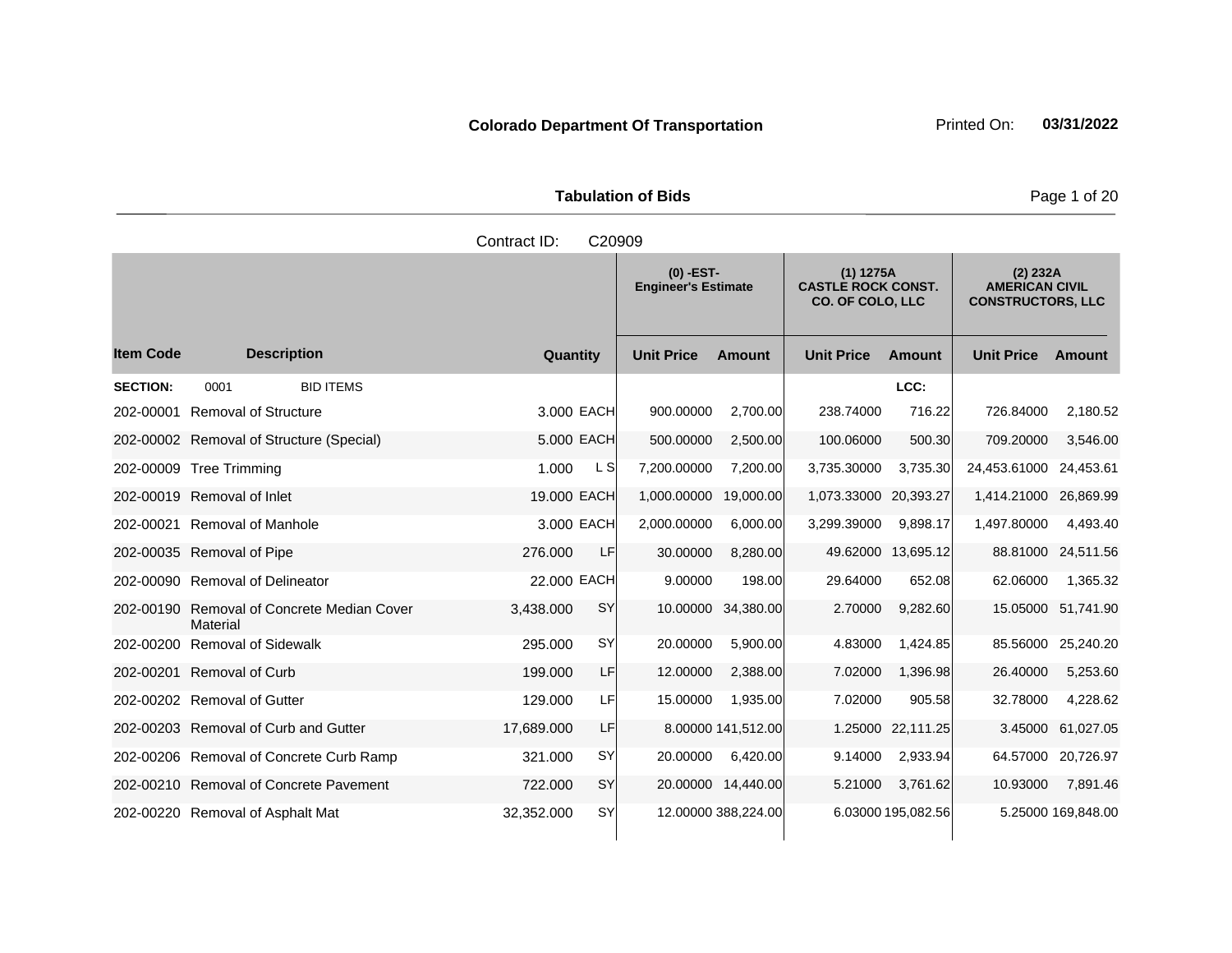**Tabulation of Bids Page 2 of 20** 

|                   |                                                    | Contract ID:<br>C20909  |                                                                                                                  |               |                                                                        |                    |                   |                     |
|-------------------|----------------------------------------------------|-------------------------|------------------------------------------------------------------------------------------------------------------|---------------|------------------------------------------------------------------------|--------------------|-------------------|---------------------|
|                   |                                                    |                         | $(0)$ -EST-<br>$(1)$ 1275A<br><b>Engineer's Estimate</b><br><b>CASTLE ROCK CONST.</b><br><b>CO. OF COLO, LLC</b> |               | (2) 232A<br><b>AMERICAN CIVIL</b><br><b>CONSTRUCTORS, LLC</b><br>dba A |                    |                   |                     |
| <b>Item Code</b>  | <b>Description</b>                                 | Quantity                | <b>Unit Price</b>                                                                                                | <b>Amount</b> | <b>Unit Price</b>                                                      | <b>Amount</b>      | <b>Unit Price</b> | Amount              |
| <b>SECTION:</b>   | <b>BID ITEMS</b><br>0001                           |                         |                                                                                                                  |               |                                                                        | LCC:               |                   |                     |
| 202-00226         | Removal of Asphalt Mat (Special)                   | <b>SY</b><br>15,032.000 | 20.00000 300,640.00                                                                                              |               |                                                                        | 8.73000 131,229.36 |                   | 12.90000 193,912.80 |
|                   | 202-00240 Removal of Asphalt Mat (Planing)         | 190.000<br><b>SY</b>    | 10.00000                                                                                                         | 1,900.00      | 23.53000                                                               | 4,470.70           | 23.06000          | 4,381.40            |
|                   | 202-00250 Removal of Pavement Marking              | SF<br>46,550.000        | 2.00000                                                                                                          | 93,100.00     |                                                                        | 0.74000 34,447.00  | 1.74000           | 80,997.00           |
|                   | 202-00502 Removal of Portions of Present Structure | 1.000<br>CY             | 3,000.00000                                                                                                      | 3,000.00      | 11,483.22000 11,483.22                                                 |                    | 2,771.83000       | 2,771.83            |
|                   | 202-00700 Removal of Light Standard                | 27.000 EACH             | 500.00000                                                                                                        | 13,500.00     | 957.60000 25,855.20                                                    |                    | 1,120.57000       | 30,255.39           |
|                   | 202-00705 Removal of Light Standard Foundation     | 27.000 EACH             | 250.00000                                                                                                        | 6,750.00      | 1,396.50000 37,705.50                                                  |                    | 1,634.16000       | 44,122.32           |
|                   | 202-00750 Removal of Luminaire                     | 54.000 EACH             | 200.00000                                                                                                        | 10,800.00     | 199.50000 10,773.00                                                    |                    | 233.45000         | 12,606.30           |
|                   | 202-00810 Removal of Ground Sign                   | 47.000 EACH             | 95.00000                                                                                                         | 4,465.00      | 114.00000                                                              | 5,358.00           | 140.02000         | 6,580.94            |
| 202-00821         | Removal of Sign Panel                              | 38.000 EACH             | 45.00000                                                                                                         | 1,710.00      | 114.00000                                                              | 4,332.00           | 140.02000         | 5,320.76            |
|                   | 202-00825 Removal of Flashing Beacon               | 3.000 EACH              | 500.00000                                                                                                        | 1,500.00      | 1,396.50000                                                            | 4,189.50           | 1,634.16000       | 4,902.48            |
|                   | 202-00860 Removal of Pedestrian Push Button        | 8.000 EACH              | 150.00000                                                                                                        | 1,200.00      | 159.60000                                                              | 1,276.80           | 186.76000         | 1,494.08            |
| 202-04001         | <b>Plug Culvert</b>                                | 1.000 EACH              | 3,000.00000                                                                                                      | 3.000.00      | 3,100.01000                                                            | 3.100.01           | 49,261.17000      | 49,261.17           |
|                   | 203-00060 Embankment Material (Complete In Place)  | 1,880.000<br>CY         | 22.00000                                                                                                         | 41,360.00     |                                                                        | 48.78000 91,706.40 | 42.90000          | 80,652.00           |
|                   | 203-01100 Proof Rolling                            | 40.000 HOUR             | 100.00000                                                                                                        | 4,000.00      | 100.00000                                                              | 4,000.00           | 202.83000         | 8,113.20            |
| 203-01500 Blading |                                                    | 30,000 HOUR             | 150.00000                                                                                                        | 4,500.00      | 110.00000                                                              | 3,300.00           | 245.56000         | 7,366.80            |
|                   |                                                    |                         |                                                                                                                  |               |                                                                        |                    |                   |                     |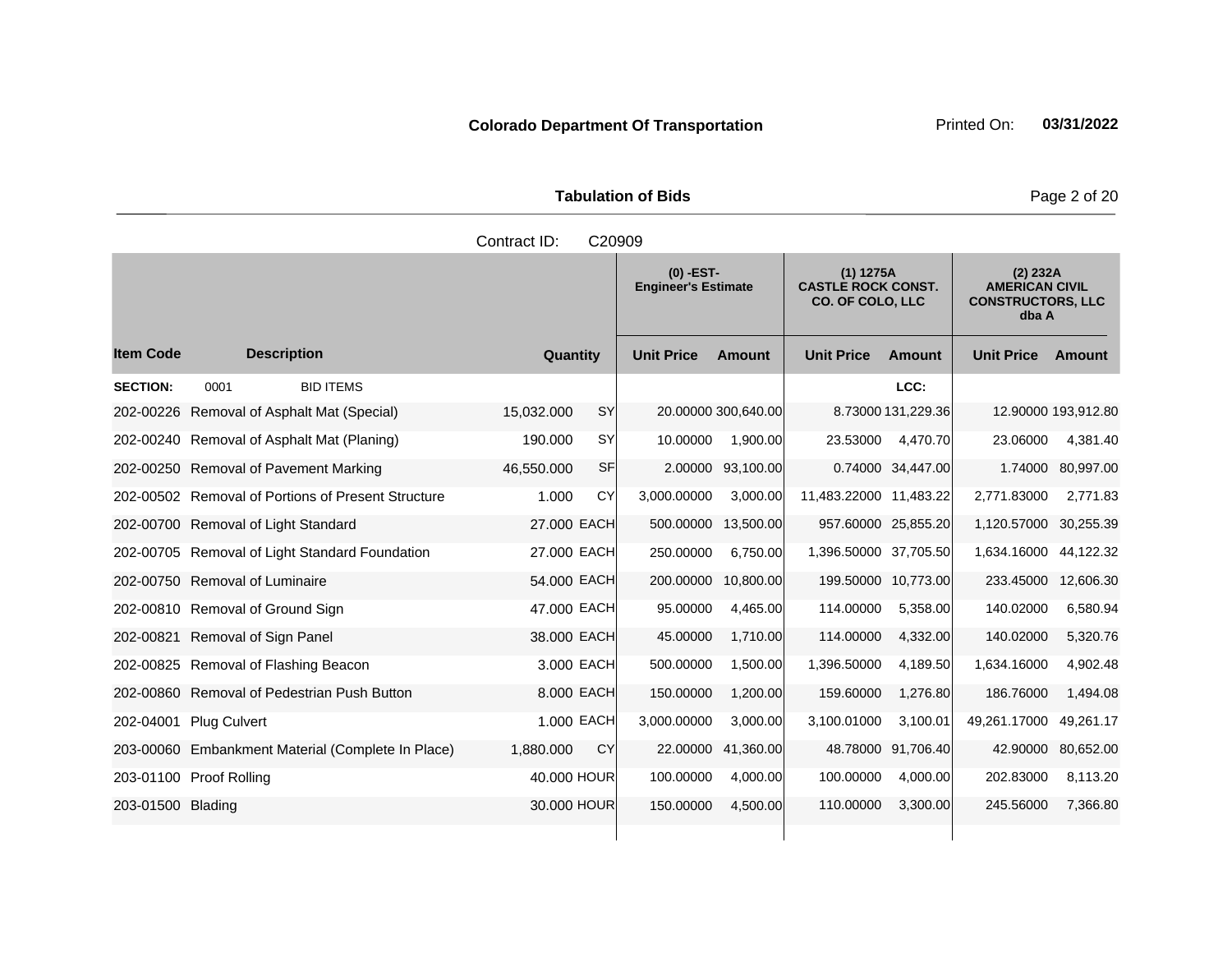|                     | <b>Tabulation of Bids</b> |  |
|---------------------|---------------------------|--|
| Contract ID: C20909 |                           |  |
|                     |                           |  |

and the state of the state of the

|                     | $(0)$ -EST-<br>$(1)$ 1275A<br><b>CASTLE ROCK CONST.</b><br><b>Engineer's Estimate</b><br><b>CO. OF COLO, LLC</b> |                       |                   | (2) 232A<br><b>AMERICAN CIVIL</b><br><b>CONSTRUCTORS, LLC</b><br>dba A |                   |                     |                   |                     |
|---------------------|------------------------------------------------------------------------------------------------------------------|-----------------------|-------------------|------------------------------------------------------------------------|-------------------|---------------------|-------------------|---------------------|
| <b>Item Code</b>    | <b>Description</b>                                                                                               | Quantity              | <b>Unit Price</b> | <b>Amount</b>                                                          | <b>Unit Price</b> | <b>Amount</b>       | <b>Unit Price</b> | Amount              |
| <b>SECTION:</b>     | <b>BID ITEMS</b><br>0001                                                                                         |                       |                   |                                                                        |                   | LCC:                |                   |                     |
| 203-01597 Potholing |                                                                                                                  | 120,000 HOUR          | 220.00000         | 26,400.00                                                              | 456.00000         | 54,720.00           | 344.53000         | 41,343.60           |
|                     | 207-00702 Topsoil (Offsite)                                                                                      | CY<br>10.000          | 100.00000         | 1,000.00                                                               | 190.76000         | 1,907.60            | 267.68000         | 2,676.80            |
|                     | 208-00009 Erosion Log Type 2 (18 Inch)                                                                           | 100.000<br>LF         | 8.00000           | 800.00                                                                 | 16.19000          | 1,619.00            | 29.10000          | 2,910.00            |
|                     | 208-00035 Aggregate Bag                                                                                          | 600,000<br><b>LF</b>  | 11.00000          | 6,600.00                                                               | 8.61000           | 5,166.00            | 16.20000          | 9,720.00            |
|                     | 208-00045 Concrete Washout Structure                                                                             | 2.000 EACH            | 5,000.00000       | 10,000.00                                                              | 1,140.00000       | 2,280.00            | 3,185.30000       | 6,370.60            |
|                     | 208-00053 Storm Drain Inlet Protection (Type I) (84<br>lnch)                                                     | 12.000 EACH           | 120.00000         | 1,440.00                                                               | 173.64000         | 2,083.68            | 395.97000         | 4,751.64            |
| 208-00054           | Storm Drain Inlet Protection (Type II)                                                                           | 22,000 EACH           | 200.00000         | 4,400.00                                                               | 283.21000         | 6,230.62            | 322.30000         | 7,090.60            |
|                     | 208-00056 Storm Drain Inlet Protection (Type III)                                                                | 10.000 EACH           | 300.00000         | 3,000.00                                                               | 326.15000         | 3,261.50            | 349.93000         | 3,499.30            |
|                     | 208-00070 Vehicle Tracking Pad                                                                                   | 4.000 EACH            | 4,300.00000       | 17,200.00                                                              | 855.00000         | 3,420.00            | 6,399.98000       | 25,599.92           |
|                     | 208-00103 Removal and Disposal of Sediment (Labor)                                                               | 100.000 HOUR          | 50.00000          | 5,000.00                                                               | 57.00000          | 5,700.00            | 89.19000          | 8,919.00            |
|                     | 208-00105 Removal and Disposal of Sediment<br>(Equipment)                                                        | 100.000 HOUR          | 120,00000         | 12,000.00                                                              |                   | 136.80000 13,680.00 | 159.26000         | 15,926.00           |
|                     | 208-00106 Sweeping (Sediment Removal)                                                                            | 200,000 HOUR          | 150.00000         | 30,000.00                                                              |                   | 285.00000 57,000.00 |                   | 222.97000 44,594.00 |
| 208-00107           | <b>Removal of Trash</b>                                                                                          | 100,000 HOUR          | 95.00000          | 9,500.00                                                               | 57.00000          | 5,700.00            |                   | 114.67000 11,467.00 |
|                     | 208-00207 Erosion Control Management                                                                             | 200.000<br><b>DAY</b> | 240.00000         | 48,000.00                                                              |                   | 228.00000 45,600.00 |                   | 445.94000 89,188.00 |
|                     | 210-00001 Reset Structure                                                                                        | 2.000 EACH            | 300.00000         | 600.00                                                                 | 3,990.00000       | 7,980.00            | 1,720.07000       | 3,440.14            |

and the state of the

Page 3 of 20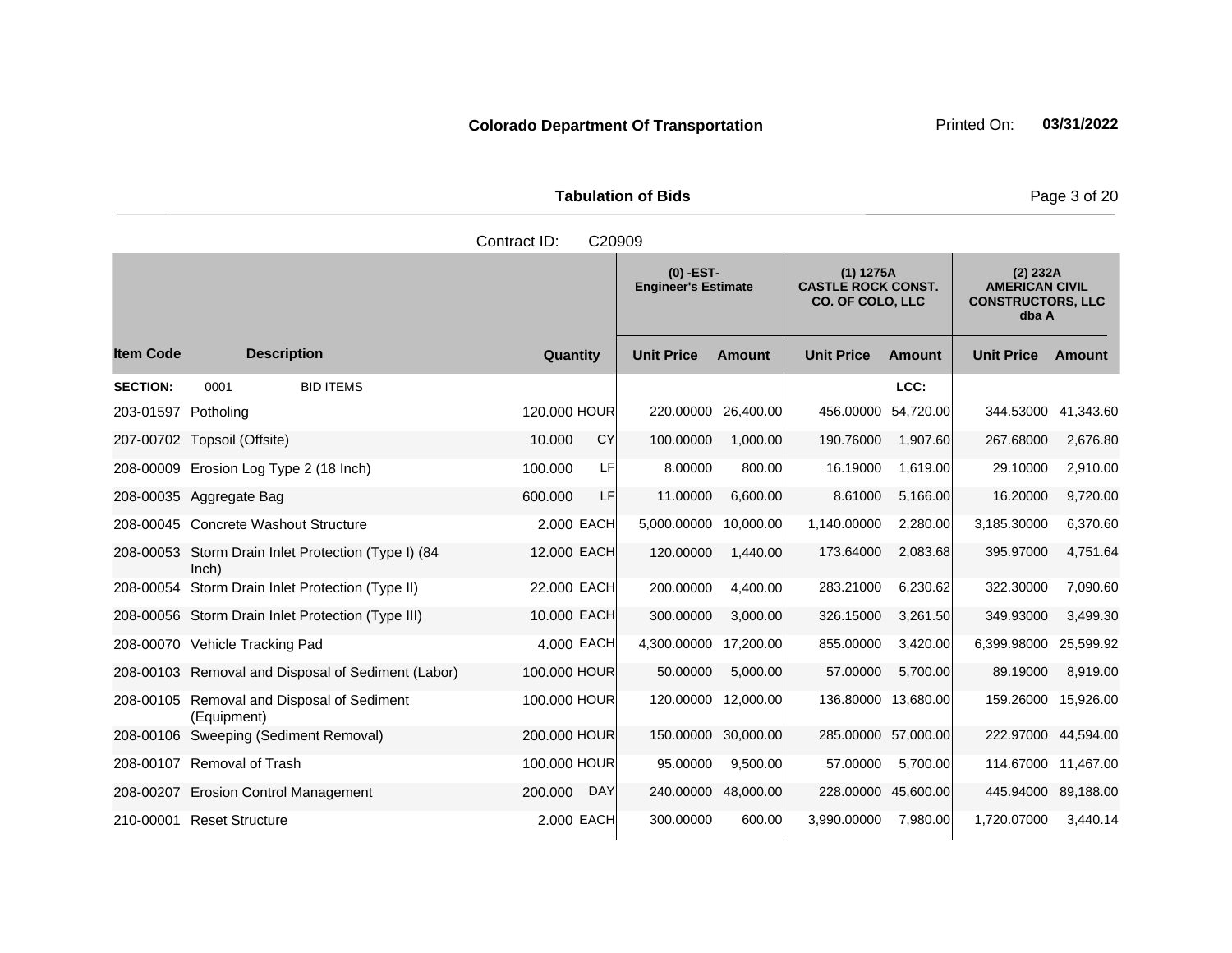|                     | <b>Tabulation of Bids</b> |  |
|---------------------|---------------------------|--|
| Contract ID: C20909 | $\sim$                    |  |

|                   |                                                    |             |            | $(0)$ -EST-<br><b>Engineer's Estimate</b> |                     | $(1)$ 1275A<br><b>CASTLE ROCK CONST.</b><br><b>CO. OF COLO, LLC</b> |                      | (2) 232A<br><b>AMERICAN CIVIL</b><br><b>CONSTRUCTORS, LLC</b><br>dba A |               |
|-------------------|----------------------------------------------------|-------------|------------|-------------------------------------------|---------------------|---------------------------------------------------------------------|----------------------|------------------------------------------------------------------------|---------------|
| <b>Item Code</b>  | <b>Description</b>                                 | Quantity    |            | <b>Unit Price</b>                         | <b>Amount</b>       | <b>Unit Price</b>                                                   | <b>Amount</b>        | <b>Unit Price</b>                                                      | <b>Amount</b> |
| <b>SECTION:</b>   | <b>BID ITEMS</b><br>0001                           |             |            |                                           |                     |                                                                     | LCC:                 |                                                                        |               |
|                   | 210-01050 Reset Chain Link Fence                   | 101.000     | LF         | 30.00000                                  | 3,030.00            | 45.60000                                                            | 4,605.60             | 50.96000                                                               | 5,146.96      |
|                   | 210-04000 Adjust Structure                         | 6.000 EACH  |            | 2,000.00000                               | 12,000.00           | 2,661.47000                                                         | 15,968.82            | 9,083.37000                                                            | 54.500.22     |
|                   | 210-04050 Adjust Valve Box                         | 50.000 EACH |            | 300.00000 15,000.00                       |                     |                                                                     | 205.68000 10,284.00  | 1,419.28000                                                            | 70,964.00     |
|                   | 212-00700 Organic Fertilizer                       | 30.000      | LB         | 10.00000                                  | 300.00              | 35.69000                                                            | 1,070.70             | 4.26000                                                                | 127.80        |
| 212-00701         | <b>Compost (Mechanically Applied)</b>              | 7.000       | CY         | 100.00000                                 | 700.00              | 238.86000                                                           | 1,672.02             | 504.90000                                                              | 3,534.30      |
| 212-00703 Humate  |                                                    | 20.000      | LB         | 10.00000                                  | 200.00              | 48.80000                                                            | 976.00               | 7.80000                                                                | 156.00        |
|                   | 212-00708 Seeding (Native) Broadcast               | 0.100 ACRE  |            | 20,000.00000                              | 2,000.00            | 18,319.33000                                                        | 1,831.93             | 5,610.10000                                                            | 561.01        |
|                   | 213-00150 Bonded Fiber Matrix                      | 0.100 ACRE  |            | 10,000.00000                              | 1,000.00            | 11,142.65000                                                        | 1.114.27             | 21,177.80000                                                           | 2,117.78      |
| 240-00020 Netting |                                                    | 20,000      | <b>SY</b>  | 10.00000                                  | 200.00              | 57.00000                                                            | 1,140.00             | 65.68000                                                               | 1,313.60      |
|                   | 304-06007 Aggregate Base Course (Class 6)          | 11,853.000  | CY         |                                           | 65.00000 770,445.00 |                                                                     | 55.52000 658,078.56  | 110.00000 1,303,830.                                                   | 00            |
|                   | 403-00720 Hot Mix Asphalt (Patching) (Asphalt)     | 776.000     | <b>TON</b> | 200.00000 155,200.00                      |                     |                                                                     | 222.30000 172,504.80 | 230.00000 178,480.00                                                   |               |
| 403-00721         | Hot Mix Asphalt (Patching) (Asphalt)               | 37.000      | SY         | 100.00000                                 | 3,700.00            | 85.50000                                                            | 3,163.50             | 112.18000                                                              | 4,150.66      |
| 403-34841         | Hot Mix Asphalt (Grading SX) (100) (PG 64-<br>(22) | 1,145.000   | <b>TON</b> | 180.00000 206,100.00                      |                     |                                                                     | 210.90000 241,480.50 | 220.00000 251,900.00                                                   |               |
| 411-10255         | <b>Emulsified Asphalt (Slow-Setting)</b>           | 251.000     | GAL        | 7.00000                                   | 1.757.00            | 9.12000                                                             | 2,289.12             | 11.97000                                                               | 3,004.47      |
|                   | 412-00600 Concrete Pavement (6 Inch)               | 1,181.000   | <b>SY</b>  | 70.00000                                  | 82,670.00           | 81.82000                                                            | 96,629.42            | 115.00000 135,815.00                                                   |               |

Page 4 of 20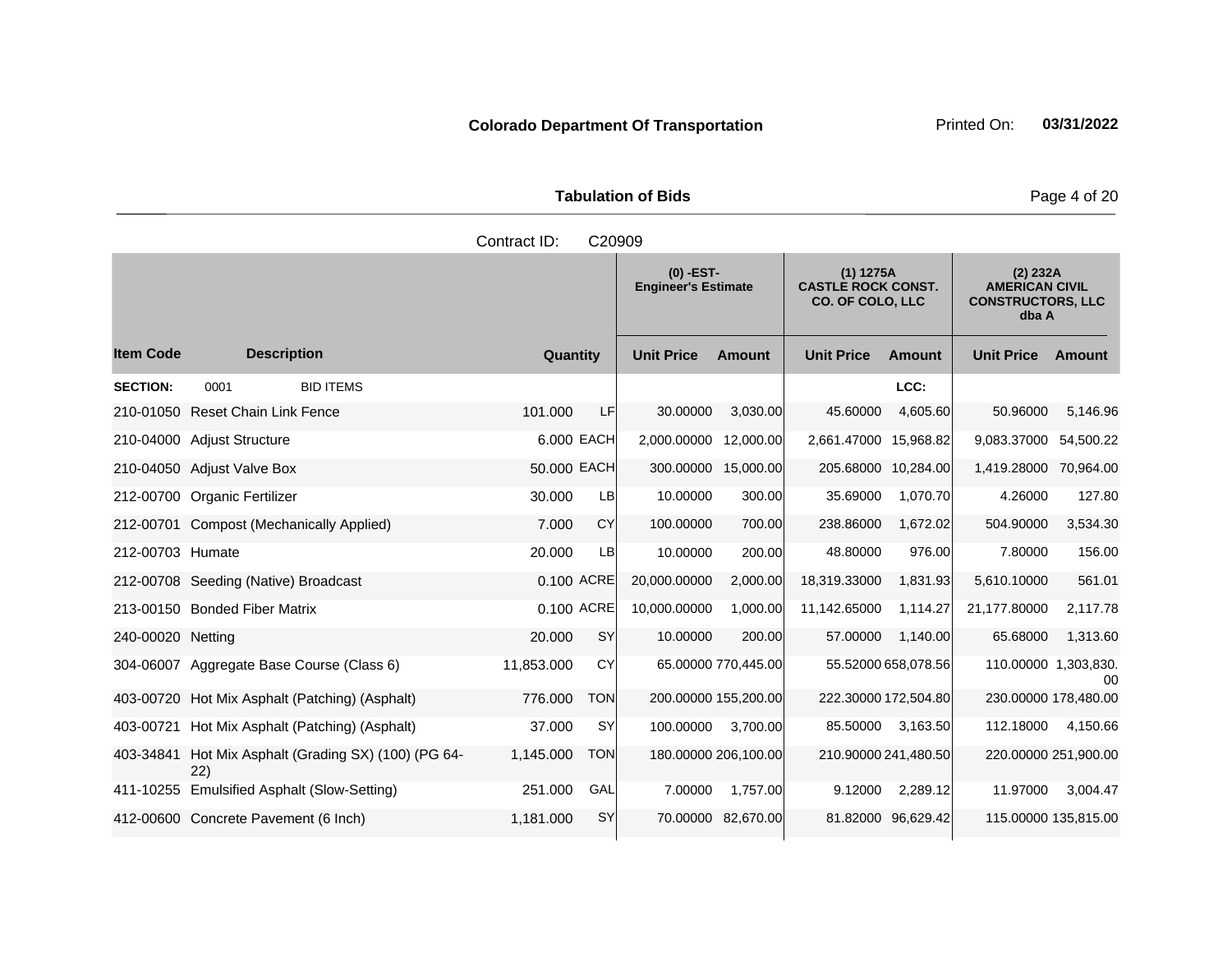| <b>Tabulation of Bids</b> | Page 5 of 20 |
|---------------------------|--------------|

|                  |                                                                                 | Contract ID:            | C20909                                    |                           |                                                                     |                           |                                                                        |                      |
|------------------|---------------------------------------------------------------------------------|-------------------------|-------------------------------------------|---------------------------|---------------------------------------------------------------------|---------------------------|------------------------------------------------------------------------|----------------------|
|                  |                                                                                 |                         | $(0)$ -EST-<br><b>Engineer's Estimate</b> |                           | $(1)$ 1275A<br><b>CASTLE ROCK CONST.</b><br><b>CO. OF COLO, LLC</b> |                           | (2) 232A<br><b>AMERICAN CIVIL</b><br><b>CONSTRUCTORS, LLC</b><br>dba A |                      |
| <b>Item Code</b> | <b>Description</b>                                                              | Quantity                | <b>Unit Price</b>                         | <b>Amount</b>             | <b>Unit Price</b>                                                   | <b>Amount</b>             | <b>Unit Price</b>                                                      | <b>Amount</b>        |
| <b>SECTION:</b>  | <b>BID ITEMS</b><br>0001                                                        |                         |                                           |                           |                                                                     | LCC:                      |                                                                        |                      |
|                  | 412-00850 Concrete Pavement (8-1/2 Inch)                                        | <b>SY</b><br>38,372.000 |                                           | 90.00000 3,453,480.<br>00 |                                                                     | 74.63000 2,863,702.<br>36 | 100.00000 3,837,200.                                                   | 00                   |
|                  | 506-01020 Geogrid Reinforcement                                                 | 16,566.000<br><b>SY</b> | 5.00000                                   | 82,830.00                 |                                                                     | 8.62000 142,798.92        |                                                                        | 7.55000 125,073.30   |
|                  | 601-06100 Concrete (Patching)                                                   | CY<br>1.000             | 3,500.00000                               | 3,500.00                  | 11,730.60000 11,730.60                                              |                           | 1,563.25000                                                            | 1.563.25             |
|                  | 603-01155 15 Inch Reinforced Concrete Pipe<br>(Complete In Place)               | LF<br>1,034.000         |                                           | 97.00000 100,298.00       |                                                                     | 234.49000 242,462.66      |                                                                        | 189.00000 195,426.00 |
|                  | 603-01185 18 Inch Reinforced Concrete Pipe<br>(Complete In Place)               | 332.000                 | LF                                        | 109.00000 36,188.00       |                                                                     | 183.45000 60,905.40       |                                                                        | 152.62000 50,669.84  |
|                  | 603-01245 24 Inch Reinforced Concrete Pipe<br>(Complete In Place)               | 828,000                 | LF                                        | 125.00000 103,500.00      |                                                                     | 203.55000 168,539.40      |                                                                        | 180.00000 149,040.00 |
|                  | 603-02185 23x14 Inch Reinforced Concrete Pipe<br>Elliptical (Complete In Place) | 368.000                 | LFI                                       | 140.00000 51,520.00       |                                                                     | 209.70000 77,169.60       |                                                                        | 194.24000 71,480.32  |
| 603-02245        | 30x19 Inch Reinforced Concrete Pipe<br>Elliptical (Complete In Place)           | 18.000                  | LF<br>145.00000                           | 2,610.00                  | 350.61000                                                           | 6,310.98                  | 489.15000                                                              | 8,804.70             |
| 603-02270        | 34x22 Inch Reinforced Concrete Pipe<br>Elliptical (Complete In Place)           | 310.000                 | LF                                        | 150.00000 46,500.00       |                                                                     | 277.12000 85,907.20       | 274.03000                                                              | 84,949.30            |
|                  | 603-02305 38x24 Inch Reinforced Concrete Pipe<br>Elliptical (Complete In Place) | 82.000                  | LF                                        | 186.00000 15,252.00       |                                                                     | 283.06000 23,210.92       |                                                                        | 342.18000 28,058.76  |
|                  | 603-10120 12 Inch Corrugated Steel Pipe                                         | 60.000                  | LF                                        | 200.00000 12,000.00       | 57.75000                                                            | 3,465.00                  | 152.25000                                                              | 9,135.00             |
|                  | 603-30012 12 Inch Steel End Section                                             | 2.000 EACH              | 400.00000                                 | 800.00                    | 388.82000                                                           | 777.64                    | 988.50000                                                              | 1,977.00             |
|                  | 604-16005 Inlet Type 16 (5 Foot)                                                | 15.000 EACH             | 4,500.00000 67,500.00                     |                           | 6,972.35000 104,585.25                                              |                           | 9,958.41000 149,376.15                                                 |                      |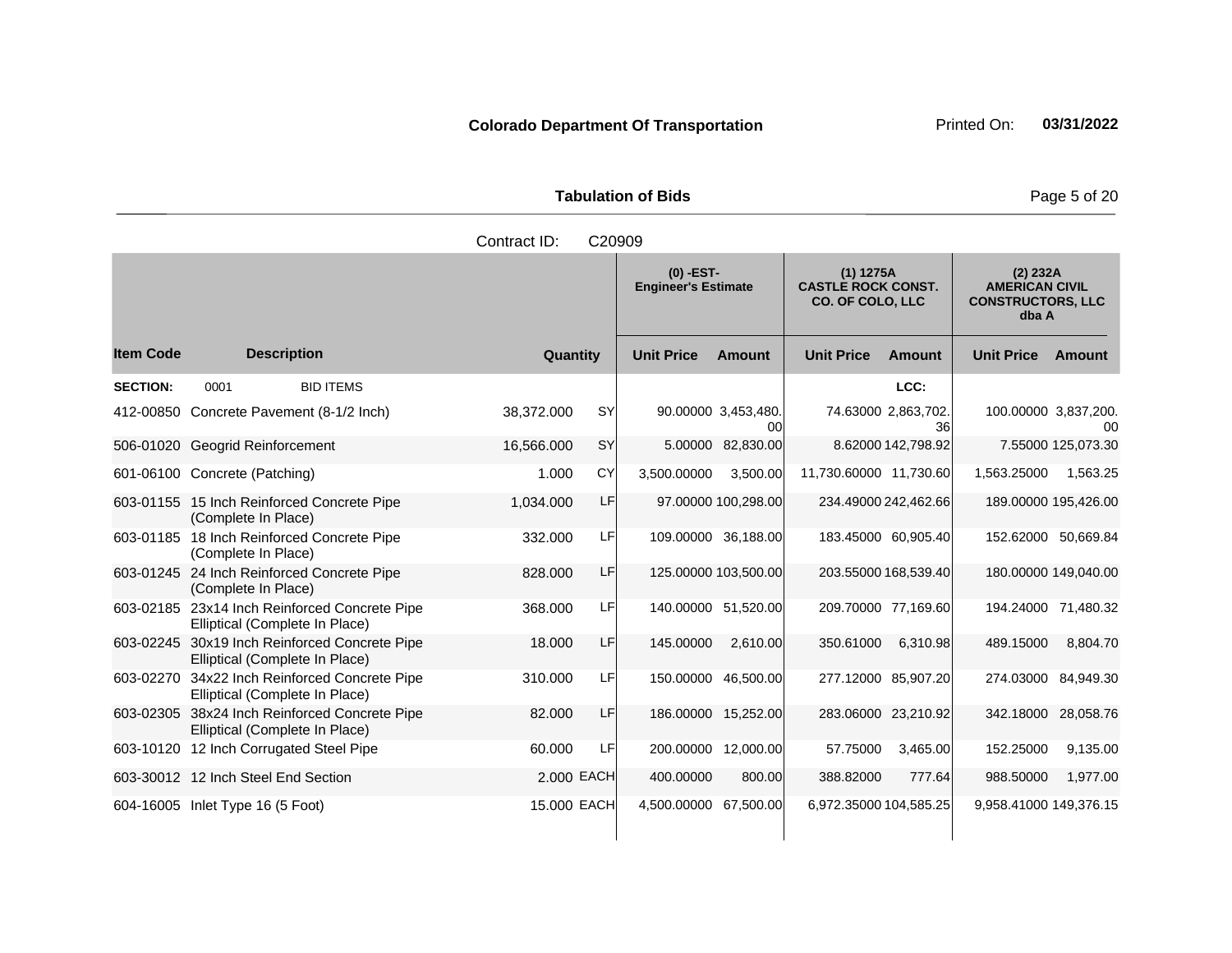|                      | <b>Tabulation of Bids</b> |
|----------------------|---------------------------|
| Contract $ID: CO000$ |                           |

|                  |                                                 |             | ◡▵◡◡◡     |                                           |                     |                                                                   |                     |                                                                          |                     |
|------------------|-------------------------------------------------|-------------|-----------|-------------------------------------------|---------------------|-------------------------------------------------------------------|---------------------|--------------------------------------------------------------------------|---------------------|
|                  |                                                 |             |           | $(0)$ -EST-<br><b>Engineer's Estimate</b> |                     | (1) 1275A<br><b>CASTLE ROCK CONST.</b><br><b>CO. OF COLO, LLC</b> |                     | $(2)$ 232A<br><b>AMERICAN CIVIL</b><br><b>CONSTRUCTORS, LLC</b><br>dba A |                     |
| <b>Item Code</b> | <b>Description</b>                              | Quantity    |           | <b>Unit Price</b>                         | <b>Amount</b>       | <b>Unit Price</b>                                                 | <b>Amount</b>       | <b>Unit Price</b>                                                        | Amount              |
| <b>SECTION:</b>  | 0001<br><b>BID ITEMS</b>                        |             |           |                                           |                     |                                                                   | LCC:                |                                                                          |                     |
|                  | 604-16505 Inlet Type 16 (Double) (5 Foot)       | 4.000 EACH  |           | 8,200.00000 32,800.00                     |                     | 9,419.75000 37,679.00                                             |                     | 10,756.77000 43,027.08                                                   |                     |
| 604-16605        | Inlet Type 16 (Triple) (5 Foot)                 | 16.000 EACH |           | 10,000.00000 160,000.00                   |                     | 11,991.63000 191,866.08                                           |                     | 14,000.00000 224,000.00                                                  |                     |
|                  | 604-30005 Manhole Slab Base (5 Foot)            | 12.000 EACH |           | 5,000.00000 60,000.00                     |                     | 7,122.80000 85,473.60                                             |                     | 7,021.10000 84,253.20                                                    |                     |
|                  | 604-30010 Manhole Slab Base (10 Foot)           | 5.000 EACH  |           | 6,600.00000 33,000.00                     |                     | 11,008.24000 55,041.20                                            |                     | 11,974.16000 59,870.80                                                   |                     |
|                  | 604-30015 Manhole Slab Base (15 Foot)           | 2,000 EACH  |           | 8,000.00000 16,000.00                     |                     | 23,352.16000 46,704.32                                            |                     | 17,112.32000 34,224.64                                                   |                     |
|                  | 604-39050 Manhole (Traffic Management System)   | 2.000 EACH  |           | 10.000.00000 20,000.00                    |                     | 17,841.00000 35,682.00                                            |                     | 20,877.28000 41,754.56                                                   |                     |
|                  | 607-11525 Fence (Plastic)                       | 3,000.000   | LF        |                                           | 6.00000 18,000.00   | 2.85000                                                           | 8,550.00            |                                                                          | 5.15000 15,450.00   |
|                  | 607-52900 Line Post (Chain Link)                | 4.000 EACH  |           | 105.00000                                 | 420.00              | 285.00000                                                         | 1,140.00            | 222.97000                                                                | 891.88              |
|                  | 607-52905 End Post (Chain Link)                 | 3.000 EACH  |           | 275.00000                                 | 825.00              | 570.00000                                                         | 1,710.00            | 700.77000                                                                | 2,102.31            |
|                  | 608-00000 Concrete Sidewalk                     | 600.000     | <b>SY</b> |                                           | 65.00000 39,000.00  |                                                                   | 60.76000 36,456.00  | 120.00000 72,000.00                                                      |                     |
|                  | 608-00010 Concrete Curb Ramp                    | 486,000     | <b>SY</b> | 200.00000 97.200.00                       |                     | 297.08000 144,380.88                                              |                     | 252.47000 122,700.42                                                     |                     |
|                  | 609-21010 Curb and Gutter Type 2 (Section I-B)  | 5.000       | LF        | 40.00000                                  | 200.00              | 157.32000                                                         | 786.60              | 70.00000                                                                 | 350.00              |
|                  | 609-21020 Curb and Gutter Type 2 (Section II-B) | 8,167.000   | LF        |                                           | 32.00000 261,344.00 |                                                                   | 39.33000 321,208.11 |                                                                          | 40.00000 326,680.00 |
|                  | 609-24004 Gutter Type 2 (4 Foot)                | 213.000     | LF        |                                           | 53.00000 11,289.00  | 34.05000                                                          | 7,252.65            | 185.00000 39,405.00                                                      |                     |
|                  | 609-71000 Curb (Special)                        | 103.000     | LF        | 45.00000                                  | 4,635.00            | 21.14000                                                          | 2,177.42            | 75.00000                                                                 | 7,725.00            |
|                  |                                                 |             |           |                                           |                     |                                                                   |                     |                                                                          |                     |

Page 6 of 20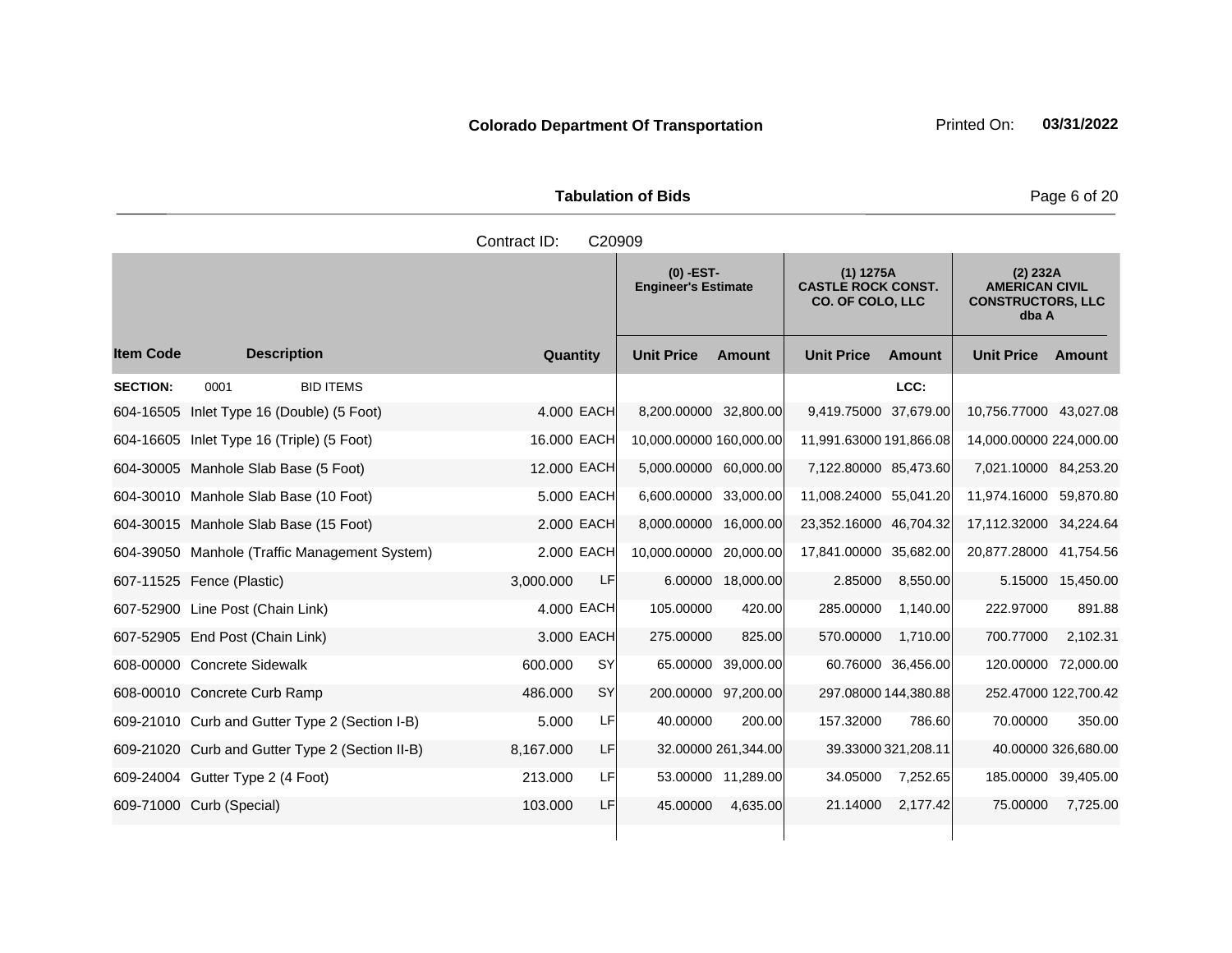Tabulation of Bids **Page 7 of 20** 

|                  |                                                      | Contract ID: | C20909 |                                           |                     |                                                                   |                          |                                                                        |                           |
|------------------|------------------------------------------------------|--------------|--------|-------------------------------------------|---------------------|-------------------------------------------------------------------|--------------------------|------------------------------------------------------------------------|---------------------------|
|                  |                                                      |              |        | $(0)$ -EST-<br><b>Engineer's Estimate</b> |                     | (1) 1275A<br><b>CASTLE ROCK CONST.</b><br><b>CO. OF COLO, LLC</b> |                          | (2) 232A<br><b>AMERICAN CIVIL</b><br><b>CONSTRUCTORS, LLC</b><br>dba A |                           |
| <b>Item Code</b> | <b>Description</b>                                   | Quantity     |        | <b>Unit Price</b>                         | <b>Amount</b>       | <b>Unit Price</b>                                                 | <b>Amount</b>            | <b>Unit Price</b>                                                      | Amount                    |
| <b>SECTION:</b>  | <b>BID ITEMS</b><br>0001                             |              |        |                                           |                     |                                                                   | LCC:                     |                                                                        |                           |
|                  | 610-00020 Median Cover Material (Patterned Concrete) | 478,000      | SF     | 13.00000                                  | 6,214.00            | 17.67000                                                          | 8,446.26                 |                                                                        | 21.10000 10.085.80        |
|                  | 612-00260 Location Marker (Fiber Optic)(Dome)        | 10.000 EACH  |        | 150.00000                                 | 1,500.00            | 416.10000                                                         | 4,161.00                 | 486.91000                                                              | 4,869.10                  |
|                  | 613-00206 2 Inch Electrical Conduit (Bored)          | 1,500.000    | LFI    |                                           | 40.00000 60,000.00  |                                                                   | 39.90000 59,850.00       |                                                                        | 46.69000 70.035.00        |
|                  | 613-00306 3 Inch Electrical Conduit (Bored)          | 6,150.000    | LF     |                                           | 42.00000 258,300.00 |                                                                   | 42.18000 259,407.00      |                                                                        | 49.70000 305,655.00       |
|                  | 613-01200 2 Inch Electrical Conduit (Plastic)        | 4,532.000    | LFI    |                                           | 20.00000 90,640.00  |                                                                   | 39.90000 180,826.80      |                                                                        | 46.69000 211,599.08       |
|                  | 613-01250 2-1/2 Inch Electrical Conduit (Plastic)    | 33,120.000   | LF.    |                                           | 22.00000 728,640.00 |                                                                   | 42.18000 1,397,001<br>60 |                                                                        | 40.00000 1,324,800.<br>00 |
|                  | 613-07001 Type One Pull Box                          | 50.000 EACH  |        |                                           | 850.00000 42,500.00 | 1,710.00000 85,500.00                                             |                          | 2.001.02000 100.051.00                                                 |                           |
|                  | 613-07002 Type Two Pull Box                          | 36,000 EACH  |        | 1,324.00000 47,664.00                     |                     | 1.966.50000 70.794.00                                             |                          | 2,301.17000 82,842.12                                                  |                           |
|                  | 613-07060 Pull Box (18"x30"x18") Deep                | 3,000 EACH   |        | 1,200.00000                               | 3,600.00            | 2,599.20000                                                       | 7,797.60                 | 3,041.55000                                                            | 9,124.65                  |
| 613-10000 Wiring |                                                      | 1.000        | L SI   | 255,000.00000 255,000.00                  |                     | 267,900.00000 267,900.00                                          |                          | 313,492.66000 313,492.66                                               |                           |
|                  | 613-13000 Luminaire (LED) (Special)                  | 46.000 EACH  |        | 1,500.00000 69,000.00                     |                     | 1,539.00000 70,794.00                                             |                          | 1,800.92000 82,842.32                                                  |                           |
| 613-20000        | Light Standard and Luminaire (Install Only)          | 4.000 EACH   |        | 1,000.00000                               | 4,000.00            | 2,337.00000                                                       | 9,348.00                 | 2,734.72000 10,938.88                                                  |                           |
|                  | 613-34350 Light Standard Metal (35 Foot)             | 46.000 EACH  |        | 4,500.00000 207,000.00                    |                     | 4,417.50000 203,205.00                                            |                          | 5,169.29000 237,787.34                                                 |                           |
| 613-40010        | <b>Light Standard Foundation</b>                     | 50.000 EACH  |        | 2,500.00000 125,000.00                    |                     | 4,588.50000 229,425.00                                            |                          | 5,369.40000 268,470.00                                                 |                           |
| 614-00011        | Sign Panel (Class I)                                 | 282.000      | SFI    | 21.00000                                  | 5,922.00            | 23.94000                                                          | 6,751.08                 | 29.40000                                                               | 8,290.80                  |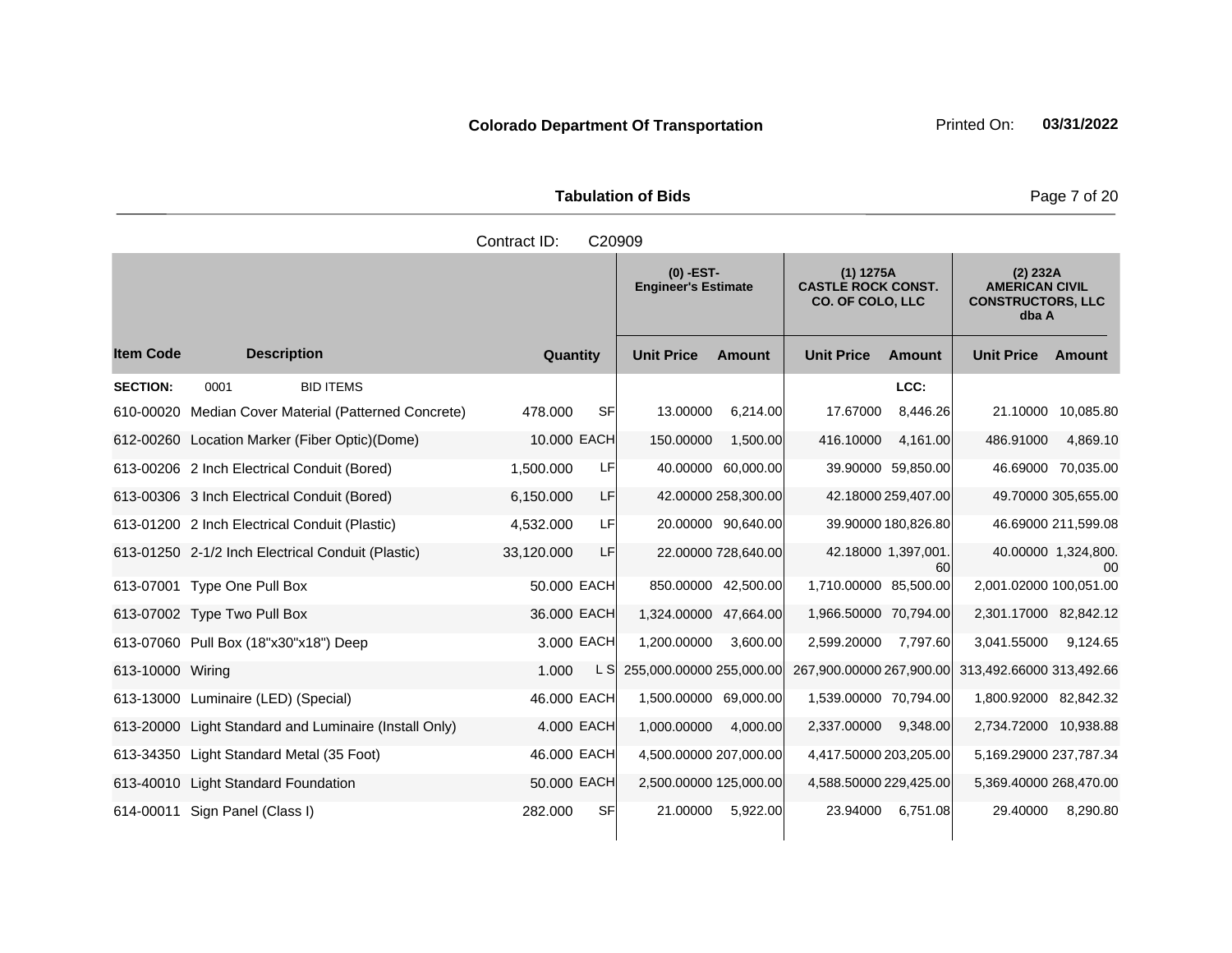**Tabulation of Bids Page 8 of 20** 

|                  |                                                                          | Contract ID: | C20909 |                                           |                    |                                                                   |                    |                                                                        |                    |
|------------------|--------------------------------------------------------------------------|--------------|--------|-------------------------------------------|--------------------|-------------------------------------------------------------------|--------------------|------------------------------------------------------------------------|--------------------|
|                  |                                                                          |              |        | $(0)$ -EST-<br><b>Engineer's Estimate</b> |                    | (1) 1275A<br><b>CASTLE ROCK CONST.</b><br><b>CO. OF COLO, LLC</b> |                    | (2) 232A<br><b>AMERICAN CIVIL</b><br><b>CONSTRUCTORS, LLC</b><br>dba A |                    |
| <b>Item Code</b> | <b>Description</b>                                                       | Quantity     |        | <b>Unit Price</b>                         | <b>Amount</b>      | <b>Unit Price</b>                                                 | <b>Amount</b>      | <b>Unit Price</b>                                                      | Amount             |
| <b>SECTION:</b>  | <b>BID ITEMS</b><br>0001                                                 |              |        |                                           |                    |                                                                   | LCC:               |                                                                        |                    |
|                  | 614-00012 Sign Panel (Class II)                                          | 361.000      | SFI    | 23.00000                                  | 8,303.00           |                                                                   | 28.50000 10,288.50 |                                                                        | 35.00000 12,635.00 |
|                  | 614-01502 Steel Sign Support (2-Inch Round) (Post &<br>Socket)           | 223.000      | LF     | 25.00000                                  | 5,575.00           | 31.92000                                                          | 7,118.16           | 39.20000                                                               | 8,741.60           |
| 614-01572        | Steel Sign Support (2-1/2 Inch Round NP-<br>40)(Post & Slipbase)         | 336.000      | LF     |                                           | 45.00000 15,120.00 |                                                                   | 43.32000 14,555.52 |                                                                        | 53.21000 17,878.56 |
|                  | 614-72863 Pedestrian Push Button Post Assembly                           | 8.000 EACH   |        | 3,500.00000                               | 28,000.00          | 3,220.50000 25,764.00                                             |                    | 3,768.58000 30,148.64                                                  |                    |
|                  | 614-87350 Test Fiber Optic Cable                                         | 1.000        | L S    | 10,000.00000 10,000.00                    |                    | 25,080.00000 25,080.00                                            |                    | 29,348.25000 29,348.25                                                 |                    |
|                  | 614-87424 Fiber Optic Cable (Single Mode) (24<br>Strands)                | 430.000      | LF     | 20.00000                                  | 8,600.00           | 10.26000                                                          | 4,411.80           | 12.01000                                                               | 5,164.30           |
|                  | 614-87495 Fiber Optic Cable (Single Mode) (96<br>Strands) (Install Only) | 8,000.000    | LF     | 1.00000                                   | 8,000.00           |                                                                   | 5.70000 45,600.00  |                                                                        | 6.70000 53,600.00  |
|                  | 614-87496 Fiber Optic Cable (Single Mode) (96<br>Strands)                | 1,500.000    | LF     |                                           | 50.00000 75,000.00 |                                                                   | 9.69000 14,535.00  |                                                                        | 11.40000 17,100.00 |
|                  | 614-87524 Splice Fiber Optic Cable (24 Strand)                           | 16.000 EACH  |        | 4,000.00000 64,000.00                     |                    | 3,192.00000 51,072.00                                             |                    | 3,735.23000 59,763.68                                                  |                    |
|                  | 614-87624 Terminate Fiber Optic Cable (24 Strand)                        | 3,000 EACH   |        | 4,000.00000 12,000.00                     |                    | 8,265.00000 24,795.00                                             |                    | 9,671.58000 29,014.74                                                  |                    |
|                  | 620-00002 Field Office (Class 2)                                         | 1.000 EACH   |        | 40,000.00000 40,000.00                    |                    | 64,410.00000 64,410.00                                            |                    | 61,922.19000 61,922.19                                                 |                    |
|                  | 620-00012 Field Laboratory (Class 2)                                     | 1.000 EACH   |        | 40,000.00000                              | 40,000.00          | 69,008.76000 69,008.76                                            |                    | 103,822.89000 103,822.89                                               |                    |
|                  | 620-00020 Sanitary Facility                                              | 1.000 EACH   |        | 7,500.00000                               | 7,500.00           | 5,739.90000                                                       | 5,739.90           | 22,337.86000 22,337.86                                                 |                    |
|                  | 622-20080 Flagpole Sleeve                                                | 50.000 EACH  |        | 250.00000 12,500.00                       |                    | 171.00000                                                         | 8,550.00           | 156.11000                                                              | 7,805.50           |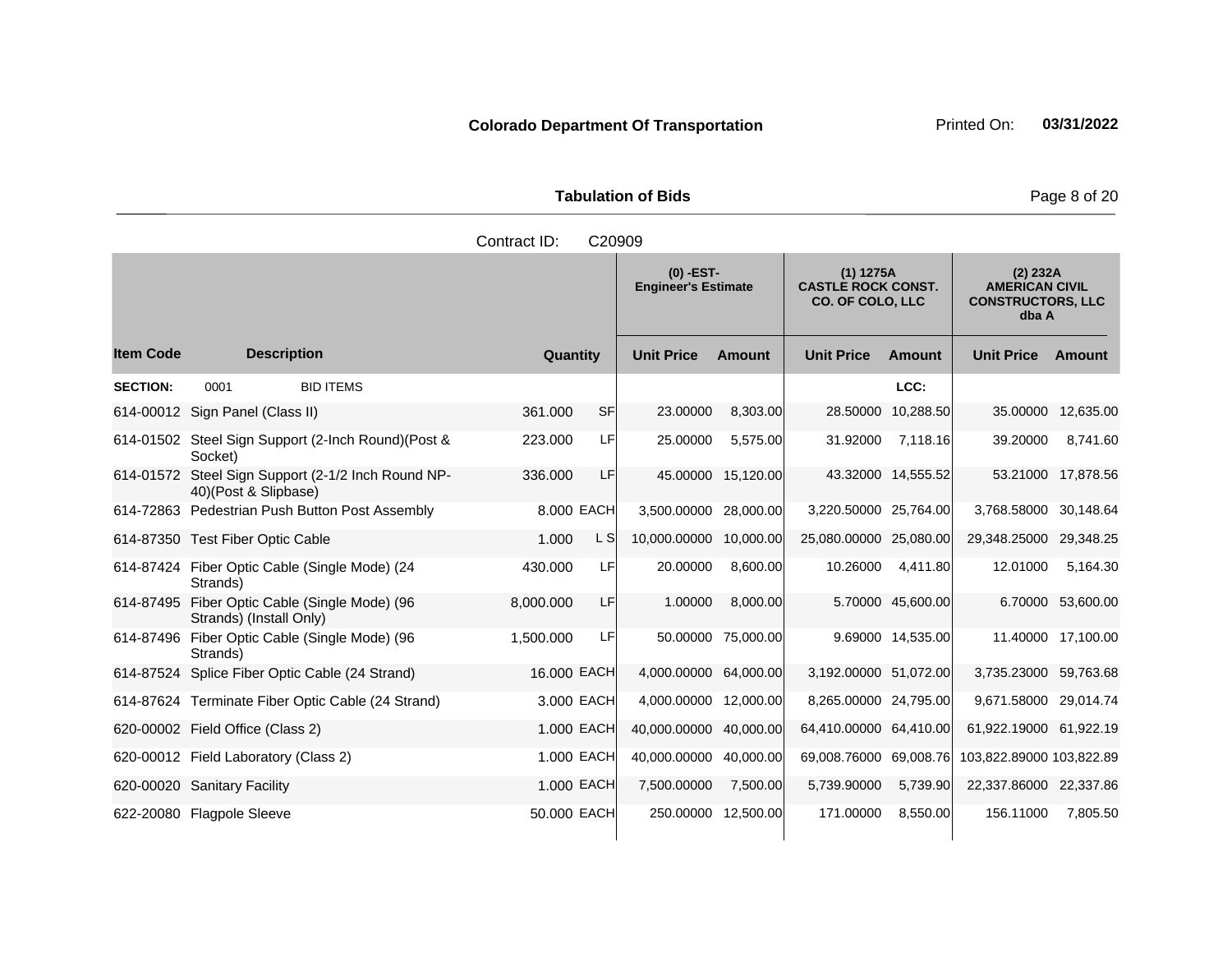**Tabulation of Bids Page 9 of 20** 

|                        | Contract ID:<br>C <sub>20909</sub> |                                  |  |          |                                           |                   |                                                                   |                                                       |                                                                          |                      |        |
|------------------------|------------------------------------|----------------------------------|--|----------|-------------------------------------------|-------------------|-------------------------------------------------------------------|-------------------------------------------------------|--------------------------------------------------------------------------|----------------------|--------|
|                        |                                    |                                  |  |          | $(0)$ -EST-<br><b>Engineer's Estimate</b> |                   | (1) 1275A<br><b>CASTLE ROCK CONST.</b><br><b>CO. OF COLO, LLC</b> |                                                       | $(2)$ 232A<br><b>AMERICAN CIVIL</b><br><b>CONSTRUCTORS, LLC</b><br>dba A |                      |        |
| ltem Code              |                                    | <b>Description</b>               |  | Quantity |                                           | <b>Unit Price</b> | <b>Amount</b>                                                     | <b>Unit Price</b>                                     | Amount                                                                   | <b>Unit Price</b>    | Amount |
| <b>SECTION:</b>        | 0001                               | <b>BID ITEMS</b>                 |  |          |                                           |                   |                                                                   |                                                       | LCC:                                                                     |                      |        |
|                        |                                    | 625-00000 Construction Surveying |  | 1.000    |                                           |                   |                                                                   | L S 250,000.00000 250,000.00 113,715.00000 113,715.00 |                                                                          | 82,817.76000 82,817. |        |
| 626-00000 Mobilization |                                    |                                  |  | 1.000    | -SI                                       |                   | 1866 244 1866 244                                                 |                                                       | 1574 060 1574 060                                                        | 1 379 228 1 379 22   |        |

625-00000 Construction Surveying 1.000 L S 250,000.00000 250,000.00 113,715.00000 113,715.00 82,817.76000 82,817.76 626-00000 Mobilization 00000 1,866,244. 00 1,574,060. 76000 1,574,060. 76 1,379,228. 1,379,228. 35000 626-01112 Public Information Management (Tier II) 600.000 DAY 100.00000 60,000.00 79.80000 47,880.00 89.75000 53,850.00 627-00009 Modified Epoxy Pavement Marking(Inlaid) 86.000 GAL 352.00000 30,272.00 342.00000 29,412.00 382.85000 32,925.10 627-00011 Pavement Marking Paint (Waterborne) 490.000 GAL 75.00000 36,750.00 74.67000 36,588.30 174.02000 85,269.80 627-02010 Preformed Plastic Pavement Marking (Type II) (Inlaid) 1,065.000 SF 14.00000 14,910.00 27.36000 29,138.40 21.00000 22,365.00 627-30405 Preformed Thermoplastic Pavement Marking (Word-Symbol) 512.000 SF 28.00000 14,336.00 21.09000 10,798.08 19.60000 10,035.20 627-30410 Preformed Thermoplastic Pavement Marking (Xwalk-Stop Line) 1,470.000 SF 20.00000 29,400.00 16.53000 24,299.10 26.60000 39,102.00 629-01006 Survey Monument (Type 6) 68.000 EACH 500.00000 34,000.00 399.00000 27,132.00 318.53000 21,660.04 630-00000 Flagging 11,000.000 HOUR 30.00000 330,000.00 39.90000 438,900.00 559,900.00 630-00007 Traffic Control Inspection 150.000 DAY 250.00000 37,500.00 627.00000 94,050.00 794.96000 119,244.00 630-00012 Traffic Control Management 450.000 DAY 1,500.00000 675,000.00 1,710.00000 769,500.00 2,168.07000 975,631.50

630-80001 Flashing Beacon (Portable) 16.000 EACH 1,600.00000 25,600.00 2,166.00000 34,656.00 2,746.22000 43,939.52 630-80335 Barricade (Type 3 M-A) (Temporary) 30.000 EACH 400.00000 12,000.00 456.00000 13,680.00 578.15000 17,344.50

**Ext Amount**

35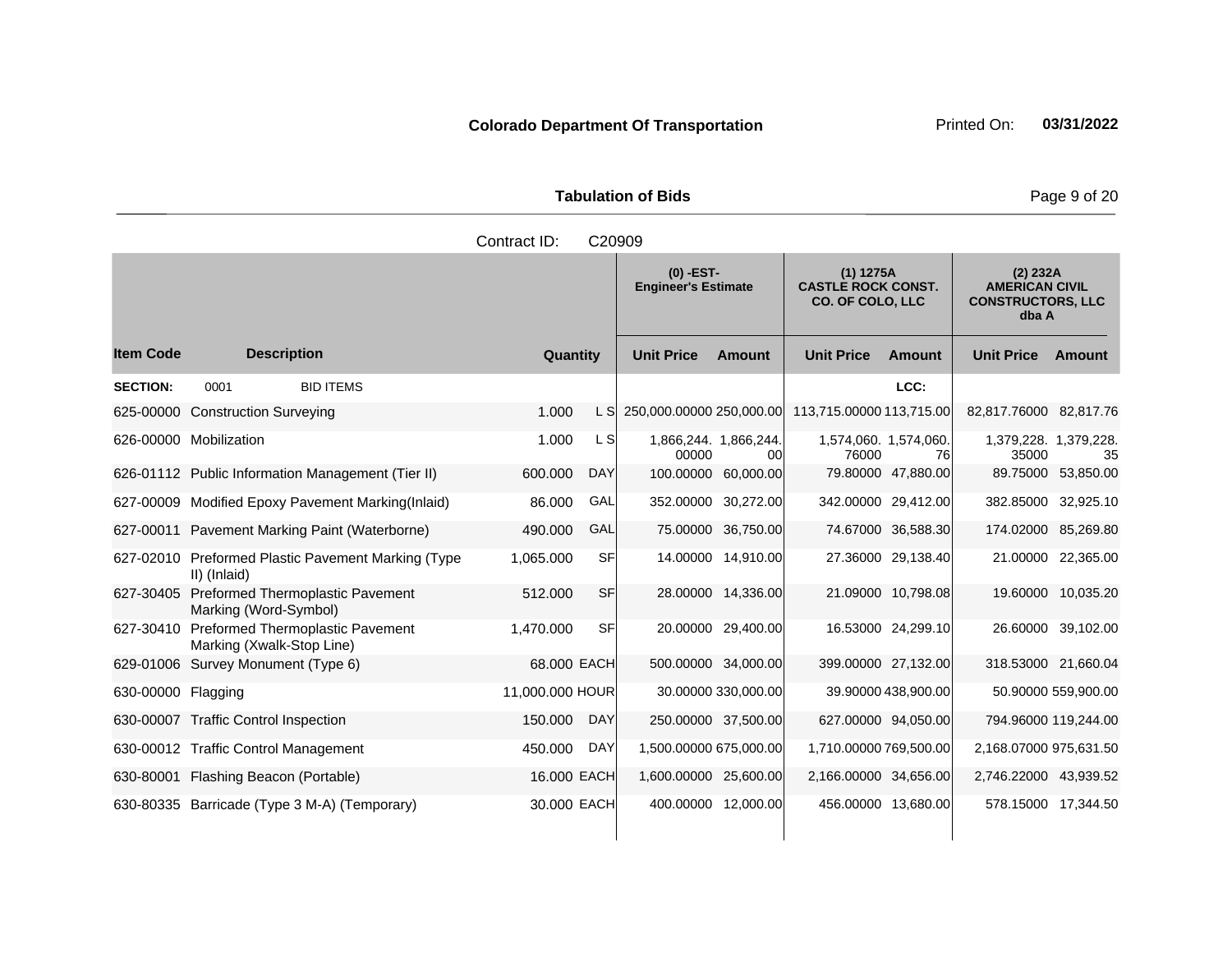Tabulation of Bids **Page 10 of 20** 

|                        |                                                                          | Contract ID:        | C20909            |                                           |                       |                                                                     |                    |                                                                        |                     |
|------------------------|--------------------------------------------------------------------------|---------------------|-------------------|-------------------------------------------|-----------------------|---------------------------------------------------------------------|--------------------|------------------------------------------------------------------------|---------------------|
|                        |                                                                          |                     |                   | $(0)$ -EST-<br><b>Engineer's Estimate</b> |                       | $(1)$ 1275A<br><b>CASTLE ROCK CONST.</b><br><b>CO. OF COLO, LLC</b> |                    | (2) 232A<br><b>AMERICAN CIVIL</b><br><b>CONSTRUCTORS, LLC</b><br>dba A |                     |
| <b>Item Code</b>       | <b>Description</b>                                                       | Quantity            | <b>Unit Price</b> |                                           | <b>Amount</b>         | <b>Unit Price</b>                                                   | <b>Amount</b>      | <b>Unit Price</b>                                                      | <b>Amount</b>       |
| <b>SECTION:</b>        | 0001<br><b>BID ITEMS</b>                                                 |                     |                   |                                           |                       |                                                                     | LCC:               |                                                                        |                     |
| 630-80341              | Construction Traffic Sign (Panel Size A)                                 | 148,000 EACH        |                   | 125.00000                                 | 18,500.00             | 171.00000                                                           | 25,308.00          | 216.81000                                                              | 32,087.88           |
|                        | 630-80342 Construction Traffic Sign (Panel Size B)                       | 35,000 EACH         |                   | 150.00000                                 | 5,250.00              | 210.90000                                                           | 7,381.50           | 267.40000                                                              | 9,359.00            |
|                        | 630-80344 Construction Traffic Sign (Special)                            | 160.000             | SF                | 25.00000                                  | 4,000.00              | 21.66000                                                            | 3,465.60           | 27.46000                                                               | 4,393.60            |
|                        | 630-80355 Portable Message Sign Panel                                    | 3.000 EACH          |                   | 15,000.00000                              | 45,000.00             | 18,240.00000 54,720.00                                              |                    | 23,126.06000                                                           | 69,378.18           |
|                        | 630-80358 Advance Warning Flashing or Sequencing<br>Arrow Panel (C Type) | 4.000 EACH          |                   |                                           | 3,500.00000 14,000.00 | 3,990.00000 15,960.00                                               |                    | 5,058.83000                                                            | 20,235.32           |
|                        | 630-80360 Drum Channelizing Device                                       | 225.000 EACH        |                   |                                           | 55.00000 12,375.00    |                                                                     | 74.10000 16,672.50 |                                                                        | 93.95000 21,138.75  |
| 630-80364              | Drum Channelizing Device (With Light)<br>(Steady Burn)                   | 10.000 EACH         |                   | 65.00000                                  | 650.00                | 96.90000                                                            | 969.00             | 122.86000                                                              | 1,228.60            |
| 630-80370              | Barrier (Temporary)                                                      | 2.200.000           | LF                |                                           | 85.00000 187,000.00   |                                                                     | 42.12000 92,664.00 |                                                                        | 52.80000 116,160.00 |
|                        | 630-80380 Traffic Cone                                                   | 200.000 EACH        |                   | 20.00000                                  | 4,000.00              | 28.50000                                                            | 5,700.00           | 36.13000                                                               | 7,226.00            |
|                        | 630-80384 Tubular Marker                                                 | 100.000 EACH        |                   | 50.00000                                  | 5,000.00              | 96.90000                                                            | 9,690.00           | 122.86000                                                              | 12,286.00           |
|                        | 630-80520 Mobile Pavement Marking Zone                                   | 8.000<br><b>DAY</b> |                   | 1,000.00000                               | 8,000.00              | 228.00000                                                           | 1,824.00           | 435.06000                                                              | 3,480.48            |
|                        | 630-85010 Impact Attenuator (Temporary)                                  | 4.000 EACH          |                   | 11,800.00000                              | 47,200.00             | 9,690.00000 38,760.00                                               |                    | 12,285.72000                                                           | 49,142.88           |
| <b>Section Totals:</b> |                                                                          |                     |                   |                                           | \$13,300,000.00       |                                                                     | \$13,605,608.18    |                                                                        | \$16,336,000.00     |
|                        | <b>Contract Grand Totals</b>                                             |                     |                   |                                           | \$13,300,000.00       |                                                                     | \$13,605,608.18    |                                                                        | \$16,336,000.00     |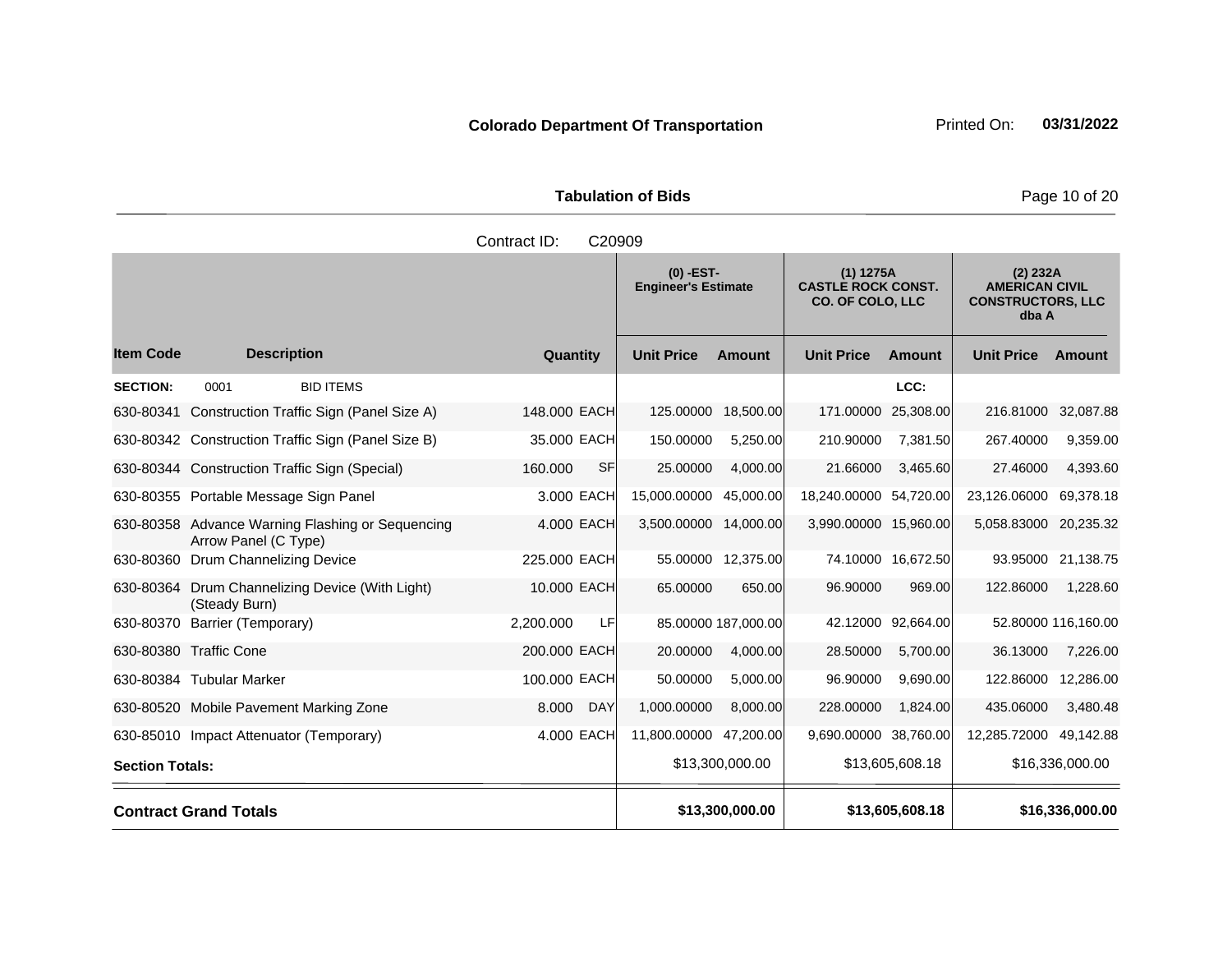**Tabulation of Bids** Page 11 of 20

**Quantity Unit Price Unit Price Item Code Amount Unit Price Amount Ext Ext Unit Price Amount Ext (3) 090A IHC Scott, Inc. Description SECTION:** 0001 BID ITEMS **LCC:** 202-00001 Removal of Structure 3.000 EACH 6,549.51000 19,648.53 202-00002 Removal of Structure (Special) 5.000 EACH 6,549.51000 32,747.55 202-00009 Tree Trimming 202-00009 Tree Trimming 202-0000 L S 6,068.49000 6,068.49 202-00019 Removal of Inlet 19.000 EACH 1,762.34000 33,484.46 202-00021 Removal of Manhole 3.000 EACH 1,762.34000 5,287.02 202-00035 Removal of Pipe 276.000 LF 24.98000 6,894.48 202-00090 Removal of Delineator 22.000 EACH 8.17000 179.74 202-00190 Removal of Concrete Median Cover Material 3,438.000 SY 11.81000 40,602.78 202-00200 Removal of Sidewalk 295.000 SY 59.57000 17,573.15 202-00201 Removal of Curb 199.000 LF 11.71000 2,330.29 202-00202 Removal of Gutter 129.000 LF 129.000 1,644.75 202-00203 Removal of Curb and Gutter 17,689.000 LF 12.33000 218,105.37 202-00206 Removal of Concrete Curb Ramp 321.000 SY 14.88000 4,776.48 202-00210 Removal of Concrete Pavement 722.000 SY 21.18000 15,291.96 202-00220 Removal of Asphalt Mat 32,352.000 SY 29.56000 956,325.12 Contract ID: C20909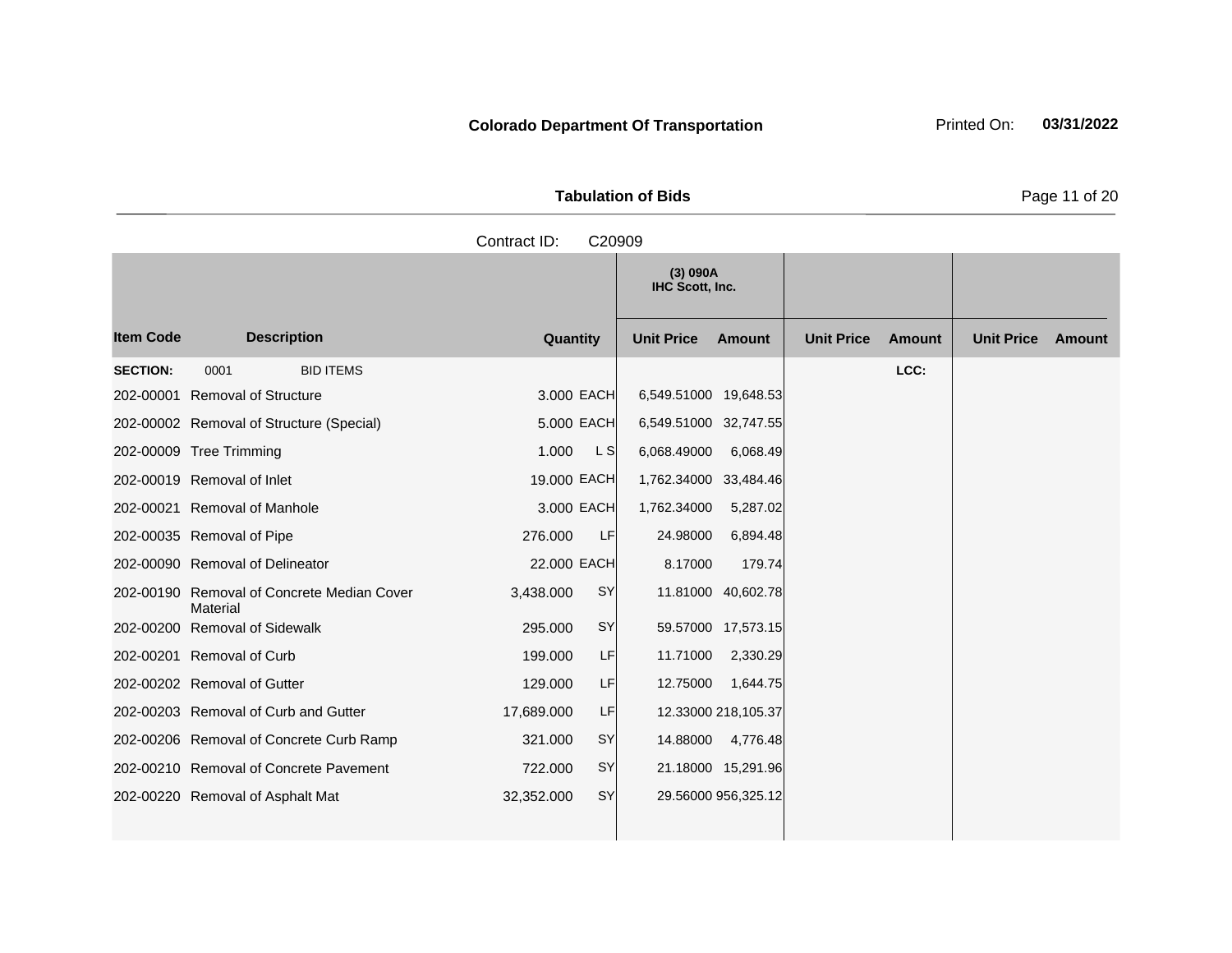Tabulation of Bids **Page 12 of 20** 

|                     |                                                    | Contract ID: | C20909                      |                     |                   |               |                   |        |
|---------------------|----------------------------------------------------|--------------|-----------------------------|---------------------|-------------------|---------------|-------------------|--------|
|                     |                                                    |              | (3) 090A<br>IHC Scott, Inc. |                     |                   |               |                   |        |
| <b>Item Code</b>    | <b>Description</b>                                 | Quantity     | <b>Unit Price</b>           | Amount              | <b>Unit Price</b> | <b>Amount</b> | <b>Unit Price</b> | Amount |
| <b>SECTION:</b>     | <b>BID ITEMS</b><br>0001                           |              |                             |                     |                   | LCC:          |                   |        |
|                     | 202-00226 Removal of Asphalt Mat (Special)         | 15,032.000   | SY                          | 8.30000 124,765.60  |                   |               |                   |        |
|                     | 202-00240 Removal of Asphalt Mat (Planing)         | 190.000      | <b>SY</b>                   | 57.55000 10,934.50  |                   |               |                   |        |
|                     | 202-00250 Removal of Pavement Marking              | 46,550.000   | <b>SF</b>                   | 0.87000 40,498.50   |                   |               |                   |        |
|                     | 202-00502 Removal of Portions of Present Structure | 1.000        | <b>CY</b><br>1,309.90000    | 1,309.90            |                   |               |                   |        |
|                     | 202-00700 Removal of Light Standard                | 27.000 EACH  | 1,117.14000 30,162.78       |                     |                   |               |                   |        |
|                     | 202-00705 Removal of Light Standard Foundation     | 27.000 EACH  | 1,629.17000 43,987.59       |                     |                   |               |                   |        |
|                     | 202-00750 Removal of Luminaire                     | 54.000 EACH  |                             | 232.74000 12,567.96 |                   |               |                   |        |
|                     | 202-00810 Removal of Ground Sign                   | 47.000 EACH  | 122.61000                   | 5,762.67            |                   |               |                   |        |
|                     | 202-00821 Removal of Sign Panel                    | 38.000 EACH  | 68.12000                    | 2,588.56            |                   |               |                   |        |
|                     | 202-00825 Removal of Flashing Beacon               | 3.000 EACH   | 1,629.17000                 | 4,887.51            |                   |               |                   |        |
|                     | 202-00860 Removal of Pedestrian Push Button        | 8.000 EACH   | 186.19000                   | 1,489.52            |                   |               |                   |        |
|                     | 202-04001 Plug Culvert                             | 1.000 EACH   | 2,065.63000                 | 2,065.63            |                   |               |                   |        |
|                     | 203-00060 Embankment Material (Complete In Place)  | 1,880.000    | <b>CY</b><br>36.83000       | 69,240.40           |                   |               |                   |        |
|                     | 203-01100 Proof Rolling                            | 40.000 HOUR  | 130.80000                   | 5,232.00            |                   |               |                   |        |
| 203-01500 Blading   |                                                    | 30.000 HOUR  | 208.44000                   | 6,253.20            |                   |               |                   |        |
| 203-01597 Potholing |                                                    | 120.000 HOUR | 436.20000                   | 52,344.00           |                   |               |                   |        |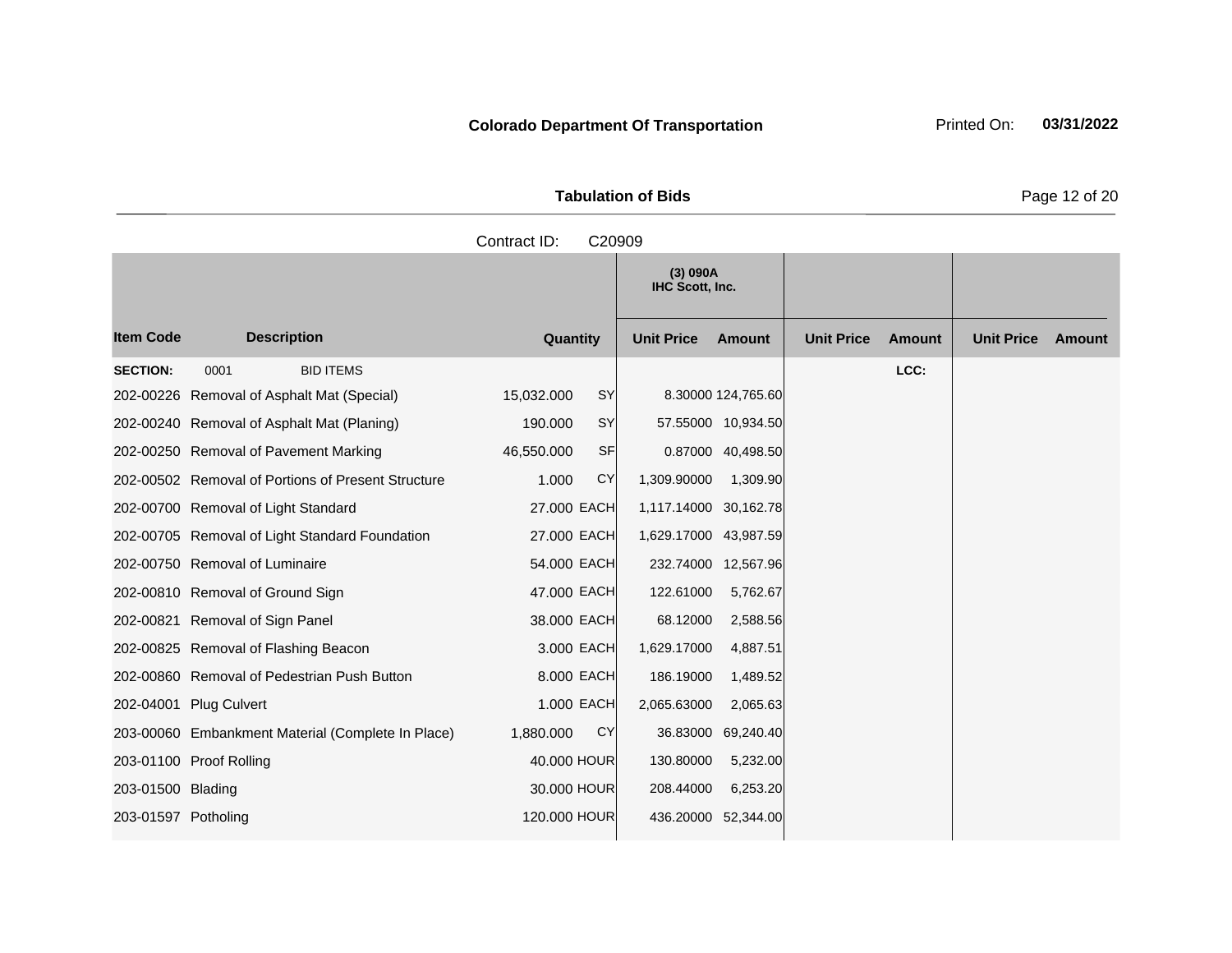**Tabulation of Bids Page 13 of 20** 

|                  |                                                              | Contract ID:          | C20909                      |                     |                   |               |                   |        |
|------------------|--------------------------------------------------------------|-----------------------|-----------------------------|---------------------|-------------------|---------------|-------------------|--------|
|                  |                                                              |                       | (3) 090A<br>IHC Scott, Inc. |                     |                   |               |                   |        |
| <b>Item Code</b> | <b>Description</b>                                           | Quantity              | <b>Unit Price</b>           | <b>Amount</b>       | <b>Unit Price</b> | <b>Amount</b> | <b>Unit Price</b> | Amount |
| <b>SECTION:</b>  | <b>BID ITEMS</b><br>0001                                     |                       |                             |                     |                   | LCC:          |                   |        |
|                  | 207-00702 Topsoil (Offsite)                                  | CY<br>10.000          | 91.29000                    | 912.90              |                   |               |                   |        |
|                  | 208-00009 Erosion Log Type 2 (18 Inch)                       | 100.000<br>LF         | 21.64000                    | 2,164.00            |                   |               |                   |        |
|                  | 208-00035 Aggregate Bag                                      | LF<br>600.000         |                             | 21.64000 12,984.00  |                   |               |                   |        |
|                  | 208-00045 Concrete Washout Structure                         | 2,000 EACH            | 1,057.14000                 | 2,114.28            |                   |               |                   |        |
|                  | 208-00053 Storm Drain Inlet Protection (Type I) (84<br>lnch) | 12.000 EACH           | 151.49000                   | 1,817.88            |                   |               |                   |        |
|                  | 208-00054 Storm Drain Inlet Protection (Type II)             | 22.000 EACH           | 357.93000                   | 7,874.46            |                   |               |                   |        |
|                  | 208-00056 Storm Drain Inlet Protection (Type III)            | 10.000 EACH           | 357.93000                   | 3,579.30            |                   |               |                   |        |
|                  | 208-00070 Vehicle Tracking Pad                               | 4,000 EACH            | 13,099.02000 52,396.08      |                     |                   |               |                   |        |
|                  | 208-00103 Removal and Disposal of Sediment (Labor)           | 100.000 HOUR          | 77.68000                    | 7,768.00            |                   |               |                   |        |
|                  | 208-00105 Removal and Disposal of Sediment<br>(Equipment)    | 100.000 HOUR          |                             | 148.19000 14,819.00 |                   |               |                   |        |
|                  | 208-00106 Sweeping (Sediment Removal)                        | 200.000 HOUR          |                             | 365.73000 73,146.00 |                   |               |                   |        |
|                  | 208-00107 Removal of Trash                                   | 100.000 HOUR          |                             | 327.48000 32,748.00 |                   |               |                   |        |
|                  | 208-00207 Erosion Control Management                         | 200.000<br><b>DAY</b> |                             | 215.01000 43,002.00 |                   |               |                   |        |
|                  | 210-00001 Reset Structure                                    | 2,000 EACH            | 12,242.20000 24,484.40      |                     |                   |               |                   |        |
|                  | 210-01050 Reset Chain Link Fence                             | 101.000<br>LF         | 59.85000                    | 6,044.85            |                   |               |                   |        |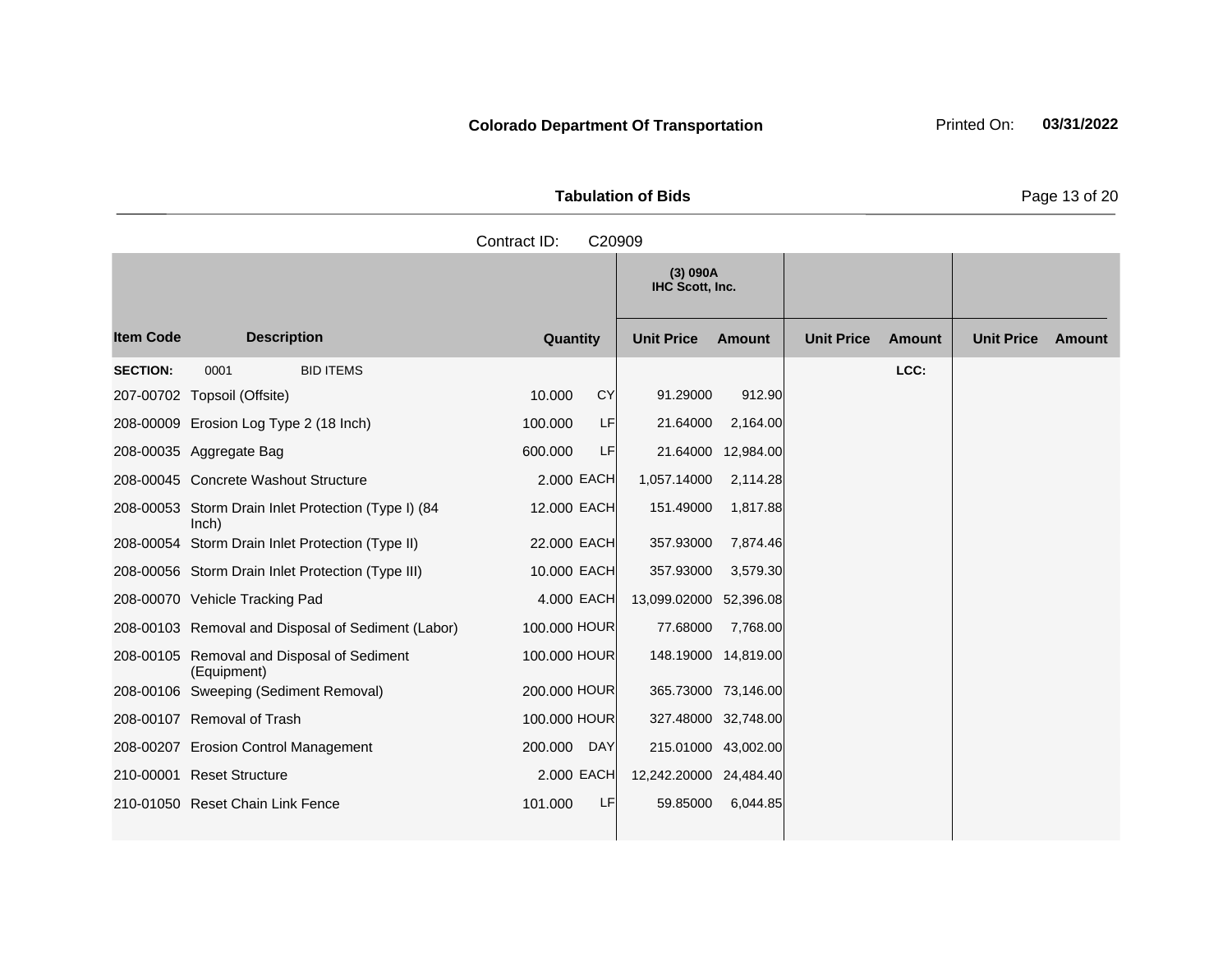**Tabulation of Bids** Page 14 of 20

| _ _ . |  |  |
|-------|--|--|
|       |  |  |
|       |  |  |
|       |  |  |
|       |  |  |
|       |  |  |

**Quantity Unit Price Unit Price Item Code Amount Unit Price Amount Ext Ext Unit Price Amount Ext (3) 090A IHC Scott, Inc. Description SECTION:** 0001 BID ITEMS **LCC:** 210-04000 Adjust Structure 6.000 EACH 3,442.90000 20,657.40 210-04050 Adjust Valve Box 50.000 EACH 502.33000 25,116.50 212-00700 Organic Fertilizer 30.000 LB 0.54000 16.20 212-00701 Compost (Mechanically Applied) 7.000 CY 303.43000 2,124.01 212-00703 Humate 20.000 LB 1.43000 28.60 212-00708 Seeding (Native) Broadcast 0.100 ACRE 11,462.71000 1,146.27 213-00150 Bonded Fiber Matrix 0.100 ACRE 9,844.45000 984.45 240-00020 Netting 20.000 SY 2.86000 57.20 304-06007 Aggregate Base Course (Class 6) 11,853.000 CY 88.92000 1,053,968. 76 403-00720 Hot Mix Asphalt (Patching) (Asphalt) 776.000 TON 276.10000 214,253.60 403-00721 Hot Mix Asphalt (Patching) (Asphalt) 37.000 SY 106.19000 3,929.03 403-34841 Hot Mix Asphalt (Grading SX) (100) (PG 64- 22) 1,145.000 TON 261.94000 299,921.30 411-10255 Emulsified Asphalt (Slow-Setting) 251.000 GAL 11.33000 2,843.83 412-00600 Concrete Pavement (6 Inch) 1,181.000 SY 93.82000 110,801.42 412-00850 Concrete Pavement (8-1/2 Inch) 38,372.000 SY 97.05000 3,724,002. 60 Contract ID: C20909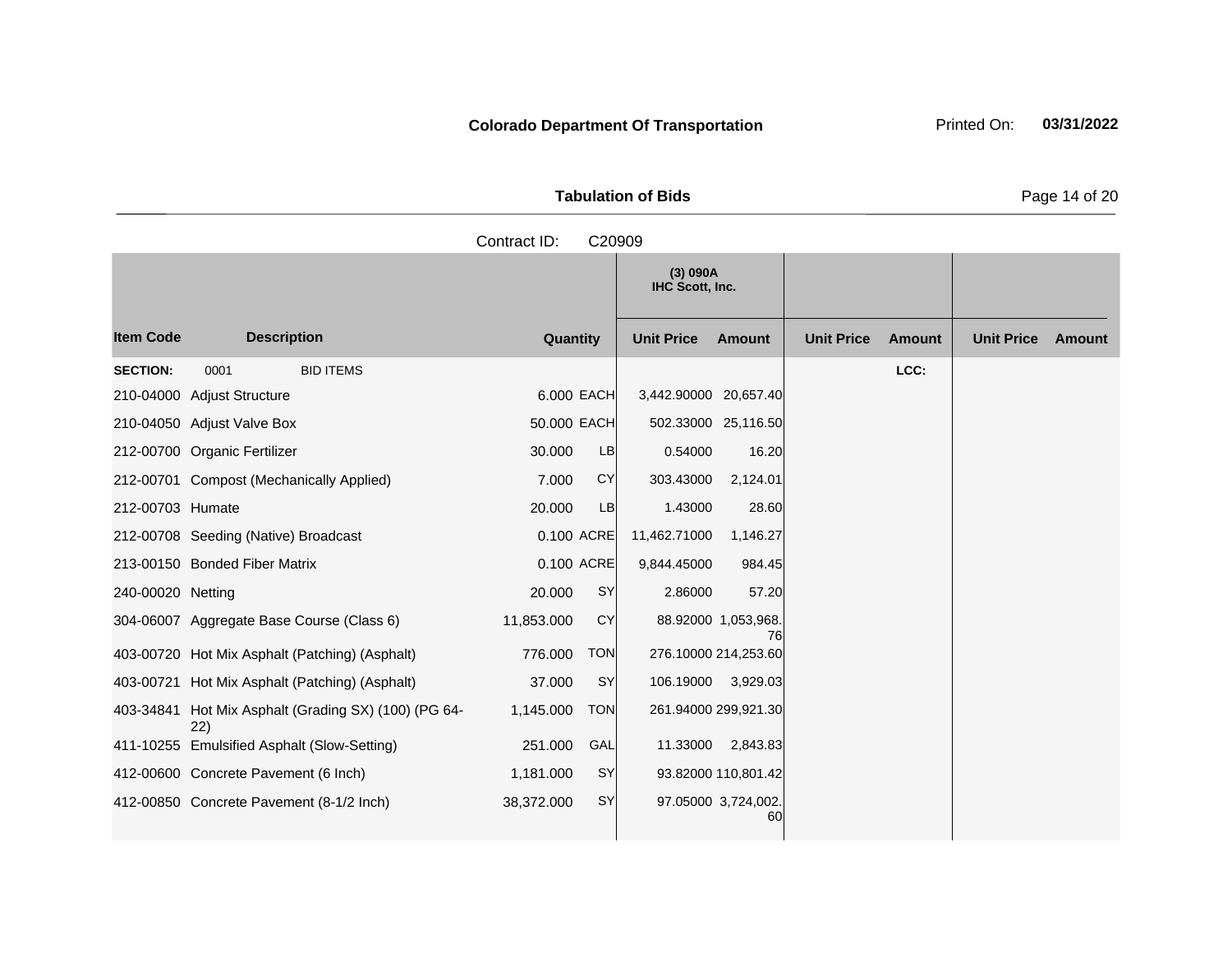**Tabulation of Bids Page 15 of 20** 

|                  |                                                                                 | Contract ID:<br>C20909 |                                    |                                    |                             |
|------------------|---------------------------------------------------------------------------------|------------------------|------------------------------------|------------------------------------|-----------------------------|
|                  |                                                                                 |                        | (3) 090A<br>IHC Scott, Inc.        |                                    |                             |
| <b>Item Code</b> | <b>Description</b>                                                              | Quantity               | <b>Unit Price</b><br><b>Amount</b> | <b>Unit Price</b><br><b>Amount</b> | <b>Unit Price</b><br>Amount |
| <b>SECTION:</b>  | 0001<br><b>BID ITEMS</b>                                                        |                        |                                    | LCC:                               |                             |
|                  | 506-01020 Geogrid Reinforcement                                                 | 16,566.000<br>SY       | 3.93000 65,104.38                  |                                    |                             |
|                  | 601-06100 Concrete (Patching)                                                   | <b>CY</b><br>1.000     | 654.95000<br>654.95                |                                    |                             |
|                  | 603-01155 15 Inch Reinforced Concrete Pipe<br>(Complete In Place)               | LF<br>1,034.000        | 169.12000 174,870.08               |                                    |                             |
|                  | 603-01185 18 Inch Reinforced Concrete Pipe<br>(Complete In Place)               | LF<br>332.000          | 175.98000 58,425.36                |                                    |                             |
|                  | 603-01245 24 Inch Reinforced Concrete Pipe<br>(Complete In Place)               | 828,000<br>LF          | 206.48000 170,965.44               |                                    |                             |
|                  | 603-02185 23x14 Inch Reinforced Concrete Pipe<br>Elliptical (Complete In Place) | 368.000<br>LF          | 198.84000 73,173.12                |                                    |                             |
|                  | 603-02245 30x19 Inch Reinforced Concrete Pipe<br>Elliptical (Complete In Place) | LF<br>18.000           | 228.25000<br>4,108.50              |                                    |                             |
|                  | 603-02270 34x22 Inch Reinforced Concrete Pipe<br>Elliptical (Complete In Place) | 310.000<br>LF          | 316.77000 98,198.70                |                                    |                             |
|                  | 603-02305 38x24 Inch Reinforced Concrete Pipe<br>Elliptical (Complete In Place) | LF<br>82.000           | 247.51000 20,295.82                |                                    |                             |
|                  | 603-10120 12 Inch Corrugated Steel Pipe                                         | 60.000<br>LF           | 158.88000<br>9,532.80              |                                    |                             |
|                  | 603-30012 12 Inch Steel End Section                                             | 2,000 EACH             | 1,471.69000<br>2,943.38            |                                    |                             |
|                  | 604-16005 Inlet Type 16 (5 Foot)                                                | 15.000 EACH            | 12,737.67000 191,065.05            |                                    |                             |
|                  | 604-16505 Inlet Type 16 (Double) (5 Foot)                                       | 4.000 EACH             | 14,047.58000 56,190.32             |                                    |                             |
|                  | 604-16605 Inlet Type 16 (Triple) (5 Foot)                                       | 16.000 EACH            | 16,624.15000 265,986.40            |                                    |                             |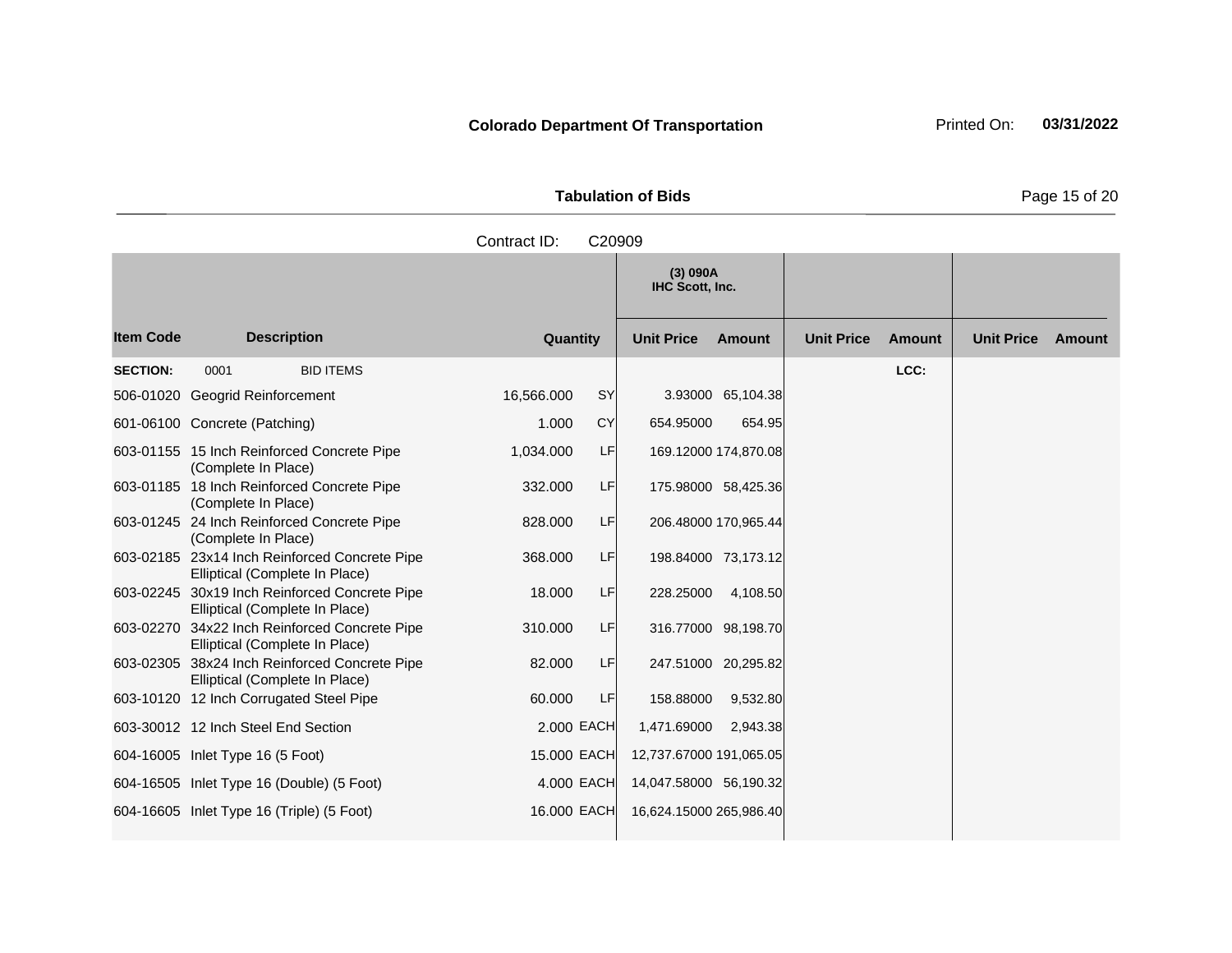| <b>Tabulation of Bids</b> | Page 16 of 20 |
|---------------------------|---------------|

|                  |                                                      | Contract ID: | C20909    |                             |                     |                   |        |                   |               |
|------------------|------------------------------------------------------|--------------|-----------|-----------------------------|---------------------|-------------------|--------|-------------------|---------------|
|                  |                                                      |              |           | (3) 090A<br>IHC Scott, Inc. |                     |                   |        |                   |               |
| <b>Item Code</b> | <b>Description</b>                                   | Quantity     |           | <b>Unit Price</b>           | <b>Amount</b>       | <b>Unit Price</b> | Amount | <b>Unit Price</b> | <b>Amount</b> |
| <b>SECTION:</b>  | <b>BID ITEMS</b><br>0001                             |              |           |                             |                     |                   | LCC:   |                   |               |
|                  | 604-30005 Manhole Slab Base (5 Foot)                 | 12.000 EACH  |           | 13,642.93000 163,715.16     |                     |                   |        |                   |               |
|                  | 604-30010 Manhole Slab Base (10 Foot)                | 5.000 EACH   |           | 16,262.73000 81,313.65      |                     |                   |        |                   |               |
|                  | 604-30015 Manhole Slab Base (15 Foot)                | 2,000 EACH   |           | 18,882.86000 37,765.72      |                     |                   |        |                   |               |
|                  | 604-39050 Manhole (Traffic Management System)        | 2.000 EACH   |           | 20,813.41000 41,626.82      |                     |                   |        |                   |               |
|                  | 607-11525 Fence (Plastic)                            | 3,000.000    | LF        | 1.20000                     | 3,600.00            |                   |        |                   |               |
|                  | 607-52900 Line Post (Chain Link)                     | 4.000 EACH   |           | 299.24000                   | 1,196.96            |                   |        |                   |               |
|                  | 607-52905 End Post (Chain Link)                      | 3.000 EACH   |           | 329.16000                   | 987.48              |                   |        |                   |               |
|                  | 608-00000 Concrete Sidewalk                          | 600.000      | SY        | 118.05000 70.830.00         |                     |                   |        |                   |               |
|                  | 608-00010 Concrete Curb Ramp                         | 486.000      | <b>SY</b> | 142.73000 69,366.78         |                     |                   |        |                   |               |
|                  | 609-21010 Curb and Gutter Type 2 (Section I-B)       | 5.000        | LF        | 68.01000                    | 340.05              |                   |        |                   |               |
|                  | 609-21020 Curb and Gutter Type 2 (Section II-B)      | 8,167.000    | LF        |                             | 49.04000 400,509.68 |                   |        |                   |               |
|                  | 609-24004 Gutter Type 2 (4 Foot)                     | 213.000      | LF        |                             | 75.66000 16,115.58  |                   |        |                   |               |
|                  | 609-71000 Curb (Special)                             | 103.000      | LF        | 75.66000                    | 7,792.98            |                   |        |                   |               |
|                  | 610-00020 Median Cover Material (Patterned Concrete) | 478.000      | <b>SF</b> | 11.07000                    | 5,291.46            |                   |        |                   |               |
|                  | 612-00260 Location Marker (Fiber Optic)(Dome)        | 10.000 EACH  |           | 485.42000                   | 4,854.20            |                   |        |                   |               |
|                  | 613-00206 2 Inch Electrical Conduit (Bored)          | 1,500.000    | LF        |                             | 46.55000 69,825.00  |                   |        |                   |               |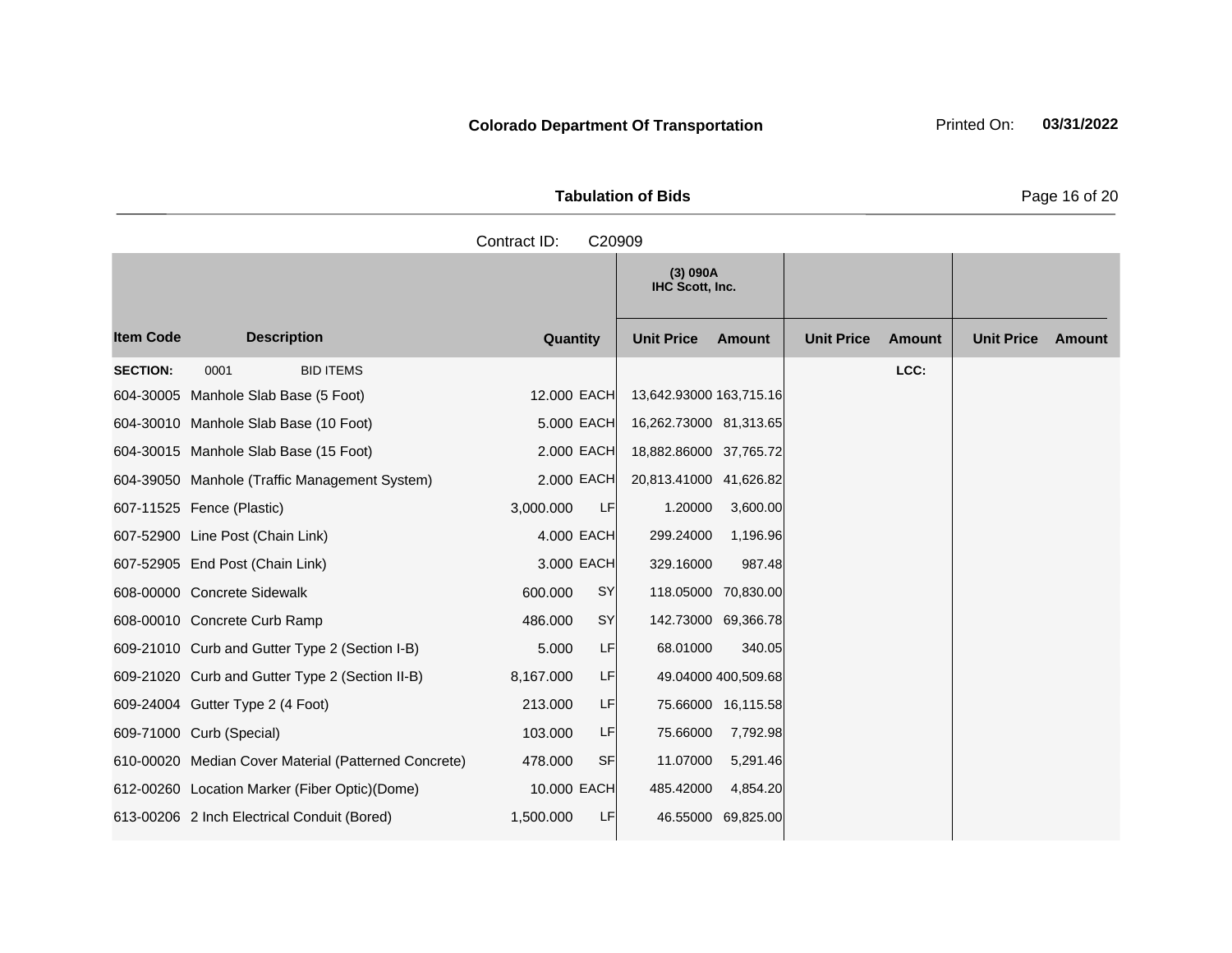Tabulation of Bids **Page 17 of 20** 

|                  |                                                                            | Contract ID:<br>C20909 |                              |                                    |                             |
|------------------|----------------------------------------------------------------------------|------------------------|------------------------------|------------------------------------|-----------------------------|
|                  |                                                                            |                        | (3) 090A<br>IHC Scott, Inc.  |                                    |                             |
| <b>Item Code</b> | <b>Description</b>                                                         | Quantity               | <b>Unit Price</b><br>Amount  | <b>Unit Price</b><br><b>Amount</b> | <b>Unit Price</b><br>Amount |
| <b>SECTION:</b>  | 0001<br><b>BID ITEMS</b>                                                   |                        |                              | LCC:                               |                             |
|                  | 613-00306 3 Inch Electrical Conduit (Bored)                                | LF<br>6,150.000        | 49.21000 302,641.50          |                                    |                             |
|                  | 613-01200 2 Inch Electrical Conduit (Plastic)                              | 4,532.000<br>LF        | 46.55000 210,964.60          |                                    |                             |
|                  | 613-01250 2-1/2 Inch Electrical Conduit (Plastic)                          | LF<br>33,120.000       | 49.21000 1,629,835.          |                                    |                             |
|                  | 613-07001 Type One Pull Box                                                | 50.000 EACH            | 20<br>1,994.89000 99,744.50  |                                    |                             |
|                  | 613-07002 Type Two Pull Box                                                | 36.000 EACH            | 2,294.13000 82,588.68        |                                    |                             |
|                  | 613-07060 Pull Box (18"x30"x18") Deep                                      | 3.000 EACH             | 3,032.25000<br>9,096.75      |                                    |                             |
| 613-10000 Wiring |                                                                            | 1.000                  | L S 312,533.74000 312,533.74 |                                    |                             |
|                  | 613-13000 Luminaire (LED) (Special)                                        | 46.000 EACH            | 1,795.41000 82,588.86        |                                    |                             |
|                  | 613-20000 Light Standard and Luminaire (Install Only)                      | 4.000 EACH             | 2,726.36000 10,905.44        |                                    |                             |
|                  | 613-34350 Light Standard Metal (35 Foot)                                   | 46.000 EACH            | 5,153.48000 237,060.08       |                                    |                             |
|                  | 613-40010 Light Standard Foundation                                        | 50.000 EACH            | 5,352.97000 267,648.50       |                                    |                             |
|                  | 614-00011 Sign Panel (Class I)                                             | <b>SF</b><br>282.000   | 27.25000<br>7,684.50         |                                    |                             |
|                  | 614-00012 Sign Panel (Class II)                                            | <b>SF</b><br>361.000   | 34.06000 12,295.66           |                                    |                             |
|                  | 614-01502 Steel Sign Support (2-Inch Round)(Post &<br>Socket)              | 223.000<br>LF          | 47.68000 10,632.64           |                                    |                             |
|                  | 614-01572 Steel Sign Support (2-1/2 Inch Round NP-<br>40)(Post & Slipbase) | LF<br>336,000          | 66.75000 22,428.00           |                                    |                             |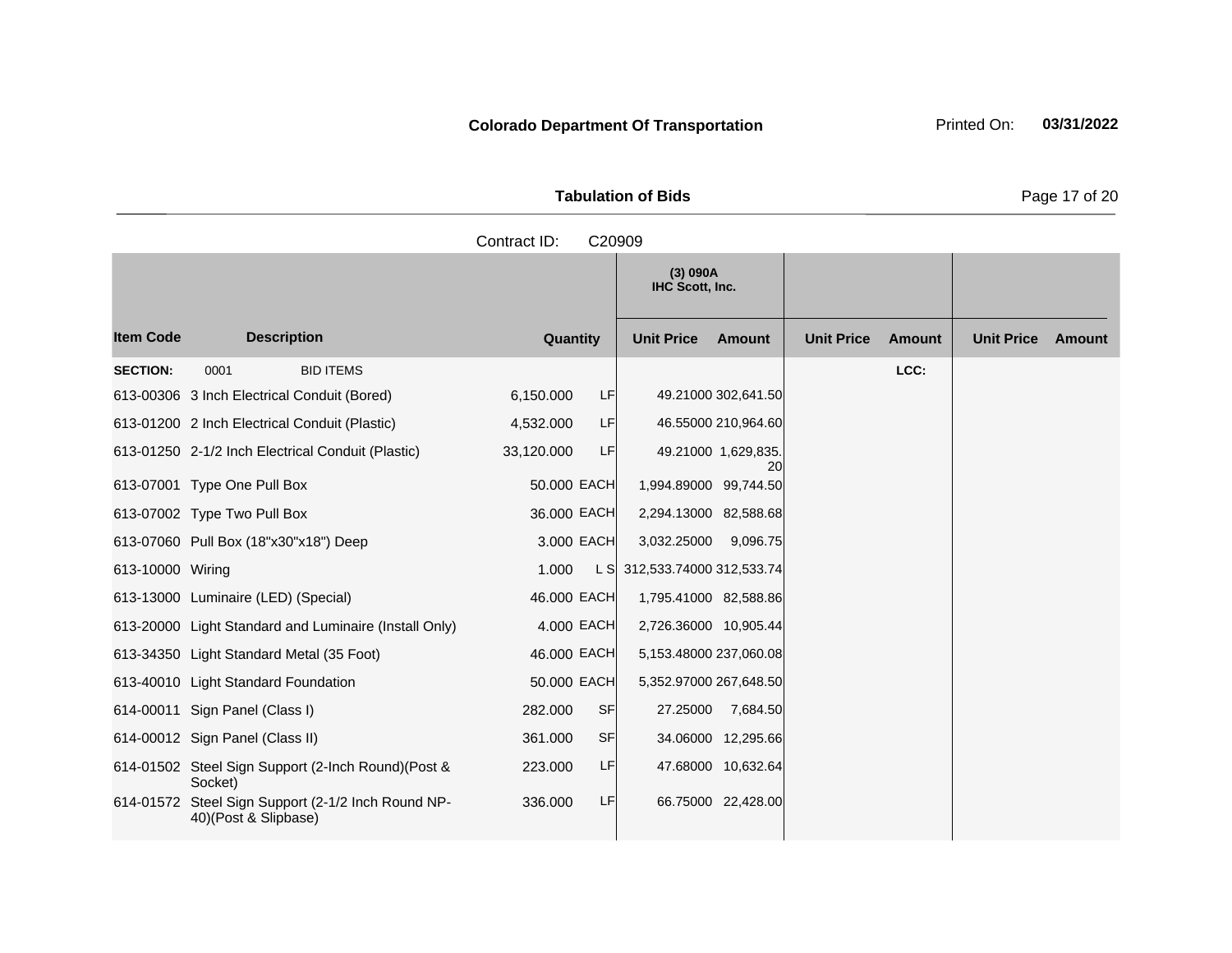**Tabulation of Bids Page 18 of 20** 

|                  |                                                                          | Contract ID: | C20909     |                                     |                    |                   |               |                   |        |
|------------------|--------------------------------------------------------------------------|--------------|------------|-------------------------------------|--------------------|-------------------|---------------|-------------------|--------|
|                  |                                                                          |              |            | (3) 090A<br>IHC Scott, Inc.         |                    |                   |               |                   |        |
| <b>Item Code</b> | <b>Description</b>                                                       | Quantity     |            | <b>Unit Price</b>                   | <b>Amount</b>      | <b>Unit Price</b> | <b>Amount</b> | <b>Unit Price</b> | Amount |
| <b>SECTION:</b>  | 0001<br><b>BID ITEMS</b>                                                 |              |            |                                     |                    |                   | LCC:          |                   |        |
|                  | 614-72863 Pedestrian Push Button Post Assembly                           | 8.000 EACH   |            | 3,757.05000 30,056.40               |                    |                   |               |                   |        |
|                  | 614-87350 Test Fiber Optic Cable                                         | 1.000        | L S        | 29,258.48000 29,258.48              |                    |                   |               |                   |        |
|                  | 614-87424 Fiber Optic Cable (Single Mode) (24<br>Strands)                | 430.000      | LF         | 11.97000                            | 5,147.10           |                   |               |                   |        |
|                  | 614-87495 Fiber Optic Cable (Single Mode) (96<br>Strands) (Install Only) | 8,000.000    | LF         |                                     | 6.65000 53,200.00  |                   |               |                   |        |
|                  | 614-87496 Fiber Optic Cable (Single Mode) (96<br>Strands)                | 1,500.000    | LF         |                                     | 11.30000 16,950.00 |                   |               |                   |        |
|                  | 614-87524 Splice Fiber Optic Cable (24 Strand)                           | 16.000 EACH  |            | 3,723.80000 59,580.80               |                    |                   |               |                   |        |
|                  | 614-87624 Terminate Fiber Optic Cable (24 Strand)                        | 3.000 EACH   |            | 9,642.00000 28,926.00               |                    |                   |               |                   |        |
|                  | 620-00002 Field Office (Class 2)                                         |              |            | 1.000 EACH 251,501.14000 251,501.14 |                    |                   |               |                   |        |
|                  | 620-00012 Field Laboratory (Class 2)                                     | 1.000 EACH   |            | 82,523.81000 82,523.81              |                    |                   |               |                   |        |
|                  | 620-00020 Sanitary Facility                                              | 1.000 EACH   |            | 11,003.17000 11,003.17              |                    |                   |               |                   |        |
|                  | 622-20080 Flagpole Sleeve                                                | 50.000 EACH  |            | 681.16000 34,058.00                 |                    |                   |               |                   |        |
|                  | 625-00000 Construction Surveying                                         | 1.000        |            | L S 132,660.60000 132,660.60        |                    |                   |               |                   |        |
|                  | 626-00000 Mobilization                                                   | 1.000        |            | L S 860,935.79000 860,935.79        |                    |                   |               |                   |        |
|                  | 626-01112 Public Information Management (Tier II)                        | 600.000      | <b>DAY</b> |                                     | 93.09000 55,854.00 |                   |               |                   |        |
|                  | 627-00009 Modified Epoxy Pavement Marking(Inlaid)                        | 86,000       | GAL        | 402.97000 34,655.42                 |                    |                   |               |                   |        |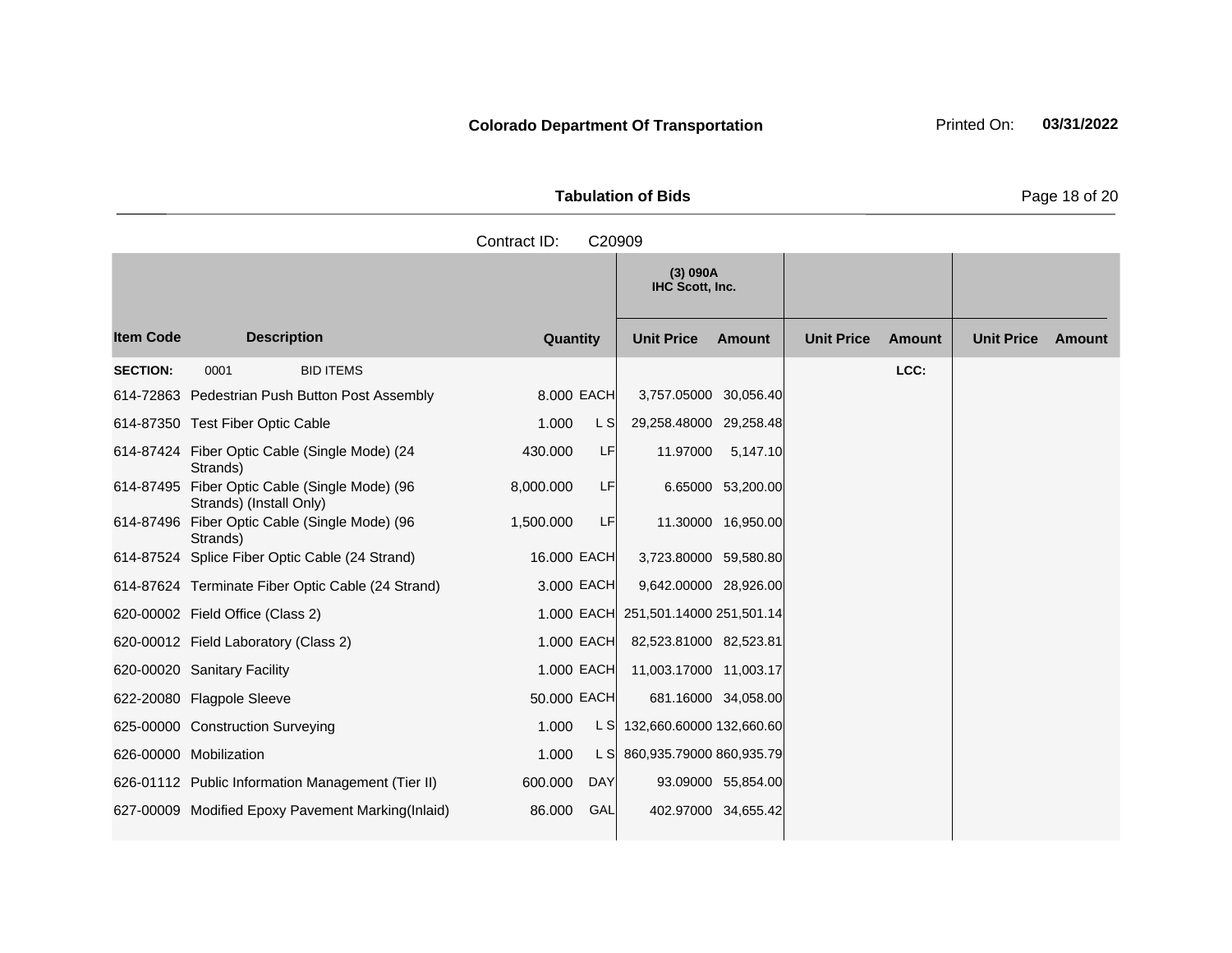Tabulation of Bids **Page 19 of 20** 

|                    |                                                                          | Contract ID:<br>C20909 |                                    |                                    |                             |
|--------------------|--------------------------------------------------------------------------|------------------------|------------------------------------|------------------------------------|-----------------------------|
|                    |                                                                          |                        | (3) 090A<br>IHC Scott, Inc.        |                                    |                             |
| <b>Item Code</b>   | <b>Description</b>                                                       | Quantity               | <b>Unit Price</b><br><b>Amount</b> | <b>Unit Price</b><br><b>Amount</b> | <b>Unit Price</b><br>Amount |
| <b>SECTION:</b>    | <b>BID ITEMS</b><br>0001                                                 |                        |                                    | LCC:                               |                             |
| 627-00011          | Pavement Marking Paint (Waterborne)                                      | 490.000<br>GAL         | 274.72000 134,612.80               |                                    |                             |
|                    | 627-02010 Preformed Plastic Pavement Marking (Type<br>II) (Inlaid)       | <b>SF</b><br>1,065.000 | 32.24000 34,335.60                 |                                    |                             |
|                    | 627-30405 Preformed Thermoplastic Pavement<br>Marking (Word-Symbol)      | <b>SF</b><br>512.000   | 24.85000 12,723.20                 |                                    |                             |
|                    | 627-30410 Preformed Thermoplastic Pavement<br>Marking (Xwalk-Stop Line)  | 1,470.000<br><b>SF</b> | 19.48000 28,635.60                 |                                    |                             |
|                    | 629-01006 Survey Monument (Type 6)                                       | 68.000 EACH            | 0.01000<br>0.68                    |                                    |                             |
| 630-00000 Flagging |                                                                          | 11,000.000 HOUR        | 54.01000 594,110.00                |                                    |                             |
|                    | 630-00007 Traffic Control Inspection                                     | 150.000<br><b>DAY</b>  | 1,350.35000 202,552.50             |                                    |                             |
|                    | 630-00012 Traffic Control Management                                     | <b>DAY</b><br>450.000  | 2,093.05000 941,872.50             |                                    |                             |
|                    | 630-80001 Flashing Beacon (Portable)                                     | 16.000 EACH            | 67.52000<br>1,080.32               |                                    |                             |
|                    | 630-80335 Barricade (Type 3 M-A) (Temporary)                             | 30.000 EACH            | 0.84000<br>25.20                   |                                    |                             |
|                    | 630-80341 Construction Traffic Sign (Panel Size A)                       | 148.000 EACH           | 1.27000<br>187.96                  |                                    |                             |
|                    | 630-80342 Construction Traffic Sign (Panel Size B)                       | 35.000 EACH            | 1.69000<br>59.15                   |                                    |                             |
|                    | 630-80344 Construction Traffic Sign (Special)                            | <b>SF</b><br>160.000   | 84.40000 13,504.00                 |                                    |                             |
|                    | 630-80355 Portable Message Sign Panel                                    | 3.000 EACH             | 253.20000<br>759.60                |                                    |                             |
|                    | 630-80358 Advance Warning Flashing or Sequencing<br>Arrow Panel (C Type) | 4,000 EACH             | 6,751.76000 27,007.04              |                                    |                             |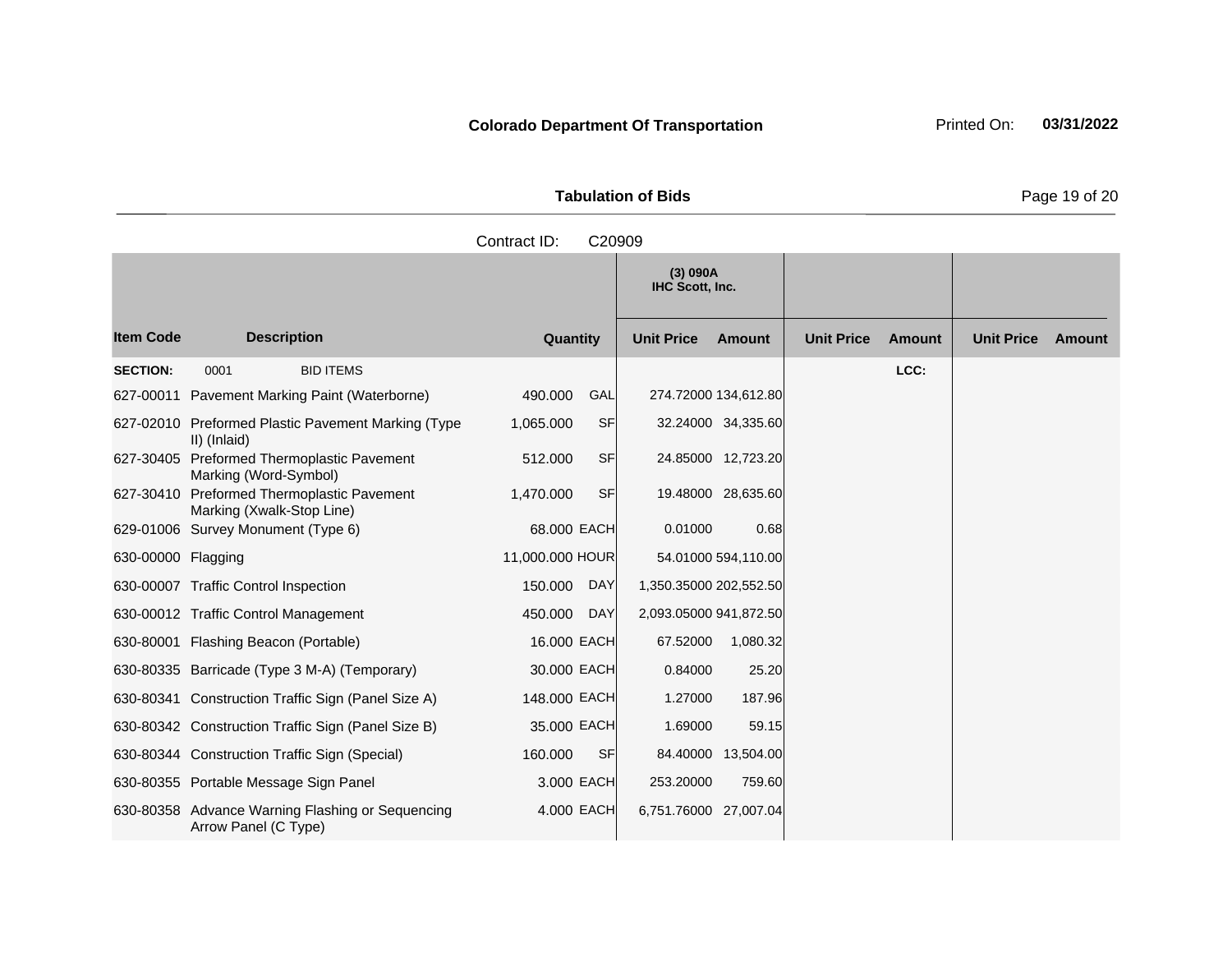Tabulation of Bids **Page 20 of 20** 

|                        |                                    |                                                 | Contract ID: | C20909    |                             |                     |                   |        |                   |        |
|------------------------|------------------------------------|-------------------------------------------------|--------------|-----------|-----------------------------|---------------------|-------------------|--------|-------------------|--------|
|                        |                                    |                                                 |              |           | (3) 090A<br>IHC Scott, Inc. |                     |                   |        |                   |        |
| <b>Item Code</b>       |                                    | <b>Description</b>                              | Quantity     |           | <b>Unit Price</b>           | <b>Amount</b>       | <b>Unit Price</b> | Amount | <b>Unit Price</b> | Amount |
| <b>SECTION:</b>        | 0001                               | <b>BID ITEMS</b>                                |              |           |                             |                     |                   | LCC:   |                   |        |
|                        | 630-80360 Drum Channelizing Device |                                                 | 225.000 EACH |           | 0.84000                     | 189.00              |                   |        |                   |        |
|                        | (Steady Burn)                      | 630-80364 Drum Channelizing Device (With Light) | 10.000 EACH  |           | 135.03000                   | 1,350.30            |                   |        |                   |        |
|                        | 630-80370 Barrier (Temporary)      |                                                 | 2,200.000    | <b>LF</b> |                             | 45.85000 100,870.00 |                   |        |                   |        |
|                        | 630-80380 Traffic Cone             |                                                 | 200.000 EACH |           | 0.68000                     | 136.00              |                   |        |                   |        |
|                        | 630-80384 Tubular Marker           |                                                 | 100.000 EACH |           | 47.53000                    | 4,753.00            |                   |        |                   |        |
|                        |                                    | 630-80520 Mobile Pavement Marking Zone          | 8.000        | DAY       | 4,219.85000 33,758.80       |                     |                   |        |                   |        |
|                        |                                    | 630-85010 Impact Attenuator (Temporary)         | 4.000 EACH   |           | 11,807.14000 47,228.56      |                     |                   |        |                   |        |
| <b>Section Totals:</b> |                                    |                                                 |              |           |                             | \$16,852,113.80     |                   |        |                   |        |
|                        | <b>Contract Grand Totals</b>       |                                                 |              |           |                             | \$16,852,113.80     |                   |        |                   |        |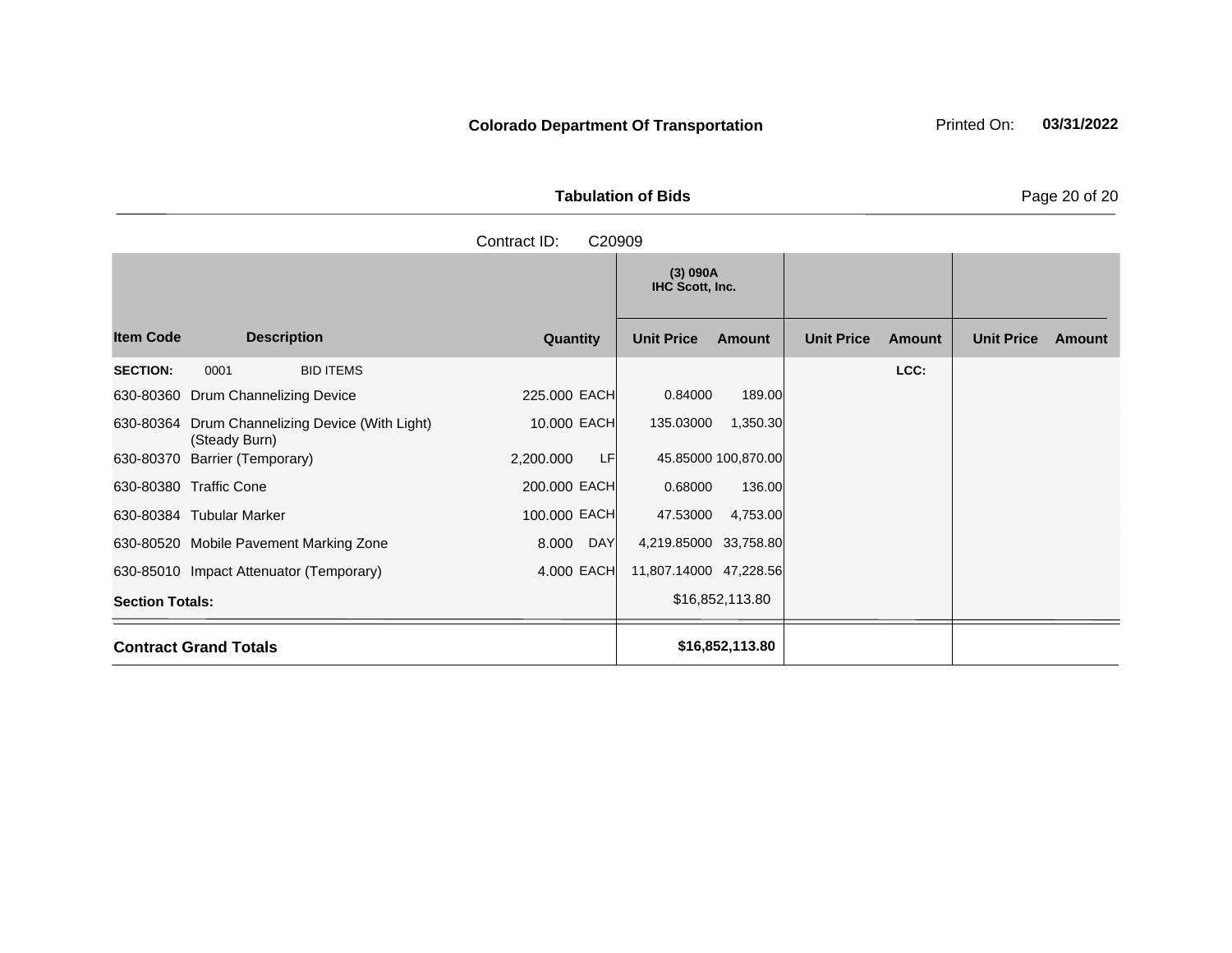**Low Bid Item Analysis Page 1 of 13** 

| Line            | Item/<br>Description                        | Quantity                                               | Estimated<br>Price | <b>Bid Price/</b><br><b>Units</b> | Estimated<br>Amount | <b>Bid Amount</b> | <b>Bid Est</b><br>% | Overrun (+)<br>Underrun (-) |
|-----------------|---------------------------------------------|--------------------------------------------------------|--------------------|-----------------------------------|---------------------|-------------------|---------------------|-----------------------------|
| <b>SECTION:</b> | 0001                                        | <b>BID ITEMS</b>                                       |                    |                                   |                     |                   |                     |                             |
| 0005            | 202-00001<br><b>Removal of Structure</b>    | 3.000                                                  | 900.00000          | 238.74000<br><b>EACH</b>          | 2,700.00            | 716.22            | 26.53%              | $-1,983.78$                 |
| 0010            | 202-00002<br>Removal of Structure (Special) | 5.000                                                  | 500.00000          | 100.06000<br><b>EACH</b>          | 2,500.00            | 500.30            | 20.01%              | $-1,999.70$                 |
| 0015            | 202-00009<br><b>Tree Trimming</b>           | 1.000                                                  | 7,200.00000        | 3,735.30000<br>L <sub>S</sub>     | 7,200.00            | 3,735.30          | 51.88%              | $-3,464.70$                 |
| 0020            | 202-00019<br>Removal of Inlet               | 19.000                                                 | 1,000.00000        | 1,073.33000<br><b>EACH</b>        | 19,000.00           | 20,393.27         | 107.33%             | 1,393.27                    |
| 0025            | 202-00021<br><b>Removal of Manhole</b>      | 3.000                                                  | 2,000.00000        | 3,299.39000<br><b>EACH</b>        | 6,000.00            | 9,898.17          | 164.97%             | 3,898.17                    |
| 0030            | 202-00035<br>Removal of Pipe                | 276.000                                                | 30.00000           | 49.62000<br>LF                    | 8,280.00            | 13,695.12         | 165.40%             | 5,415.12                    |
| 0035            | 202-00090<br><b>Removal of Delineator</b>   | 22.000                                                 | 9.00000            | 29.64000<br><b>EACH</b>           | 198.00              | 652.08            | 329.33%             | 454.08                      |
| 0040            | 202-00190                                   | 3.438.000<br>Removal of Concrete Median Cover Material | 10.00000           | 2.70000<br><b>SY</b>              | 34,380.00           | 9,282.60          | 27.00%              | $-25,097.40$                |
| 0045            | 202-00200<br><b>Removal of Sidewalk</b>     | 295.000                                                | 20.00000           | 4.83000<br>SY                     | 5,900.00            | 1,424.85          | 24.15%              | $-4,475.15$                 |
| 0050            | 202-00201<br><b>Removal of Curb</b>         | 199.000                                                | 12.00000           | 7.02000<br>LF                     | 2,388.00            | 1,396.98          | 58.50%              | $-991.02$                   |
| 0055            | 202-00202<br>Removal of Gutter              | 129.000                                                | 15.00000           | 7.02000<br>LF                     | 1,935.00            | 905.58            | 46.80%              | $-1,029.42$                 |
| 0060            | 202-00203<br>Removal of Curb and Gutter     | 17,689.000                                             | 8.00000            | 1.25000<br>LF                     | 141,512.00          | 22,111.25         | 15.63%              | $-119,400.75$               |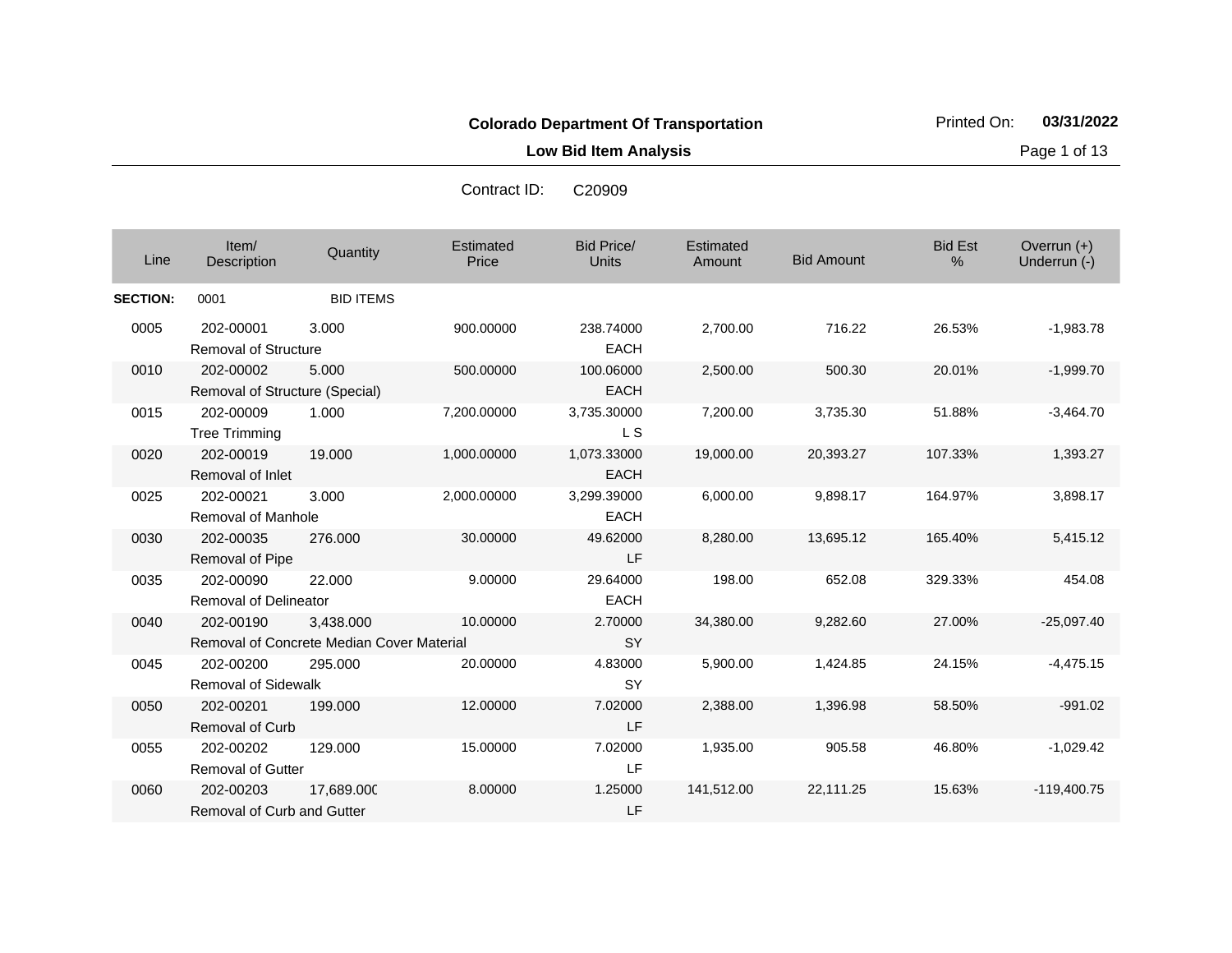**Low Bid Item Analysis Page 2 of 13** 

| Line            | Item/<br>Description                      | Quantity                                          | Estimated<br>Price | <b>Bid Price/</b><br><b>Units</b> | Estimated<br>Amount | <b>Bid Amount</b> | <b>Bid Est</b><br>$\%$ | Overrun $(+)$<br>Underrun (-) |
|-----------------|-------------------------------------------|---------------------------------------------------|--------------------|-----------------------------------|---------------------|-------------------|------------------------|-------------------------------|
| <b>SECTION:</b> | 0001                                      | <b>BID ITEMS</b>                                  |                    |                                   |                     |                   |                        |                               |
| 0065            | 202-00206                                 | 321.000<br>Removal of Concrete Curb Ramp          | 20.00000           | 9.14000<br><b>SY</b>              | 6,420.00            | 2,933.94          | 45.70%                 | $-3,486.06$                   |
| 0070            | 202-00210<br>Removal of Concrete Pavement | 722.000                                           | 20.00000           | 5.21000<br><b>SY</b>              | 14,440.00           | 3,761.62          | 26.05%                 | $-10,678.38$                  |
| 0075            | 202-00220<br>Removal of Asphalt Mat       | 32,352.000                                        | 12.00000           | 6.03000<br><b>SY</b>              | 388,224.00          | 195,082.56        | 50.25%                 | $-193,141.44$                 |
| 0080            | 202-00226                                 | 15,032.000<br>Removal of Asphalt Mat (Special)    | 20.00000           | 8.73000<br><b>SY</b>              | 300,640.00          | 131,229.36        | 43.65%                 | $-169,410.64$                 |
| 0085            | 202-00240                                 | 190.000<br>Removal of Asphalt Mat (Planing)       | 10.00000           | 23.53000<br><b>SY</b>             | 1,900.00            | 4,470.70          | 235.30%                | 2,570.70                      |
| 0090            | 202-00250<br>Removal of Pavement Marking  | 46,550.000                                        | 2.00000            | 0.74000<br><b>SF</b>              | 93,100.00           | 34,447.00         | 37.00%                 | $-58,653.00$                  |
| 0095            | 202-00502                                 | 1.000<br>Removal of Portions of Present Structure | 3,000.00000        | 11,483.22000<br><b>CY</b>         | 3,000.00            | 11,483.22         | 382.77%                | 8,483.22                      |
| 0100            | 202-00700<br>Removal of Light Standard    | 27,000                                            | 500.00000          | 957.60000<br><b>EACH</b>          | 13,500.00           | 25,855.20         | 191.52%                | 12,355.20                     |
| 0105            | 202-00705                                 | 27,000<br>Removal of Light Standard Foundation    | 250.00000          | 1,396.50000<br><b>EACH</b>        | 6,750.00            | 37,705.50         | 558.60%                | 30.955.50                     |
| 0110            | 202-00750<br>Removal of Luminaire         | 54.000                                            | 200.00000          | 199.50000<br><b>EACH</b>          | 10,800.00           | 10,773.00         | 99.75%                 | $-27.00$                      |
| 0115            | 202-00810<br>Removal of Ground Sign       | 47.000                                            | 95.00000           | 114.00000<br><b>EACH</b>          | 4,465.00            | 5,358.00          | 120.00%                | 893.00                        |
| 0120            | 202-00821<br>Removal of Sign Panel        | 38,000                                            | 45.00000           | 114.00000<br><b>EACH</b>          | 1,710.00            | 4,332.00          | 253.33%                | 2,622.00                      |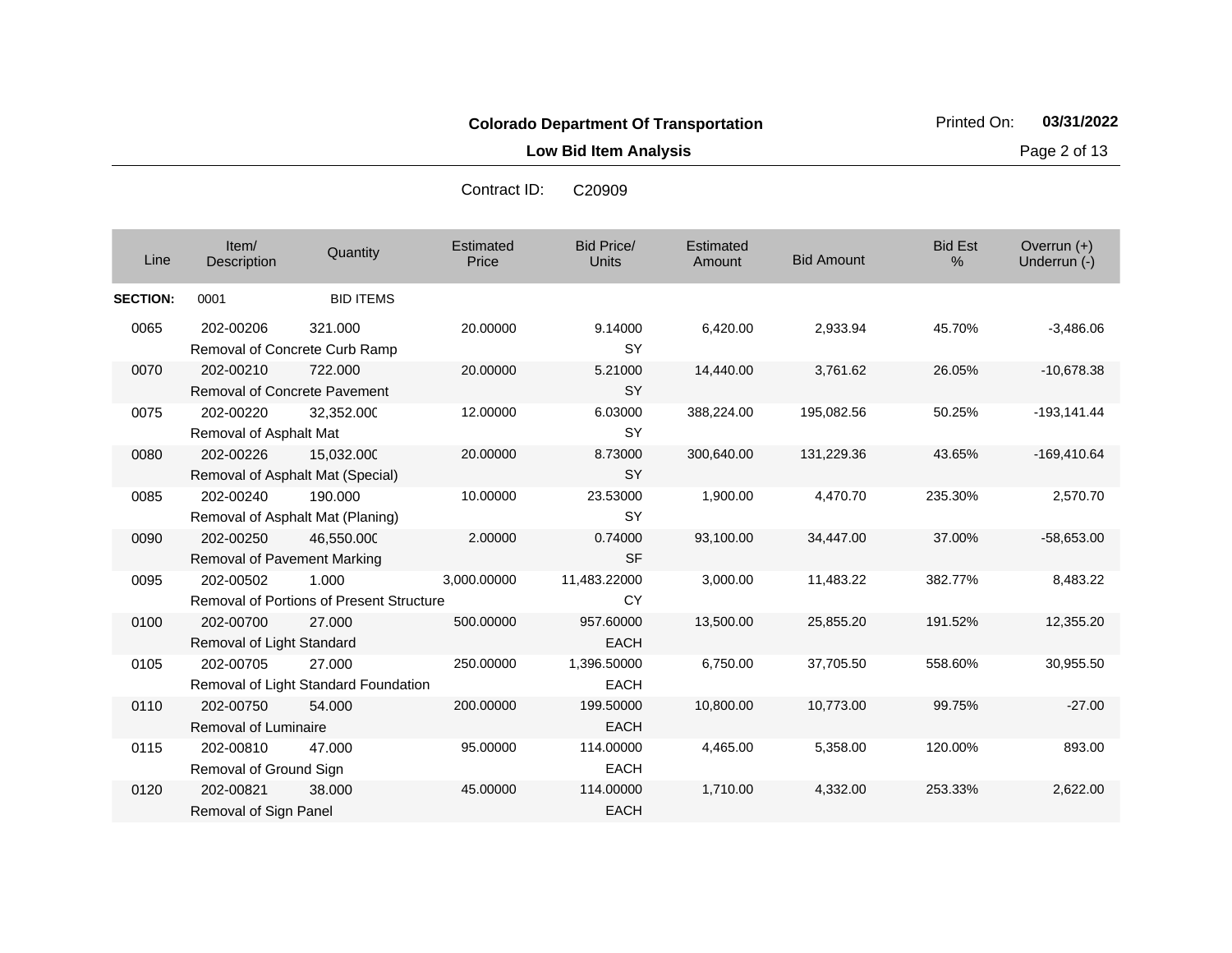**Low Bid Item Analysis Page 3 of 13** 

| Line            | Item/<br>Description                           | Quantity                                                  | Estimated<br>Price | <b>Bid Price/</b><br><b>Units</b> | Estimated<br>Amount | <b>Bid Amount</b> | <b>Bid Est</b><br>% | Overrun $(+)$<br>Underrun (-) |
|-----------------|------------------------------------------------|-----------------------------------------------------------|--------------------|-----------------------------------|---------------------|-------------------|---------------------|-------------------------------|
| <b>SECTION:</b> | 0001                                           | <b>BID ITEMS</b>                                          |                    |                                   |                     |                   |                     |                               |
| 0125            | 202-00825<br>Removal of Flashing Beacon        | 3.000                                                     | 500.00000          | 1,396.50000<br><b>EACH</b>        | 1,500.00            | 4,189.50          | 279.30%             | 2,689.50                      |
| 0130            | 202-00860                                      | 8.000<br>Removal of Pedestrian Push Button                | 150.00000          | 159.60000<br><b>EACH</b>          | 1,200.00            | 1,276.80          | 106.40%             | 76.80                         |
| 0135            | 202-04001<br><b>Plug Culvert</b>               | 1.000                                                     | 3,000.00000        | 3,100.01000<br><b>EACH</b>        | 3,000.00            | 3,100.01          | 103.33%             | 100.01                        |
| 0140            | 203-00060                                      | 1,880.000<br>Embankment Material (Complete In Place)      | 22.00000           | 48.78000<br><b>CY</b>             | 41,360.00           | 91,706.40         | 221.73%             | 50,346.40                     |
| 0145            | 203-01100<br>Proof Rolling                     | 40.000                                                    | 100.00000          | 100.00000<br><b>HOUR</b>          | 4,000.00            | 4,000.00          | 100.00%             | 0.00                          |
| 0150            | 203-01500<br><b>Blading</b>                    | 30.000                                                    | 150.00000          | 110.00000<br><b>HOUR</b>          | 4,500.00            | 3,300.00          | 73.33%              | $-1,200.00$                   |
| 0155            | 203-01597<br>Potholing                         | 120.000                                                   | 220.00000          | 456.00000<br><b>HOUR</b>          | 26,400.00           | 54,720.00         | 207.27%             | 28,320.00                     |
| 0160            | 207-00702<br>Topsoil (Offsite)                 | 10.000                                                    | 100.00000          | 190.76000<br><b>CY</b>            | 1,000.00            | 1,907.60          | 190.76%             | 907.60                        |
| 0165            | 208-00009<br>Erosion Log Type 2 (18 Inch)      | 100.000                                                   | 8.00000            | 16.19000<br>LF                    | 800.00              | 1,619.00          | 202.38%             | 819.00                        |
| 0170            | 208-00035<br>Aggregate Bag                     | 600,000                                                   | 11.00000           | 8.61000<br>LF                     | 6,600.00            | 5,166.00          | 78.27%              | $-1,434.00$                   |
| 0175            | 208-00045<br><b>Concrete Washout Structure</b> | 2.000                                                     | 5,000.00000        | 1,140.00000<br><b>EACH</b>        | 10,000.00           | 2,280.00          | 22.80%              | $-7,720.00$                   |
| 0180            | 208-00053                                      | 12,000<br>Storm Drain Inlet Protection (Type I) (84 Inch) | 120.00000          | 173.64000<br><b>EACH</b>          | 1,440.00            | 2,083.68          | 144.70%             | 643.68                        |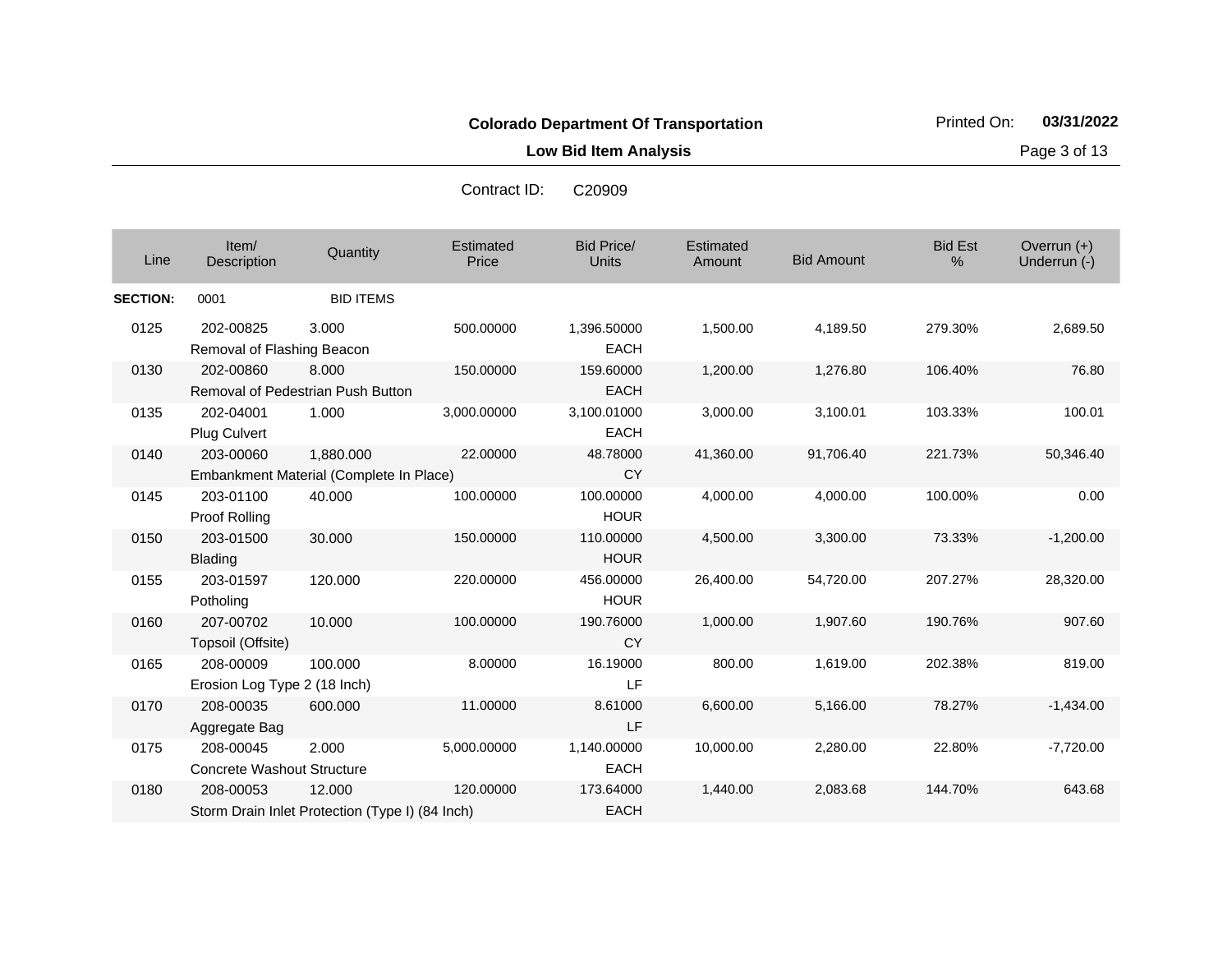**Low Bid Item Analysis Page 4 of 13** 

Bid Price/ Units **Amount** Bid Amount Overrun (+)<br>Underrun (-) الساحة المستحدة التي التي تعليم المستحدة التي تعليم التي التي يتم التي يتم التي التي التي تعليم التي التي التي<br>التي يتم التي يتم التي يتم التي يتم التي يتم التي يتم التي يتم التي يتم التي يتم التي يتم التي يتم التي يتم ال **Estimated Price Estimated** Amount Item/<br>Description Description Quantity Bid Est % **SECTION:** 0001 BID ITEMS 0185 208-00054 Storm Drain Inlet Protection (Type II) 22.000 200.00000 283.21000 EACH 4,400.00 6,230.62 141.61% 1,830.62 0190 208-00056 Storm Drain Inlet Protection (Type III) 10.000 300.00000 326.15000 **EACH** 3,000.00 3,261.50 108.72% 261.50 0195 208-00070 Vehicle Tracking Pad 4.000 4,300.00000 855.00000 EACH 17,200.00 3,420.00 19.88% -13,780.00 0200 208-00103 Removal and Disposal of Sediment (Labor) 100.000 50.00000 57.00000 **HOUR** 5,000.00 5,700.00 114.00% 700.00 0205 208-00105 Removal and Disposal of Sediment (Equipment) 100.000 120.00000 136.80000 HOUR 12,000.00 13,680.00 114.00% 1,680.00 0210 208-00106 Sweeping (Sediment Removal) 200.000 150.00000 285.00000 **HOUR** 30,000.00 57,000.00 190.00% 27,000.00 0215 208-00107 Removal of Trash 100.000 95.00000 57.00000 **HOUR** 9,500.00 5,700.00 60.00% -3,800.00 0220 208-00207 Erosion Control Management 200.000 240.00000 228.00000 DAY 48,000.00 45,600.00 95.00% -2,400.00 0225 210-00001 Reset Structure 2.000 300.00000 3,990.00000 EACH 600.00 7,980.00 1330.00% 7,380.00 0230 210-01050 Reset Chain Link Fence 101.000 30.00000 45.60000 LF 3,030.00 4,605.60 152.00% 1,575.60 0235 210-04000 Adjust Structure 6.000 2,000.00000 2,661.47000 EACH 12,000.00 15,968.82 133.07% 3,968.82 0240 210-04050 Adjust Valve Box 50.000 300.00000 205.68000 EACH 15,000.00 10,284.00 68.56% -4,716.00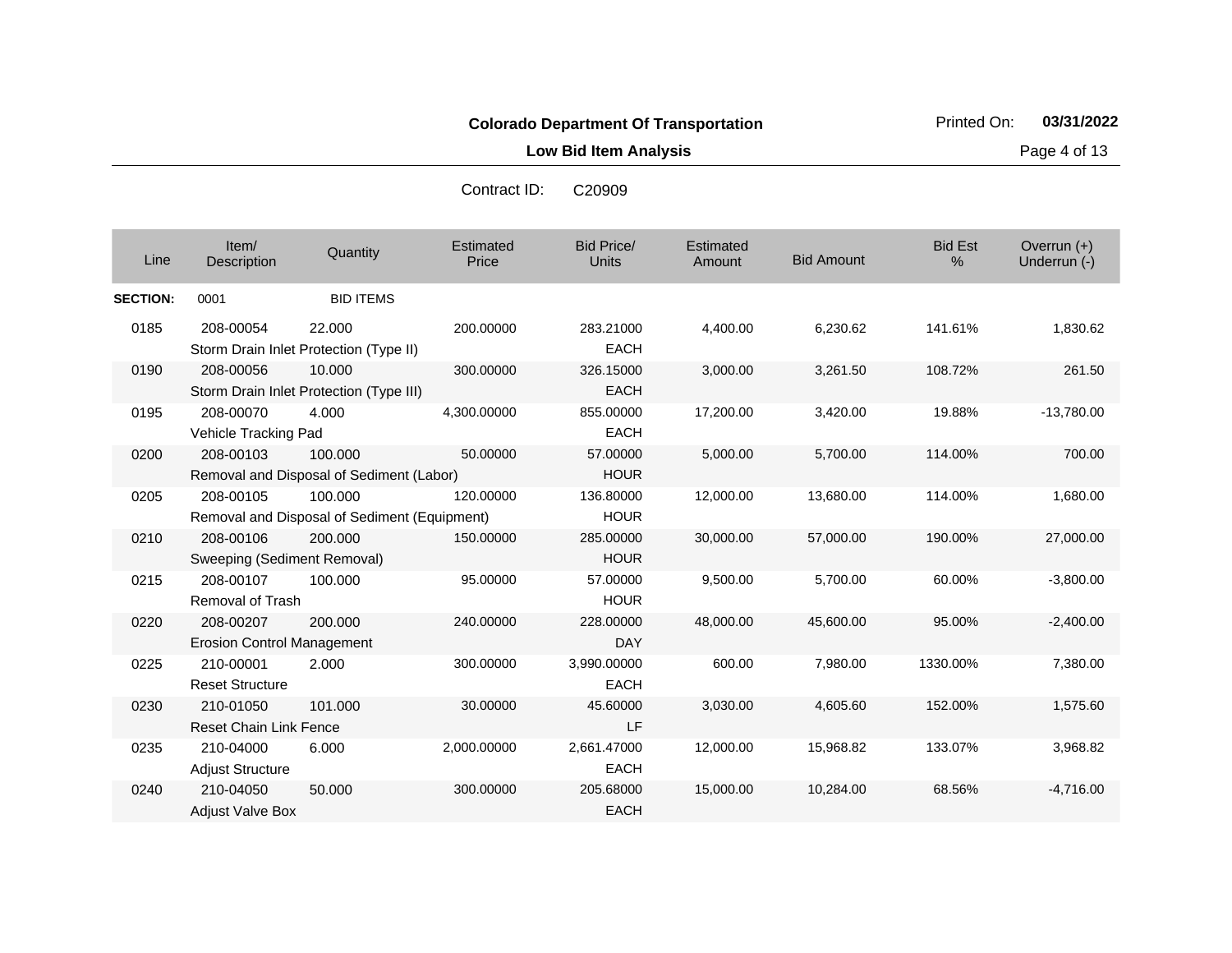**Low Bid Item Analysis Page 5 of 13** 

| Line            | Item/<br>Description                                  | Quantity                                                   | Estimated<br>Price | <b>Bid Price/</b><br><b>Units</b> | Estimated<br>Amount | <b>Bid Amount</b> | <b>Bid Est</b><br>% | Overrun (+)<br>Underrun (-) |
|-----------------|-------------------------------------------------------|------------------------------------------------------------|--------------------|-----------------------------------|---------------------|-------------------|---------------------|-----------------------------|
| <b>SECTION:</b> | 0001                                                  | <b>BID ITEMS</b>                                           |                    |                                   |                     |                   |                     |                             |
| 0245            | 212-00700<br>Organic Fertilizer                       | 30.000                                                     | 10.00000           | 35.69000<br><b>LB</b>             | 300.00              | 1,070.70          | 356.90%             | 770.70                      |
| 0250            | 212-00701                                             | 7.000                                                      | 100.00000          | 238.86000                         | 700.00              | 1,672.02          | 238.86%             | 972.02                      |
|                 | <b>Compost (Mechanically Applied)</b>                 |                                                            |                    | <b>CY</b>                         |                     |                   |                     |                             |
| 0255            | 212-00703<br>Humate                                   | 20,000                                                     | 10.00000           | 48.80000<br><b>LB</b>             | 200.00              | 976.00            | 488.00%             | 776.00                      |
| 0260            | 212-00708<br>Seeding (Native) Broadcast               | 0.100                                                      | 20,000.00000       | 18,319.33000<br><b>ACRE</b>       | 2,000.00            | 1,831.93          | 91.60%              | $-168.07$                   |
| 0265            | 213-00150<br><b>Bonded Fiber Matrix</b>               | 0.100                                                      | 10,000.00000       | 11,142.65000<br><b>ACRE</b>       | 1,000.00            | 1,114.27          | 111.43%             | 114.27                      |
| 0270            | 240-00020<br><b>Netting</b>                           | 20.000                                                     | 10.00000           | 57.00000<br><b>SY</b>             | 200.00              | 1,140.00          | 570.00%             | 940.00                      |
| 0275            | 304-06007                                             | 11,853.000<br>Aggregate Base Course (Class 6)              | 65.00000           | 55.52000<br>CY                    | 770,445.00          | 658,078.56        | 85.42%              | $-112,366.44$               |
| 0280            | 403-00720                                             | 776.000<br>Hot Mix Asphalt (Patching) (Asphalt)            | 200.00000          | 222.30000<br><b>TON</b>           | 155,200.00          | 172,504.80        | 111.15%             | 17,304.80                   |
| 0285            | 403-00721                                             | 37.000<br>Hot Mix Asphalt (Patching) (Asphalt)             | 100.00000          | 85.50000<br>SY                    | 3,700.00            | 3,163.50          | 85.50%              | $-536.50$                   |
| 0290            | 403-34841                                             | 1,145.000<br>Hot Mix Asphalt (Grading SX) (100) (PG 64-22) | 180.00000          | 210.90000<br><b>TON</b>           | 206,100.00          | 241,480.50        | 117.17%             | 35,380.50                   |
| 0295            | 411-10255<br><b>Emulsified Asphalt (Slow-Setting)</b> | 251.000                                                    | 7.00000            | 9.12000<br>GAL                    | 1,757.00            | 2,289.12          | 130.29%             | 532.12                      |
| 0300            | 412-00600<br>Concrete Pavement (6 Inch)               | 1,181.000                                                  | 70.00000           | 81.82000<br>SY                    | 82,670.00           | 96,629.42         | 116.89%             | 13,959.42                   |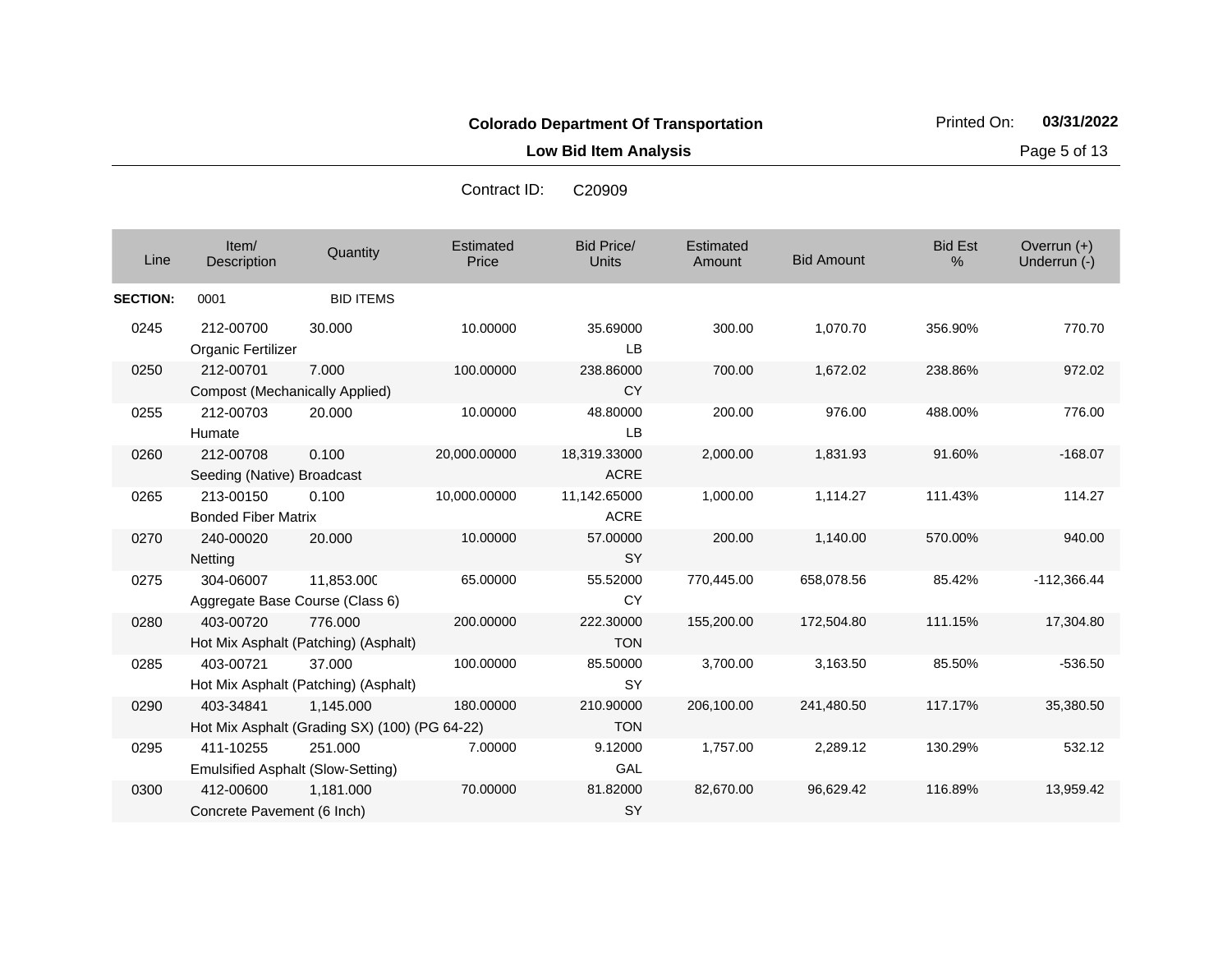**Low Bid Item Analysis Page 6 of 13** 

| Contract ID: | C <sub>20909</sub> |
|--------------|--------------------|
|              |                    |

| Line            | Item/<br>Description                        | Quantity                                                   | Estimated<br>Price | <b>Bid Price/</b><br><b>Units</b> | <b>Estimated</b><br>Amount | <b>Bid Amount</b> | <b>Bid Est</b><br>$\%$ | Overrun $(+)$<br>Underrun (-) |
|-----------------|---------------------------------------------|------------------------------------------------------------|--------------------|-----------------------------------|----------------------------|-------------------|------------------------|-------------------------------|
| <b>SECTION:</b> | 0001                                        | <b>BID ITEMS</b>                                           |                    |                                   |                            |                   |                        |                               |
| 0305            | 412-00850<br>Concrete Pavement (8-1/2 Inch) | 38,372.000                                                 | 90.00000           | 74.63000<br><b>SY</b>             | 3,453,480.00               | 2,863,702.36      | 82.92%                 | -589,777.64                   |
| 0310            | 506-01020<br>Geogrid Reinforcement          | 16,566.000                                                 | 5.00000            | 8.62000<br><b>SY</b>              | 82,830.00                  | 142,798.92        | 172.40%                | 59,968.92                     |
| 0315            | 601-06100<br>Concrete (Patching)            | 1.000                                                      | 3,500.00000        | 11,730.60000<br><b>CY</b>         | 3,500.00                   | 11,730.60         | 335.16%                | 8,230.60                      |
| 0320            | 603-01155<br>Place)                         | 1,034.000<br>15 Inch Reinforced Concrete Pipe (Complete In | 97.00000           | 234.49000<br>LF                   | 100,298.00                 | 242,462.66        | 241.74%                | 142,164.66                    |
| 0325            | 603-01185<br>Place)                         | 332.000<br>18 Inch Reinforced Concrete Pipe (Complete In   | 109.00000          | 183.45000<br>LF.                  | 36,188.00                  | 60,905.40         | 168.30%                | 24,717.40                     |
| 0330            | 603-01245<br>Place)                         | 828.000<br>24 Inch Reinforced Concrete Pipe (Complete In   | 125.00000          | 203.55000<br>LF                   | 103,500.00                 | 168,539.40        | 162.84%                | 65,039.40                     |
| 0335            | 603-02185<br>(Complete In Place)            | 368.000<br>23x14 Inch Reinforced Concrete Pipe Elliptical  | 140.00000          | 209.70000<br>LF                   | 51,520.00                  | 77,169.60         | 149.79%                | 25,649.60                     |
| 0340            | 603-02245<br>(Complete In Place)            | 18.000<br>30x19 Inch Reinforced Concrete Pipe Elliptical   | 145.00000          | 350.61000<br>LF                   | 2,610.00                   | 6,310.98          | 241.80%                | 3,700.98                      |
| 0345            | 603-02270<br>(Complete In Place)            | 310.000<br>34x22 Inch Reinforced Concrete Pipe Elliptical  | 150.00000          | 277.12000<br>LF                   | 46,500.00                  | 85,907.20         | 184.75%                | 39,407.20                     |
| 0350            | 603-02305<br>(Complete In Place)            | 82.000<br>38x24 Inch Reinforced Concrete Pipe Elliptical   | 186,00000          | 283.06000<br>LF                   | 15,252.00                  | 23,210.92         | 152.18%                | 7,958.92                      |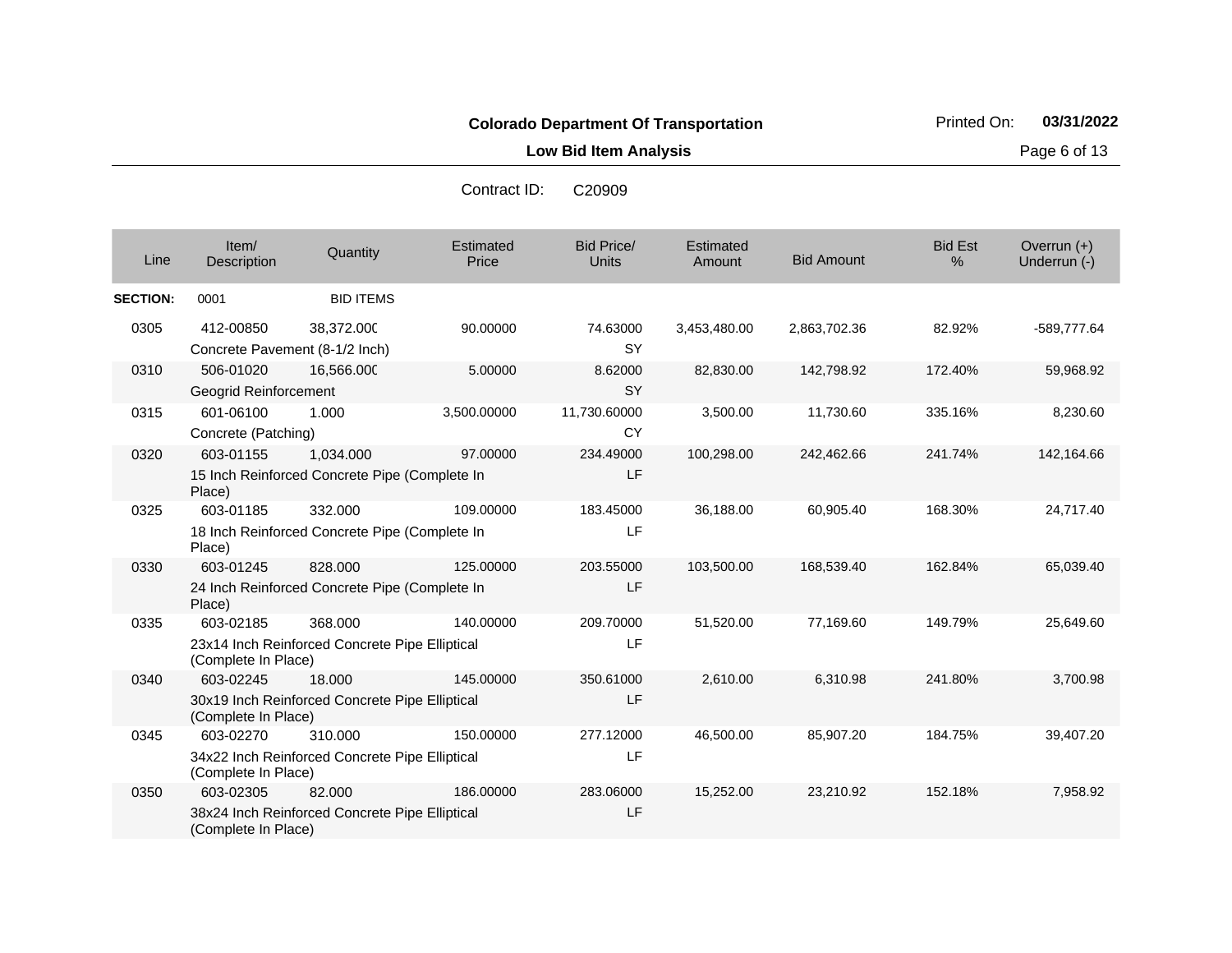**Low Bid Item Analysis Page 7 of 13** 

Bid Price/ Units **Amount** Bid Amount Overrun (+)<br>Underrun (-) الساحة المستحدة التي التي تعليم المستحدة التي تعليم التي التي يتم التي يتم التي التي التي تعليم التي التي التي<br>التي يتم التي يتم التي يتم التي يتم التي يتم التي يتم التي يتم التي يتم التي يتم التي يتم التي يتم التي يتم ال **Estimated Price Estimated** Amount Item/<br>Description Description Quantity Bid Est % **SECTION:** 0001 BID ITEMS 0355 603-10120 12 Inch Corrugated Steel Pipe 60.000 200.00000 57.75000 LF 12,000.00 3,465.00 28.88% -8,535.00 0360 603-30012 12 Inch Steel End Section 2.000 400.00000 388.82000 **EACH** 800.00 777.64 97.21% -22.36 0365 604-16005 Inlet Type 16 (5 Foot) 15.000 4,500.00000 6,972.35000 EACH 67,500.00 104,585.25 154.94% 37,085.25 0370 604-16505 Inlet Type 16 (Double) (5 Foot) 4.000 8,200.00000 9,419.75000 EACH 32,800.00 37,679.00 114.88% 4,879.00 0375 604-16605 Inlet Type 16 (Triple) (5 Foot) 16.000 10,000.00000 11,991.63000 EACH 160,000.00 191,866.08 119.92% 31,866.08 0380 604-30005 Manhole Slab Base (5 Foot) 12.000 5,000.00000 7,122.80000 EACH 60,000.00 85,473.60 142.46% 25,473.60 0385 604-30010 Manhole Slab Base (10 Foot) 5.000 6,600.00000 11,008.24000 EACH 33,000.00 55,041.20 166.79% 22,041.20 0390 604-30015 Manhole Slab Base (15 Foot) 2.000 8,000.00000 23,352.16000 EACH 16,000.00 46,704.32 291.90% 30,704.32 0395 604-39050 Manhole (Traffic Management System) 2.000 10,000.00000 17,841.00000 EACH 20,000.00 35,682.00 178.41% 15,682.00 0400 607-11525 Fence (Plastic) 3,000.000 6.00000 2.85000 LF 18,000.00 8,550.00 47.50% -9,450.00 0405 607-52900 Line Post (Chain Link) 4.000 105.00000 285.00000 EACH 420.00 1,140.00 271.43% 720.00 0410 607-52905 End Post (Chain Link) 3.000 275.00000 570.00000 EACH 825.00 1,710.00 207.27% 885.00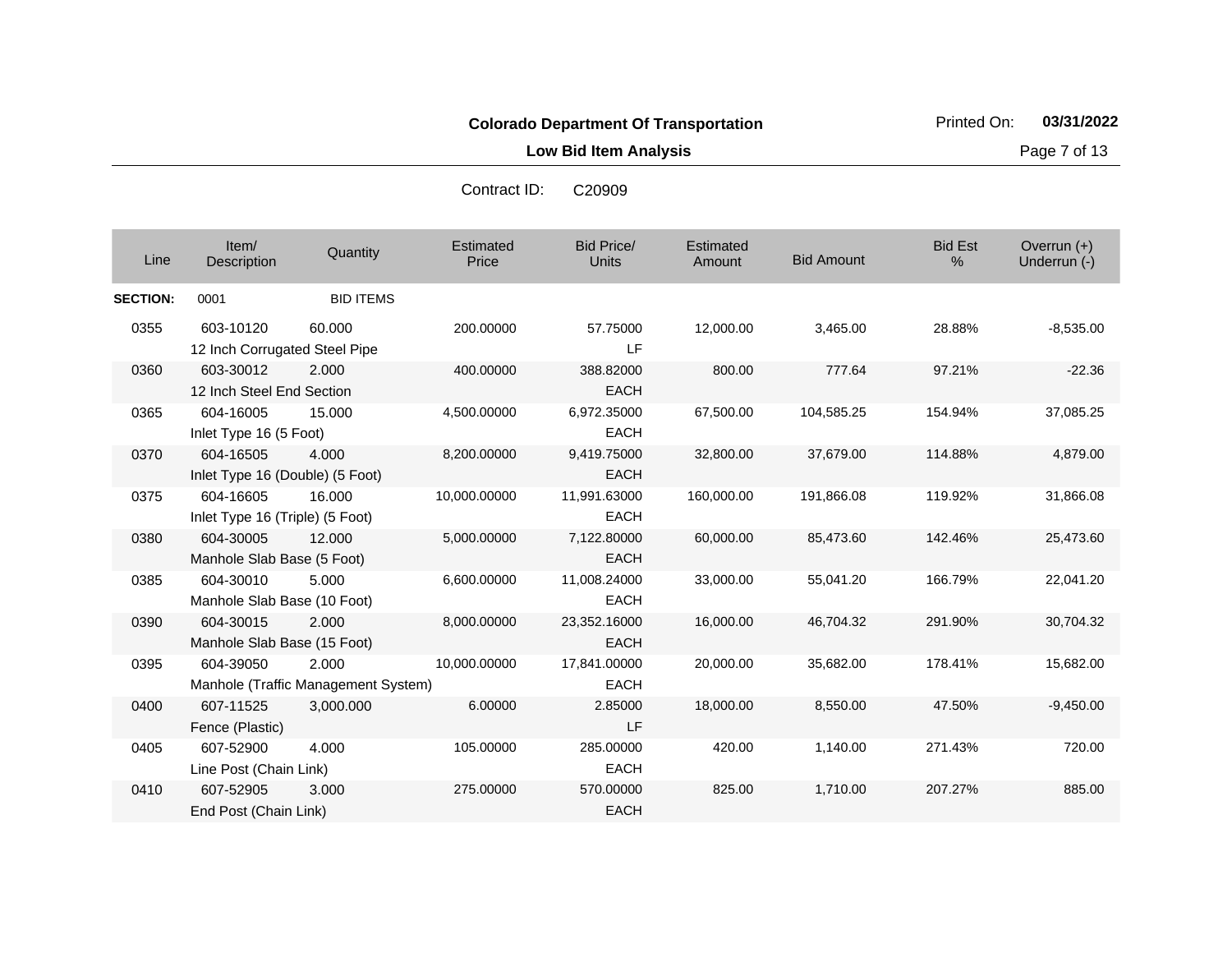**Low Bid Item Analysis Page 8 of 13** 

Bid Price/ Units **Amount** Bid Amount Overrun (+)<br>Underrun (-) الساحة المستحدة التي التي تعليم المستحدة التي تعليم التي التي يتم التي يتم التي التي التي تعليم التي التي التي<br>التي يتم التي يتم التي يتم التي يتم التي يتم التي يتم التي يتم التي يتم التي يتم التي يتم التي يتم التي يتم ال **Estimated Price Estimated** Amount Item/<br>Description Description Quantity Bid Est % **SECTION:** 0001 BID ITEMS 0415 608-00000 Concrete Sidewalk 600.000 65.00000 60.76000 **SY** 39,000.00 36,456.00 93.48% -2,544.00 0420 608-00010 Concrete Curb Ramp 486.000 200.00000 297.08000 **SY** 97,200.00 144,380.88 148.54% 47,180.88 0425 609-21010 Curb and Gutter Type 2 (Section I-B) 5.000 40.00000 157.32000 LF 200.00 786.60 393.30% 586.60 0430 609-21020 Curb and Gutter Type 2 (Section II-B) 8,167.000 32.00000 39.33000 LF 261,344.00 321,208.11 122.91% 59,864.11 0435 609-24004 Gutter Type 2 (4 Foot) 213.000 53.00000 34.05000 LF 11,289.00 7,252.65 64.25% -4,036.35 0440 609-71000 Curb (Special) 103.000 45.00000 21.14000 LF 4,635.00 2,177.42 46.98% -2,457.58 0445 610-00020 Median Cover Material (Patterned Concrete) 478.000 13.00000 17.67000 SF 6,214.00 8,446.26 135.92% 2,232.26 0450 612-00260 Location Marker (Fiber Optic)(Dome) 10.000 150.00000 416.10000 **EACH** 1,500.00 4,161.00 277.40% 2,661.00 0455 613-00206 2 Inch Electrical Conduit (Bored) 1,500.000 40.00000 39.90000 LF 60,000.00 59,850.00 99.75% -150.00 0460 613-00306 3 Inch Electrical Conduit (Bored) 6,150.000 42.00000 42.18000 LF 258,300.00 259,407.00 100.43% 1,107.00 0465 613-01200 2 Inch Electrical Conduit (Plastic) 4,532.000 20.00000 39.90000 LF 90,640.00 180,826.80 199.50% 90,186.80 0470 613-01250 2-1/2 Inch Electrical Conduit (Plastic) 33,120.000 22.00000 42.18000 LF 728,640.00 1,397,001.60 191.73% 668,361.60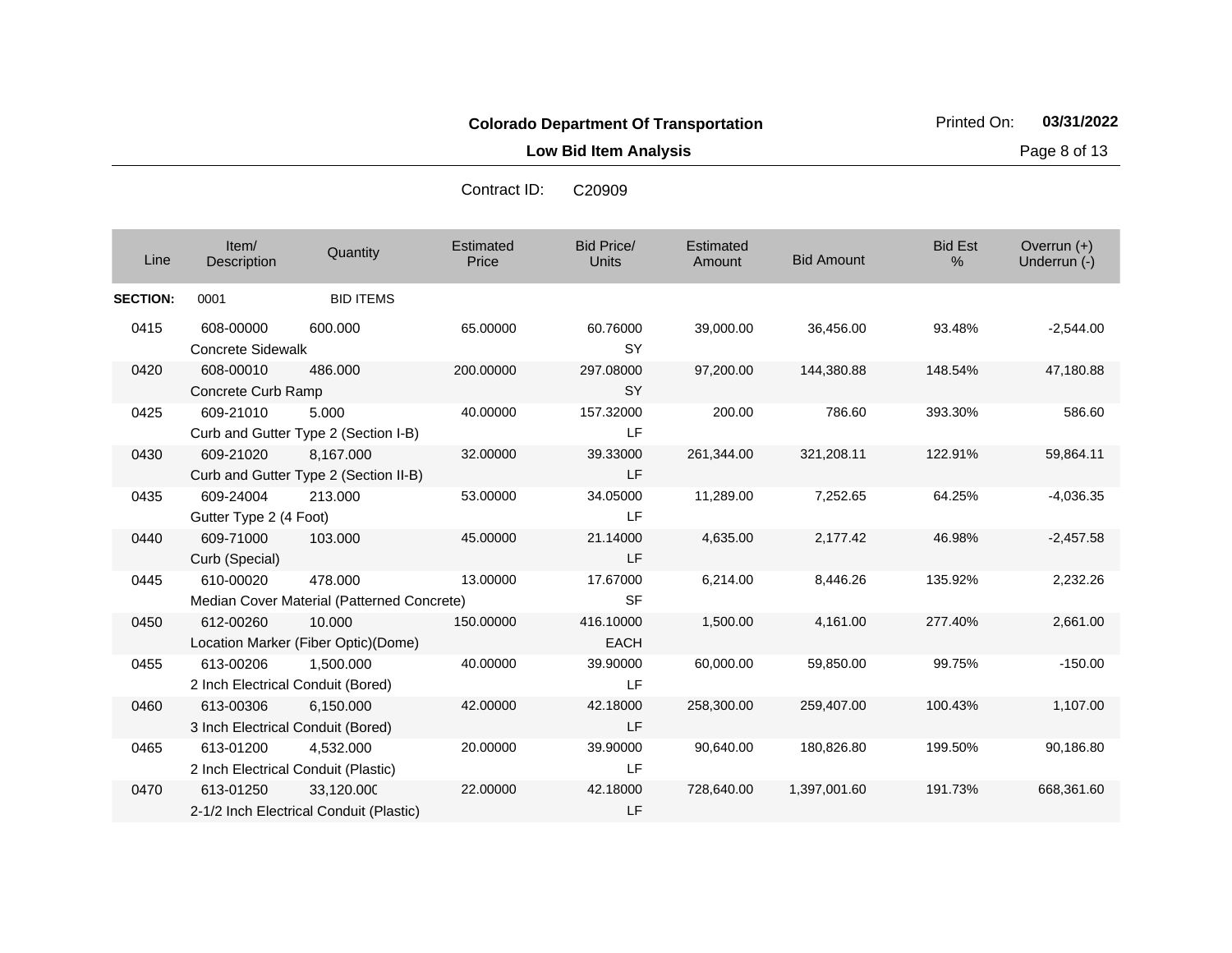Contract ID: C20909

**Low Bid Item Analysis Page 9 of 13** 

| Line            | Item/<br>Description                          | Quantity                                             | Estimated<br>Price | <b>Bid Price/</b><br><b>Units</b> | Estimated<br>Amount | <b>Bid Amount</b> | <b>Bid Est</b><br>$\%$ | Overrun (+)<br>Underrun (-) |
|-----------------|-----------------------------------------------|------------------------------------------------------|--------------------|-----------------------------------|---------------------|-------------------|------------------------|-----------------------------|
| <b>SECTION:</b> | 0001                                          | <b>BID ITEMS</b>                                     |                    |                                   |                     |                   |                        |                             |
| 0475            | 613-07001<br>Type One Pull Box                | 50.000                                               | 850.00000          | 1,710.00000<br><b>EACH</b>        | 42,500.00           | 85,500.00         | 201.18%                | 43,000.00                   |
| 0480            | 613-07002<br>Type Two Pull Box                | 36.000                                               | 1,324.00000        | 1,966.50000<br><b>EACH</b>        | 47,664.00           | 70,794.00         | 148.53%                | 23,130.00                   |
| 0485            | 613-07060<br>Pull Box (18"x30"x18") Deep      | 3.000                                                | 1,200.00000        | 2,599.20000<br><b>EACH</b>        | 3,600.00            | 7,797.60          | 216.60%                | 4,197.60                    |
| 0490            | 613-10000<br>Wiring                           | 1.000                                                | 255,000.00000      | 267,900.00000<br>L S              | 255,000.00          | 267,900.00        | 105.06%                | 12,900.00                   |
| 0495            | 613-13000<br>Luminaire (LED) (Special)        | 46.000                                               | 1,500.00000        | 1,539.00000<br>EACH               | 69,000.00           | 70,794.00         | 102.60%                | 1,794.00                    |
| 0500            | 613-20000                                     | 4.000<br>Light Standard and Luminaire (Install Only) | 1,000.00000        | 2,337.00000<br><b>EACH</b>        | 4,000.00            | 9,348.00          | 233.70%                | 5,348.00                    |
| 0505            | 613-34350<br>Light Standard Metal (35 Foot)   | 46.000                                               | 4,500.00000        | 4,417.50000<br>EACH               | 207,000.00          | 203,205.00        | 98.17%                 | $-3,795.00$                 |
| 0510            | 613-40010<br><b>Light Standard Foundation</b> | 50.000                                               | 2,500.00000        | 4,588.50000<br><b>EACH</b>        | 125,000.00          | 229,425.00        | 183.54%                | 104,425.00                  |
| 0515            | 614-00011<br>Sign Panel (Class I)             | 282.000                                              | 21.00000           | 23.94000<br><b>SF</b>             | 5,922.00            | 6,751.08          | 114.00%                | 829.08                      |
| 0520            | 614-00012<br>Sign Panel (Class II)            | 361.000                                              | 23.00000           | 28.50000<br><b>SF</b>             | 8,303.00            | 10,288.50         | 123.91%                | 1,985.50                    |
| 0525            | 614-01502<br>Socket)                          | 223.000<br>Steel Sign Support (2-Inch Round)(Post &  | 25.00000           | 31.92000<br>LF                    | 5,575.00            | 7,118.16          | 127.68%                | 1,543.16                    |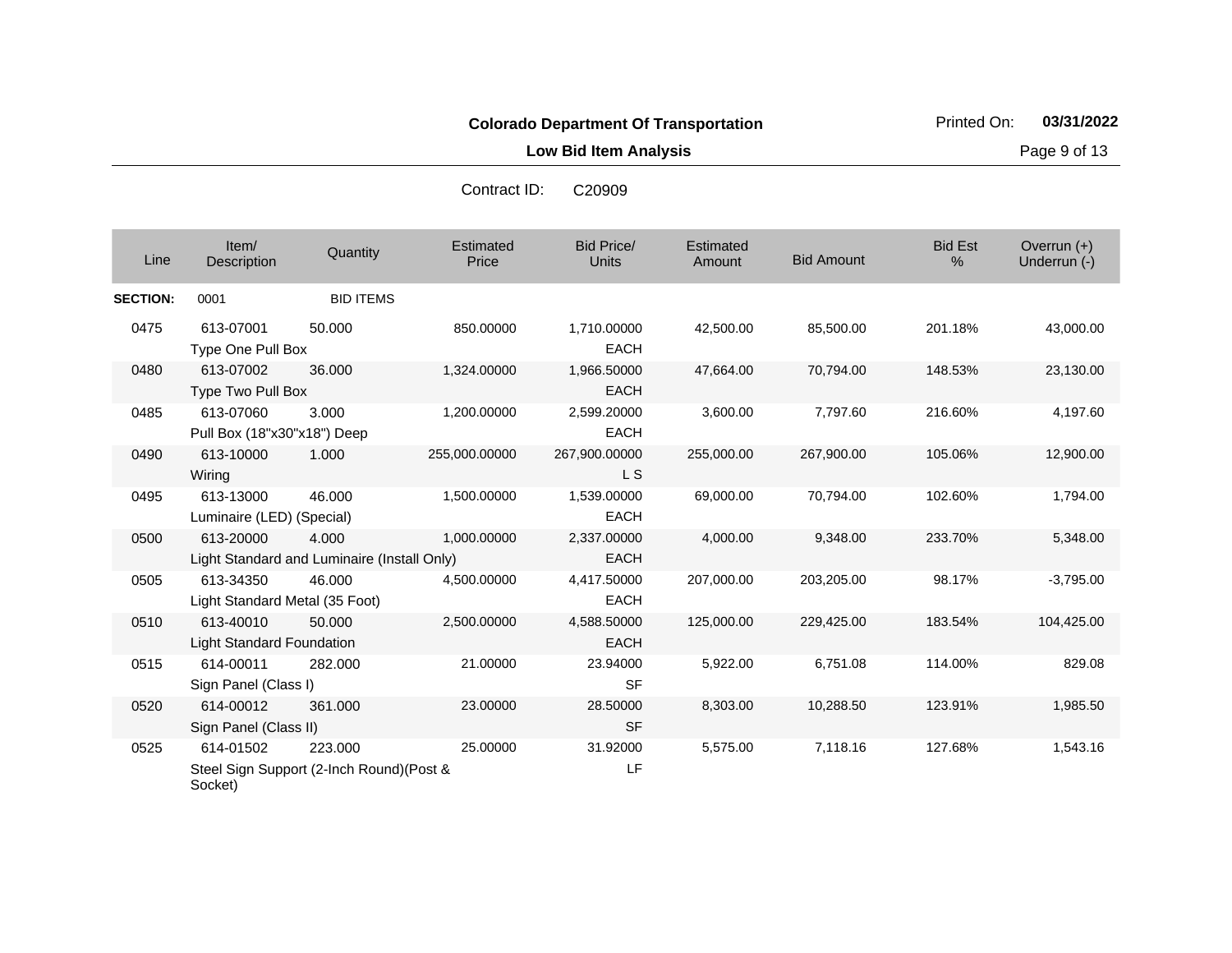**Low Bid Item Analysis Contract Contract Contract Contract Contract Page 10 of 13** 

| Contract ID: | C <sub>20909</sub> |
|--------------|--------------------|
|              |                    |

| Line            | Item/<br>Description                       | Quantity                                                  | Estimated<br>Price | <b>Bid Price/</b><br><b>Units</b> | Estimated<br>Amount | <b>Bid Amount</b> | <b>Bid Est</b><br>% | Overrun $(+)$<br>Underrun (-) |
|-----------------|--------------------------------------------|-----------------------------------------------------------|--------------------|-----------------------------------|---------------------|-------------------|---------------------|-------------------------------|
| <b>SECTION:</b> | 0001                                       | <b>BID ITEMS</b>                                          |                    |                                   |                     |                   |                     |                               |
| 0530            | 614-01572<br>40)(Post & Slipbase)          | 336.000<br>Steel Sign Support (2-1/2 Inch Round NP-       | 45.00000           | 43.32000<br>LF                    | 15,120.00           | 14,555.52         | 96.27%              | $-564.48$                     |
| 0535            | 614-72863                                  | 8.000<br>Pedestrian Push Button Post Assembly             | 3,500.00000        | 3,220.50000<br><b>EACH</b>        | 28,000.00           | 25,764.00         | 92.01%              | $-2,236.00$                   |
| 0540            | 614-87350<br><b>Test Fiber Optic Cable</b> | 1.000                                                     | 10,000.00000       | 25,080.00000<br>L S               | 10,000.00           | 25,080.00         | 250.80%             | 15,080.00                     |
| 0545            | 614-87424                                  | 430.000<br>Fiber Optic Cable (Single Mode) (24 Strands)   | 20.00000           | 10.26000<br>LF                    | 8,600.00            | 4,411.80          | 51.30%              | $-4,188.20$                   |
| 0550            | 614-87495<br>(Install Only)                | 8.000.000<br>Fiber Optic Cable (Single Mode) (96 Strands) | 1.00000            | 5.70000<br>LF                     | 8,000.00            | 45,600.00         | 570.00%             | 37,600.00                     |
| 0555            | 614-87496                                  | 1,500.000<br>Fiber Optic Cable (Single Mode) (96 Strands) | 50.00000           | 9.69000<br>LF                     | 75,000.00           | 14,535.00         | 19.38%              | $-60,465.00$                  |
| 0560            | 614-87524                                  | 16.000<br>Splice Fiber Optic Cable (24 Strand)            | 4,000.00000        | 3,192.00000<br><b>EACH</b>        | 64,000.00           | 51,072.00         | 79.80%              | $-12,928.00$                  |
| 0565            | 614-87624                                  | 3.000<br>Terminate Fiber Optic Cable (24 Strand)          | 4,000.00000        | 8,265.00000<br><b>EACH</b>        | 12,000.00           | 24,795.00         | 206.63%             | 12,795.00                     |
| 0570            | 620-00002<br>Field Office (Class 2)        | 1.000                                                     | 40,000.00000       | 64,410.00000<br><b>EACH</b>       | 40,000.00           | 64,410.00         | 161.03%             | 24,410.00                     |
| 0575            | 620-00012<br>Field Laboratory (Class 2)    | 1.000                                                     | 40,000.00000       | 69,008.76000<br><b>EACH</b>       | 40,000.00           | 69,008.76         | 172.52%             | 29,008.76                     |
| 0580            | 620-00020<br><b>Sanitary Facility</b>      | 1.000                                                     | 7,500.00000        | 5,739.90000<br><b>EACH</b>        | 7,500.00            | 5,739.90          | 76.53%              | $-1,760.10$                   |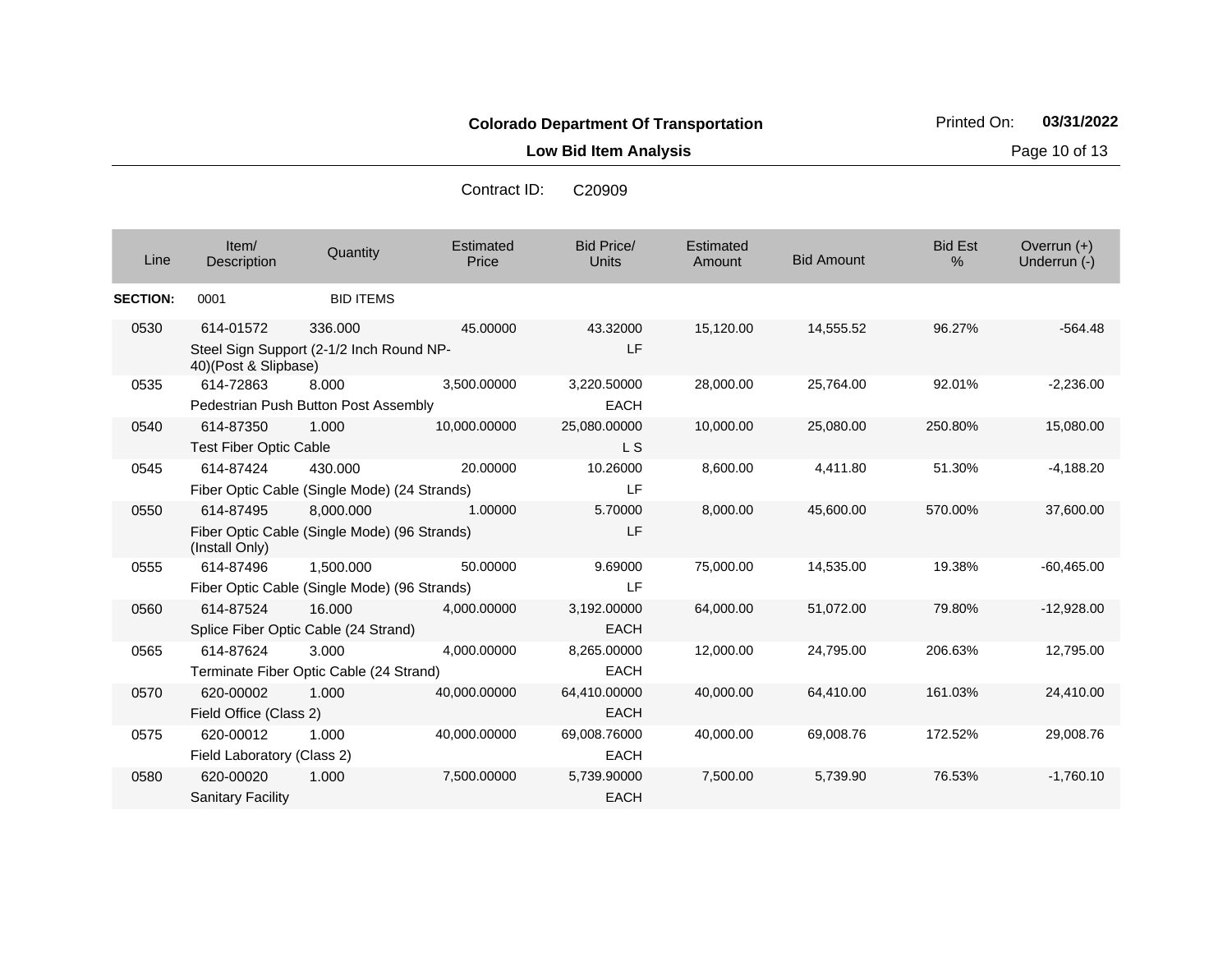**Low Bid Item Analysis Page 11 of 13** 

Bid Price/ Units **Amount** Bid Amount Overrun (+)<br>Underrun (-) الساحة المستحدة التي التي تعليم المستحدة التي تعليم التي التي يتم التي يتم التي التي التي تعليم التي التي التي<br>التي يتم التي يتم التي يتم التي يتم التي يتم التي يتم التي يتم التي يتم التي يتم التي يتم التي يتم التي يتم ال **Estimated Price Estimated** Amount Item/ Description Quantity Bid Est % **SECTION:** 0001 BID ITEMS 0585 622-20080 Flagpole Sleeve 50.000 250.00000 171.00000 EACH 12,500.00 8,550.00 68.40% -3,950.00 0590 625-00000 Construction Surveying 1.000 250,000.00000 113,715.00000 L S 250,000.00 113,715.00 45.49% -136,285.00 0595 626-00000 Mobilization 1.000 1,866,244.00000 1,574,060.76000 L S 1,866,244.00 1,574,060.76 84.34% -292,183.24 0600 626-01112 Public Information Management (Tier II) 600.000 100.00000 79.80000 DAY 60,000.00 47,880.00 79.80% -12,120.00 0605 627-00009 Modified Epoxy Pavement Marking(Inlaid) 86.000 352.00000 342.00000 GAL 30,272.00 29,412.00 97.16% -860.00 0610 627-00011 Pavement Marking Paint (Waterborne) 490.000 75.00000 74.67000 GAL 36,750.00 36,588.30 99.56% -161.70 0615 627-02010 Preformed Plastic Pavement Marking (Type II) (Inlaid) 1,065.000 14.00000 27.36000 SF 14,910.00 29,138.40 195.43% 14,228.40 0620 627-30405 Preformed Thermoplastic Pavement Marking (Word-Symbol) 512.000 28.00000 21.09000 SF 14,336.00 10,798.08 75.32% -3,537.92 0625 627-30410 Preformed Thermoplastic Pavement Marking (Xwalk-Stop Line) 1,470.000 20.00000 16.53000 SF 29,400.00 24,299.10 82.65% -5,100.90 0630 629-01006 Survey Monument (Type 6) 68.000 500.00000 399.00000 EACH 34,000.00 27,132.00 79.80% -6,868.00 0635 630-00000 Flagging 11,000.000 30.00000 39.90000 **HOUR** 330,000.00 438,900.00 133.00% 108,900.00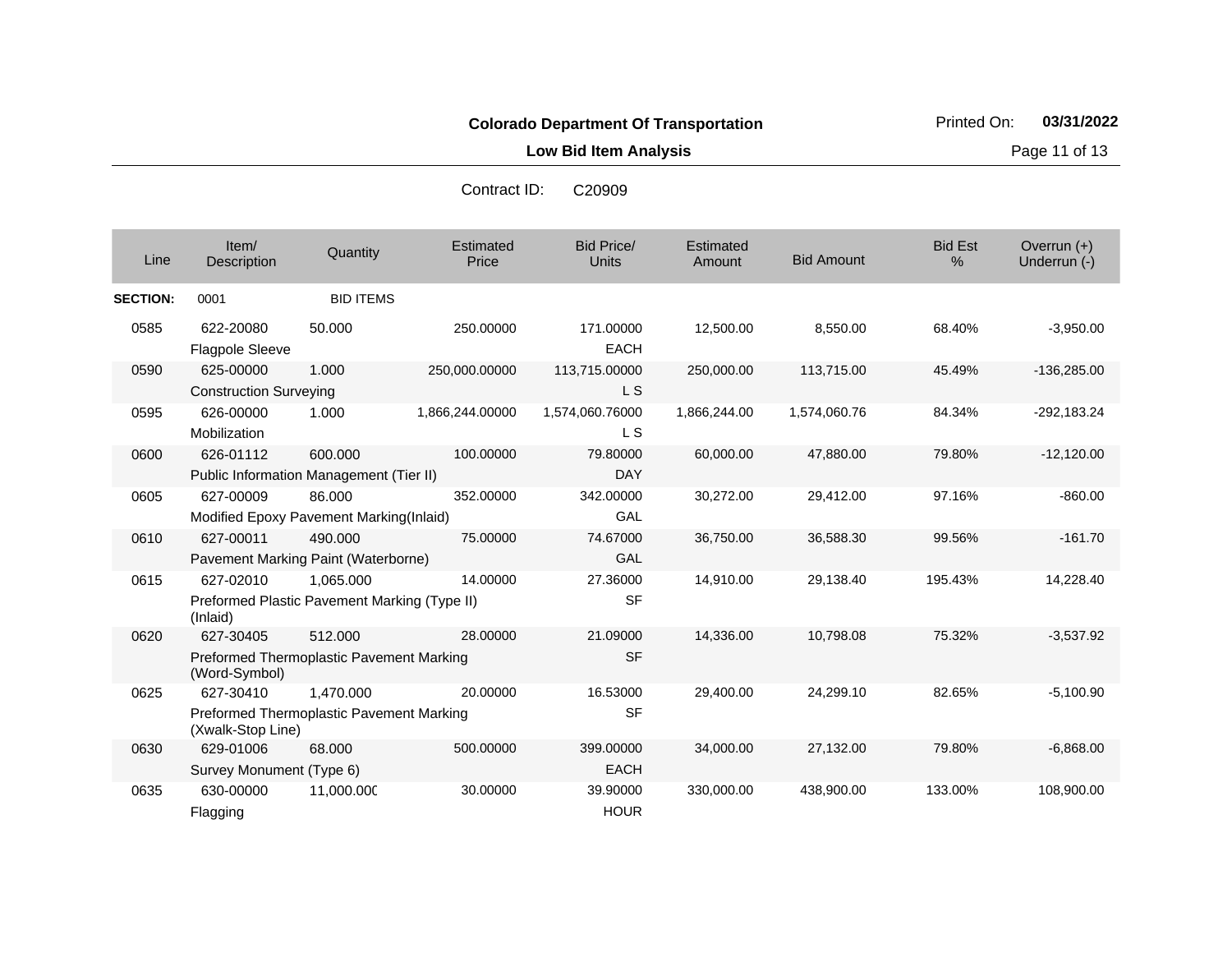**Low Bid Item Analysis Page 12 of 13** 

Bid Price/ Units **Amount** Bid Amount Overrun (+)<br>Underrun (-) الساحة المستحدة التي التي تعليم المستحدة التي تعليم التي التي يتم التي يتم التي التي التي تعليم التي التي التي<br>التي يتم التي يتم التي يتم التي يتم التي يتم التي يتم التي يتم التي يتم التي يتم التي يتم التي يتم التي يتم ال **Estimated Price Estimated** Amount Item/<br>Description Description Quantity Bid Est % **SECTION:** 0001 BID ITEMS 0640 630-00007 Traffic Control Inspection 150.000 250.00000 627.00000 DAY 37,500.00 94,050.00 250.80% 56,550.00 0645 630-00012 Traffic Control Management 450.000 1,500.00000 1,710.00000 DAY 675,000.00 769,500.00 114.00% 94,500.00 0650 630-80001 Flashing Beacon (Portable) 16.000 1,600.00000 2,166.00000 EACH 25,600.00 34,656.00 135.38% 9,056.00 0655 630-80335 Barricade (Type 3 M-A) (Temporary) 30.000 400.00000 456.00000 EACH 12,000.00 13,680.00 114.00% 1,680.00 0660 630-80341 Construction Traffic Sign (Panel Size A) 148.000 125.00000 171.00000 **EACH** 18,500.00 25,308.00 136.80% 6,808.00 0665 630-80342 Construction Traffic Sign (Panel Size B) 35.000 150.00000 210.90000 EACH 5,250.00 7,381.50 140.60% 2,131.50 0670 630-80344 Construction Traffic Sign (Special) 160.000 25.00000 21.66000 SF 4,000.00 3,465.60 86.64% -534.40 0675 630-80355 Portable Message Sign Panel 3.000 15,000.00000 18,240.00000 EACH 45,000.00 54,720.00 121.60% 9,720.00 0680 630-80358 Advance Warning Flashing or Sequencing Arrow Panel (C Type) 4.000 3,500.00000 3,990.00000 EACH 14,000.00 15,960.00 114.00% 1,960.00 0685 630-80360 Drum Channelizing Device 225.000 55.00000 74.10000 **EACH** 12,375.00 16,672.50 134.73% 4,297.50 0690 630-80364 Drum Channelizing Device (With Light) (Steady Burn) 10.000 65.00000 96.90000 EACH 650.00 969.00 149.08% 319.00